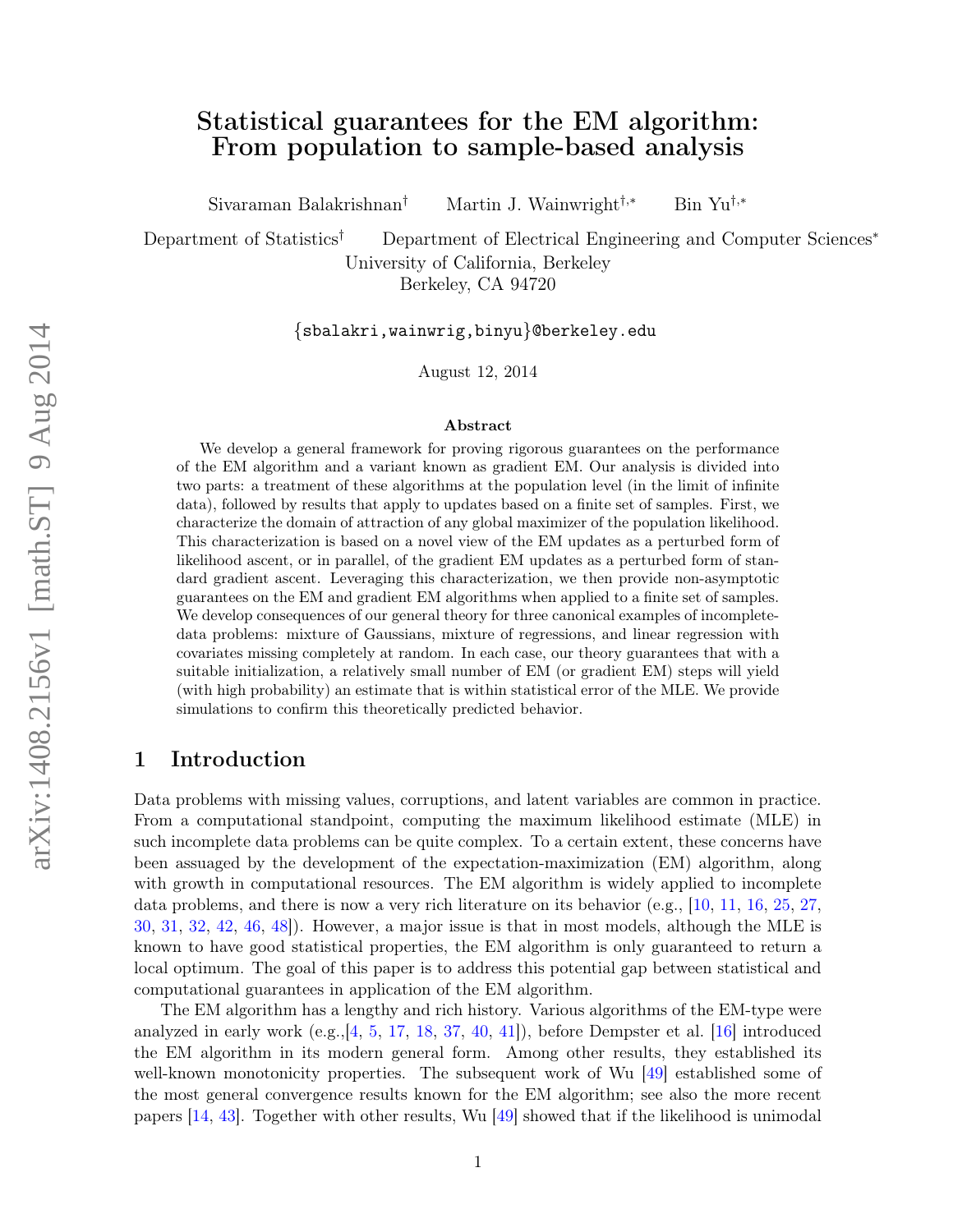and certain regularity conditions hold, then the EM algorithm converges to the unique global optimum. However, in most interesting cases of the EM algorithm, the likelihood function is multi-modal, in which case the behavior of the EM algorithm remains a little more mysterious. Indeed, despite its popularity and widespread practical effectiveness, the EM algorithm is often considered a "sensible heuristic" with little or no theoretical backing.

One interesting observation with the EM algorithm is given a "suitable" initialization, it often converges to a statistically useful estimate. For instance, in application to a mixture of regressions problem (see Section [2.2.2](#page-5-0) for more details), Chaganty and Liang [\[12\]](#page-50-4) empirically demonstrate good performance for a two-stage estimator, in which the method of methods is used as an initialization, and then the EM algorithm is applied to refine this initial estimator. Although encouraging, this type of behavior is not well understood in a quantitative sense, especially how EM fixed points reached by this type of two-stage estimator are related to the global maximizers of the population likelihood. The goal of this paper is to address this question, and to develop some general tools for characterizing fixed points of the suitably initialized sample-based EM algorithm, and their relation to maximum likelihood estimates.

Some two-stage estimators have recently been analyzed in work on alternating minimization algorithms (see e.g.  $[21, 22, 35, 52]$  $[21, 22, 35, 52]$  $[21, 22, 35, 52]$  $[21, 22, 35, 52]$  $[21, 22, 35, 52]$  $[21, 22, 35, 52]$ ) which show that at least in certain special cases optimization methods can be locally effective despite non-convexity. Most directly related to our work is the paper of Yi et al. [\[52\]](#page-53-2) which considers a special (degenerate) noiseless case of the EM algorithm for the mixtures of regressions problem. Results for the noisy mixtures of regressions problem follow from our general treatment of the EM algorithm (see Section [2.2.2\)](#page-5-0).

In some settings, performing an exact M-step is computationally burdensome, in which case a natural alternative is some form of generalized EM updates. In such an algorithm, instead of performing an exact maximization, we simply choose a parameter value that does not decrease the likelihood. In addition to the standard EM updates, we also analyze a particular case of such an algorithm, known as gradient EM, based on a taking a single gradient step per iteration.

Our main results concern the population EM and gradient EM algorithms and their finitesample counterparts. Our first set of results (Theorems [1](#page-9-0) and [3\)](#page-13-0) give conditions under which the population algorithms are contractive to the MLE, in a ball around the MLE. These results are completely deterministic. This population-level analysis is based on viewing these algorithms as perturbed versions of certain "oracle" algorithms which are known to be contractive around the MLE. Our second set of results (Theorem [2,](#page-10-0) Theorem [4](#page-15-0) and Theorem [5\)](#page-16-0) concern the sample-based EM and gradient EM algorithms which approximate the population-based algorithms using a subset of samples at each step. We give conditions under which these sample operators converge to an  $\varepsilon$ -ball around the population MLE. These results involve probabilistic bounds on the deviations between the iterates of the population and sample-based algorithms.

The remainder of this paper is organized as follows. Section [2](#page-2-0) provides an introduction to the EM and gradient EM algorithms, as well as a description of the three examples treated in detail in this paper—namely, Gaussian mixture models (Section [2.2.1\)](#page-4-0), mixture of regressions (Section [2.2.2\)](#page-5-0), and regression with missing covariates (Section [2.2.3\)](#page-6-0). Section [3](#page-7-0) is devoted to our general convergence results on both the EM and gradient EM algorithms. In Section [4,](#page-17-0) we revisit the three model classes previously introduced, and illustrate the use of our general theory by deriving some concrete corollaries. In concrete examples our theory gives a characterization of the quality of initialization needed and the rate of convergence of the EM and gradient EM algorithms. We complement these theoretical results with simulations that confirm various aspects of the theoretical predictions. In order to promote readability, we defer the more technical aspects of proofs to the appendices.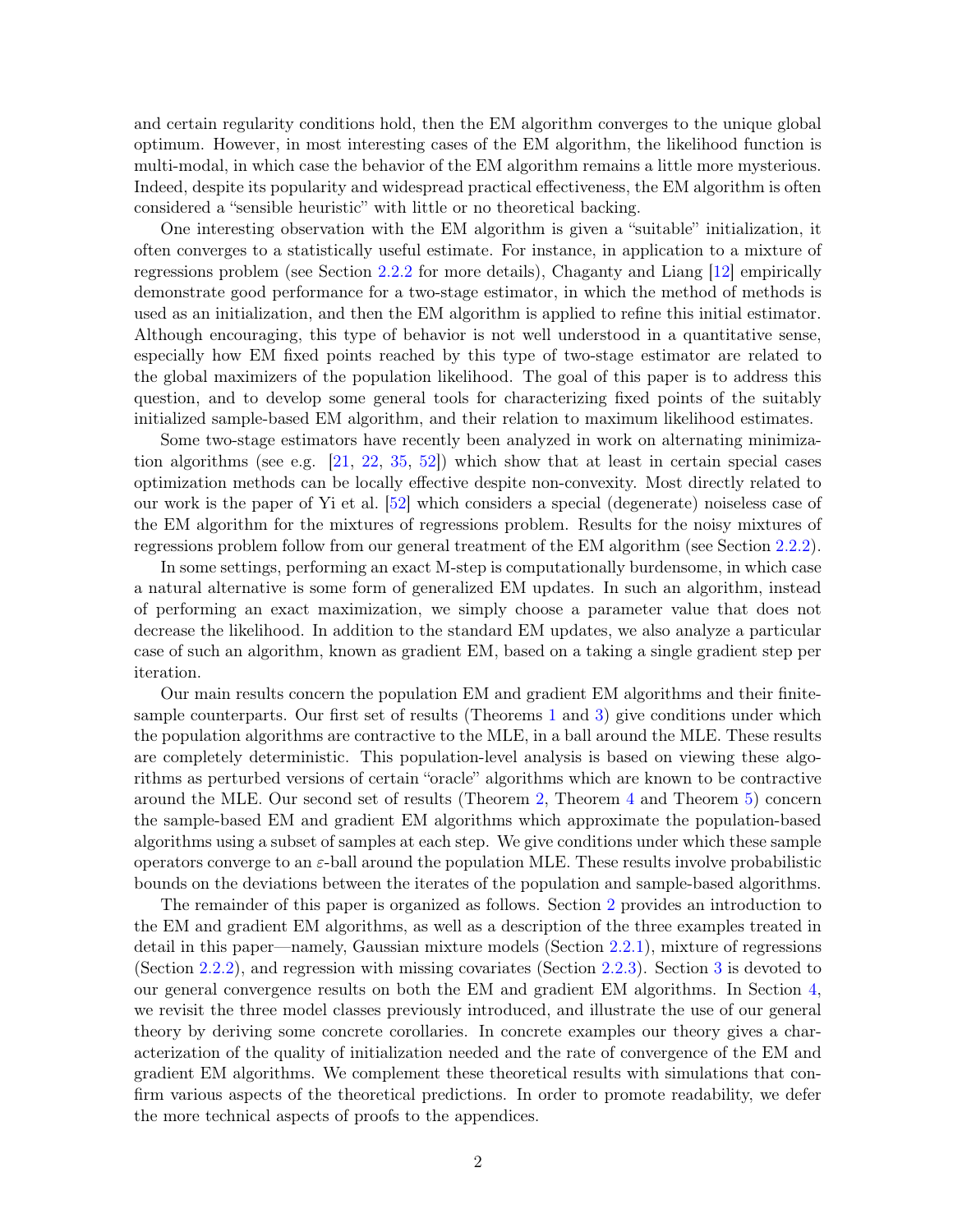# <span id="page-2-0"></span>2 Background and model examples

We begin with basic background on the EM algorithm and its variants, along with a number of specific models that we revisit later in the paper.

### 2.1 EM algorithm and its relatives

Let Y and Z be random variables taking values in the sample spaces  $\mathcal Y$  and  $\mathcal Z$ , respectively. Suppose that the pair  $(Y, Z)$  has a joint density function  $f_{\theta^*}$  that belongs to some parameterized family  $\{f_{\theta} \mid \theta \in \Omega\}$ , for a non-empty compact convex set  $\Omega$ . Rather than observing the complete data  $(Y, Z)$ , we observe only component Y. Thus, the component Z corresponds to the missing or latent structure in the data.

Our goal is to obtain an estimate of the unknown parameter  $\theta^*$  via maximum likelihood namely, to compute some  $\widehat{\theta} \in \Omega$  maximizing the function  $\theta \mapsto q_{\theta}(y)$ , where

<span id="page-2-3"></span><span id="page-2-1"></span>
$$
g_{\theta}(y) = \int_{\mathcal{Z}} f_{\theta}(y, z) dz
$$
 (1)

is the density function of the observed variable Y. Throughout this paper, we assume that  $\theta^*$ is a maximizer of the population likelihood, but not that  $\theta^*$  is a *unique* maximizer. Uniqueness is often violated in mixture models for which parameters are typically only identifiable up to permutation. In the examples that we consider, this non-identifiability will be resolved by appropriate initialization conditions.

In many settings, it can be difficult or computationally expensive to evaluate the log likelihood of the observed data, but relatively easy to compute the log likelihood log  $f_{\theta}(y, z)$ of both the latent and observed variables. The EM algorithm is well-suited to such settings. For each  $\theta \in \Omega$ , let  $k_{\theta}(z \mid y)$  denote the conditional density of z given y. A straightforward application of Jensen's inequality then shows that the log likelihood at  $\theta' \in \Omega$  can be lower bounded as

$$
\log g_{\theta'}(y) \ge \underbrace{\int_{\mathcal{Z}} k_{\theta}(z \mid y) \log f_{\theta'}(y, z) dz}_{Q(\theta' \mid \theta)} - \underbrace{\int_{\mathcal{Z}} k_{\theta}(z \mid y) \log k_{\theta}(z \mid y) dz}_{Q(\theta' \mid \theta)},
$$
\n(2)

with equality holding when  $\theta = \theta'$ . Thus, we have a family of lower bounds on the log likelihood, and the EM algorithm successively maximizes this lower bound  $(M\text{-step})$ , and then reevaluates the lower bound at the new parameter value  $(E\text{-step})$ .

Standard EM updates: With this notation, it is easy to specify the EM iterations. The update  $\theta^t \to \theta^{t+1}$  consists of the following two steps.

- E-step: Evaluate the expectation in equation [\(2\)](#page-2-1) to compute  $Q(\cdot|\theta^t)$ .
- M-step: Compute the maximizer  $\theta^{t+1} = \arg \max_{\theta' \in \Omega}$  $Q(\theta'|\theta^t)$ .

For future use, it is convenient to introduce the mapping  $M : \Omega \to \Omega$  given by

<span id="page-2-2"></span>
$$
M(\theta) := \arg \max_{\theta' \in \Omega} Q(\theta'|\theta). \tag{3}
$$

With this choice, the M-step corresponds to the update  $\theta^{t+1} = M(\theta^t)$ .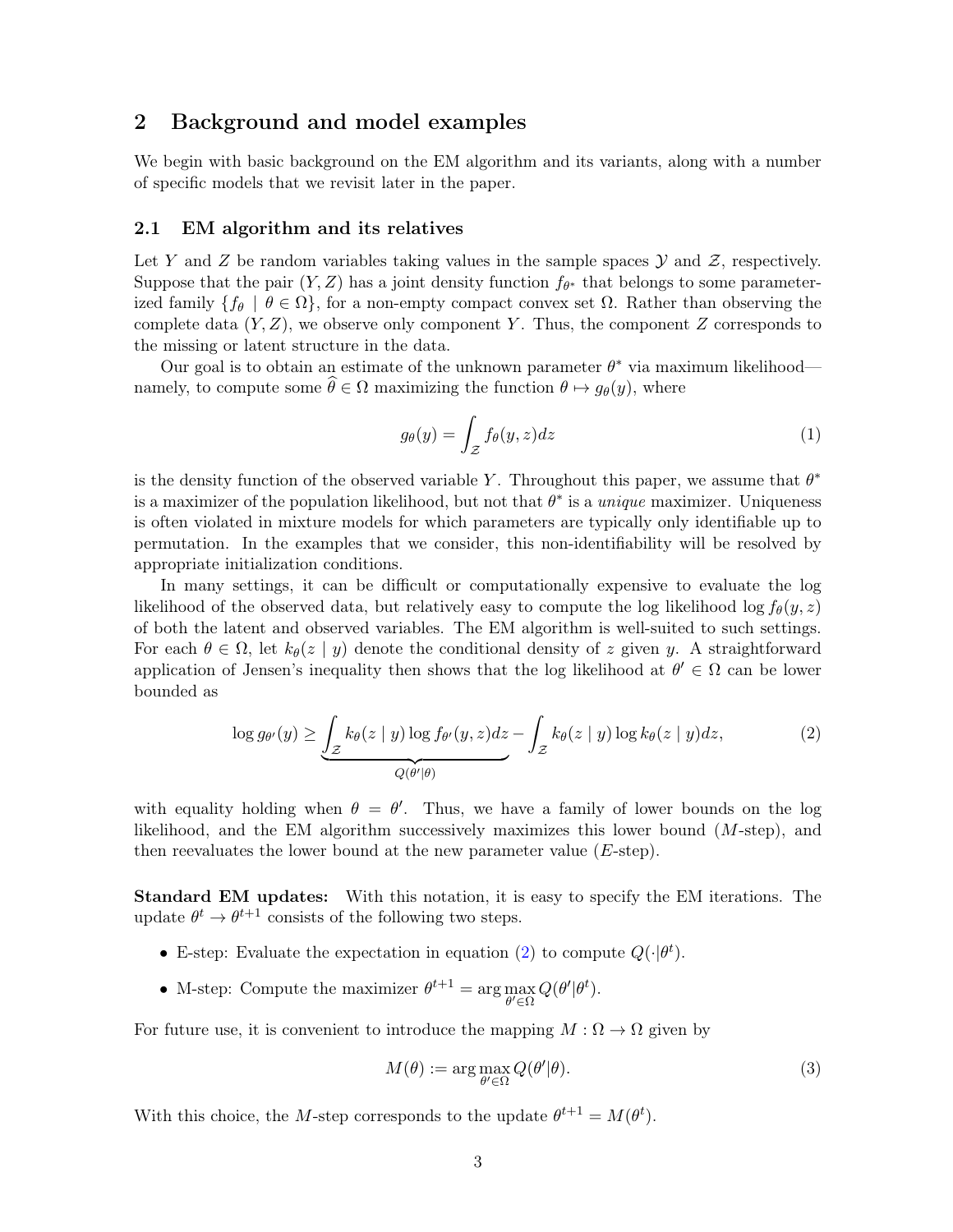**Generalized EM updates:** In a *generalized EM* algorithm, the requirements of the  $M$ -step are relaxed: instead of finding the exact optimum, the algorithm is required only to find a value  $\theta^{t+1} \in \Omega$  such that

<span id="page-3-1"></span>
$$
Q(\theta^{t+1}|\theta^t) \ge Q(\theta^t|\theta^t). \tag{4}
$$

Depending on how  $\theta^{t+1}$  is chosen, this requirement actually defines a family of algorithms.

Gradient EM updates: A closely related variant of the generalized EM updates is what we refer to as the *gradient EM updates*, applicable in the case when the function  $Q(\cdot|\theta^t)$  is differentiable at each iteration t. Given a step size  $\alpha > 0$ , these updates take the form

$$
\theta^{t+1} = \theta^t + \alpha \nabla Q(\theta^t | \theta^t), \tag{5}
$$

where the gradient is taken in the first argument of Q. For ease of notation, we define the mapping  $G: \Omega \to \Omega$  by

<span id="page-3-3"></span>
$$
G(\theta) = \theta + \alpha \nabla Q(\theta|\theta). \tag{6}
$$

An iteration of gradient EM can now be written compactly as  $\theta^{t+1} = G(\theta^t)$ .

There is a natural extension that includes a constraint arising from the parameter space  $\Omega$ , in which the update is projected back onto the constraint set <sup>[1](#page-3-0)</sup>. For simplicity, we focus on unconstrained problems in this paper, but all of our results extend in a straightforward way to constrained examples by incorporating the additional Euclidean projection. For appropriate choices of the step size parameter  $\alpha$ , the gradient EM updates guarantee the ascent condition [\(4\)](#page-3-1), so that it is a particular case of a generalized EM algorithm.

Population versus sample updates: Let us now make an important distinction, namely, that between the population and sample-based versions of the EM updates. Up to this point, we have suppressed dependence on the number of observed samples  $n$ . The population form of the (gradient) EM updates are an "oracle version", in which we effectively observe an infinite number of samples, and consequently, the function  $Q(\cdot|\theta)$  takes the form

$$
Q(\theta'|\theta) = \int_{\mathcal{Y}} \Big( \int_{\mathcal{Z}} k_{\theta}(z \mid y) \log f_{\theta'}(y, z) dz \Big) g_{\theta^*}(y) dy. \tag{7}
$$

From here onwards, we use the notation  $M$  and  $G$  for the EM and gradient EM operators, respectively, both defined at the population level.

In the classical statistical settings, we observe only n i.i.d. samples  $\{y_i\}_{i=1}^n$  of the Y component. Under the i.i.d. assumption, we define the function

$$
Q_n(\theta'|\theta) = \frac{1}{n} \sum_{i=1}^n \Big( \int_{\mathcal{Z}} k_{\theta}(z \mid y_i) \log f_{\theta'}(y_i, z) dz \Big), \tag{8}
$$

so that the expectation over  $Y$  in equation  $(7)$  is replaced by the empirical expectation defined by the samples. The function  $Q_n$  defines an analog of the population EM operator [\(3\)](#page-2-2), namely

<span id="page-3-4"></span><span id="page-3-2"></span>
$$
M_n(\theta) = \arg \max_{\theta' \in \Omega} Q_n(\theta'|\theta).
$$
\n(9)

<span id="page-3-0"></span> $1$ <sup>1</sup>To avoid pathologies additionally assume that the constraint set is closed.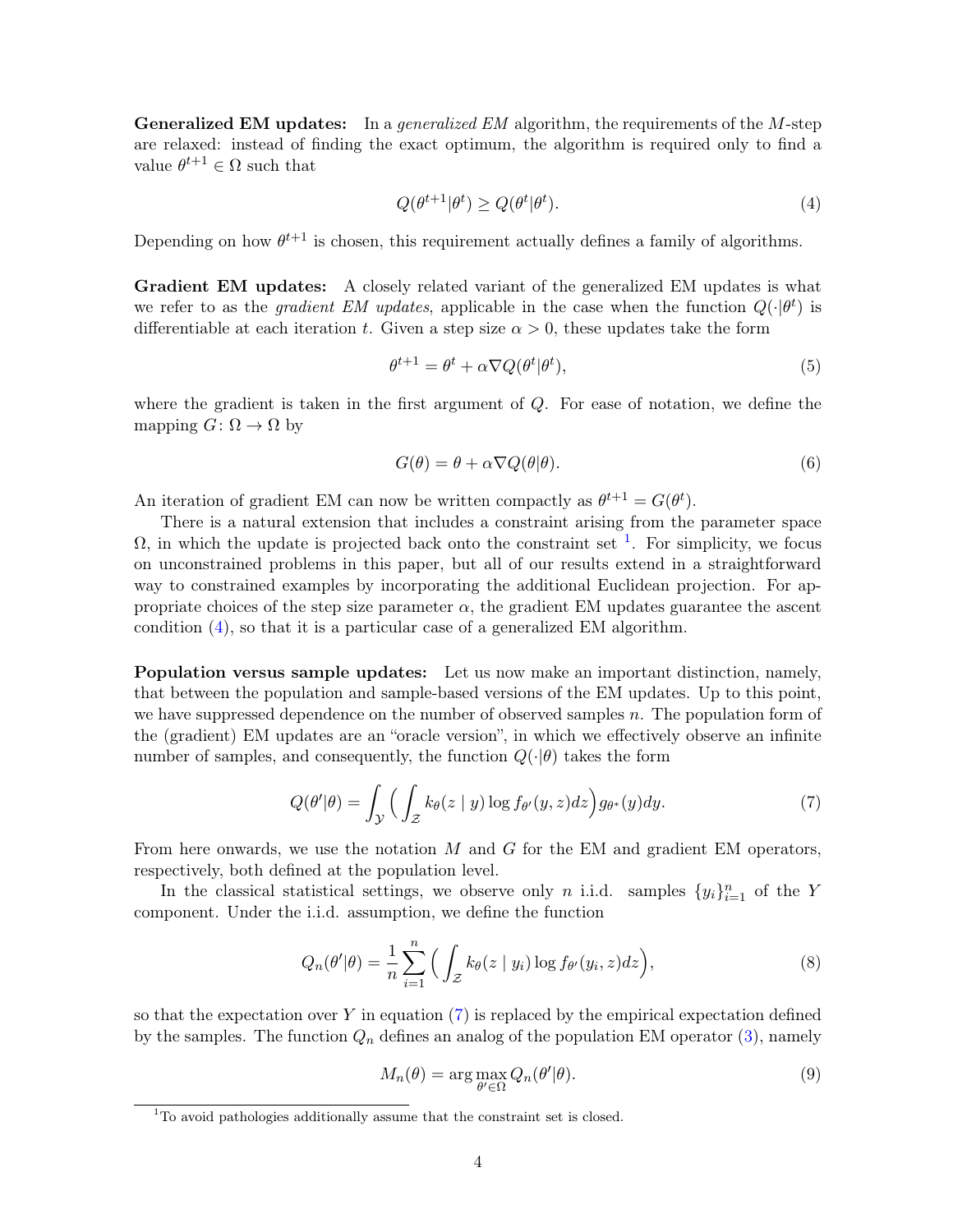In an analogous fashion, we define the sample-based analog of the gradient EM operator [\(6\)](#page-3-3), namely

$$
G_n(\theta) := \theta + \alpha \nabla Q_n(\theta | \theta), \tag{10}
$$

where  $\alpha > 0$  is an appropriately chosen step size parameter.

## <span id="page-4-3"></span>2.2 Illustrative examples

The EM algorithm is popular and a variety of examples can be found in the literature. In this section, we review three specific models analyzed in this paper, and derive the form of the population and sample-based updates, both for the usual EM algorithm and the gradient EM algorithm.

### <span id="page-4-0"></span>2.2.1 Gaussian mixture models

An isotropic, balanced two-component Gaussian mixture model can be specified by a density of the form

<span id="page-4-1"></span>
$$
f_{\theta}(y) = \frac{1}{2}\phi(y;\theta^*,\sigma^2 I_d) + \frac{1}{2}\phi(y;\theta^*,\sigma^2 I_d),
$$
\n(11)

where  $\phi(\cdot;\mu,\Sigma)$  denotes the density of a  $\mathcal{N}(\mu,\Sigma)$  random vector in  $\mathbb{R}^d$ . Here we have assumed that the components are equally weighted; with the variance  $\sigma^2$  known, the goal is to estimate the unknown mean vector  $\theta^*$ . In this example, the hidden variable  $Z \in \{0,1\}$  is an indicator variable for the underlying mixture component—that is

$$
(Y \mid Z = 0) \sim \mathcal{N}(-\theta^*, \sigma^2 I_d),
$$
 and  $(Y \mid Z = 1) \sim \mathcal{N}(\theta^*, \sigma^2 I_d).$ 

Suppose that we are given *n* i.i.d. samples  $\{y_i\}_{i=1}^n$  drawn from the mixture density [\(11\)](#page-4-1). The complete data  $\{(y_i, z_i)\}_{i=1}^n$  corresponds to the original samples along with the component indicator variables  $z_i \in \{0,1\}$ . The sample-based function  $Q_n$  takes the form

$$
Q_n(\theta'|\theta) = -\frac{1}{2n} \sum_{i=1}^n \left[ w_\theta(y_i) \| y_i - \theta' \|_2^2 + (1 - w_\theta(y_i)) \| y_i + \theta' \|_2^2 \right],\tag{12}
$$

where  $w_{\theta}(y) := e^{-\frac{\|\theta-y\|_2^2}{2\sigma^2}} \left[ e^{-\frac{\|\theta-y\|_2^2}{2\sigma^2}} + e^{-\frac{\|\theta+y\|_2^2}{2\sigma^2}} \right]^{-1}$ .

**EM updates:** This example is especially simple in that the EM operator  $M_n : \mathbb{R}^d \to \mathbb{R}$  has a closed form solution, given by

$$
M_n(\theta) := \arg \max_{\theta' \in \mathbb{R}^d} Q_n(\theta'|\theta) = \frac{2}{n} \sum_{i=1}^n w_\theta(y_i) y_i - \frac{1}{n} \sum_{i=1}^n y_i.
$$
 (13a)

The population EM operator  $M : \mathbb{R}^d \to \mathbb{R}^d$  is defined analogously

<span id="page-4-2"></span>
$$
M(\theta) = 2\mathbb{E}\big[w_{\theta}(Y)Y\big],\tag{13b}
$$

where the empirical expectation has been replaced by expectation under the mixture distribution  $(11)$ .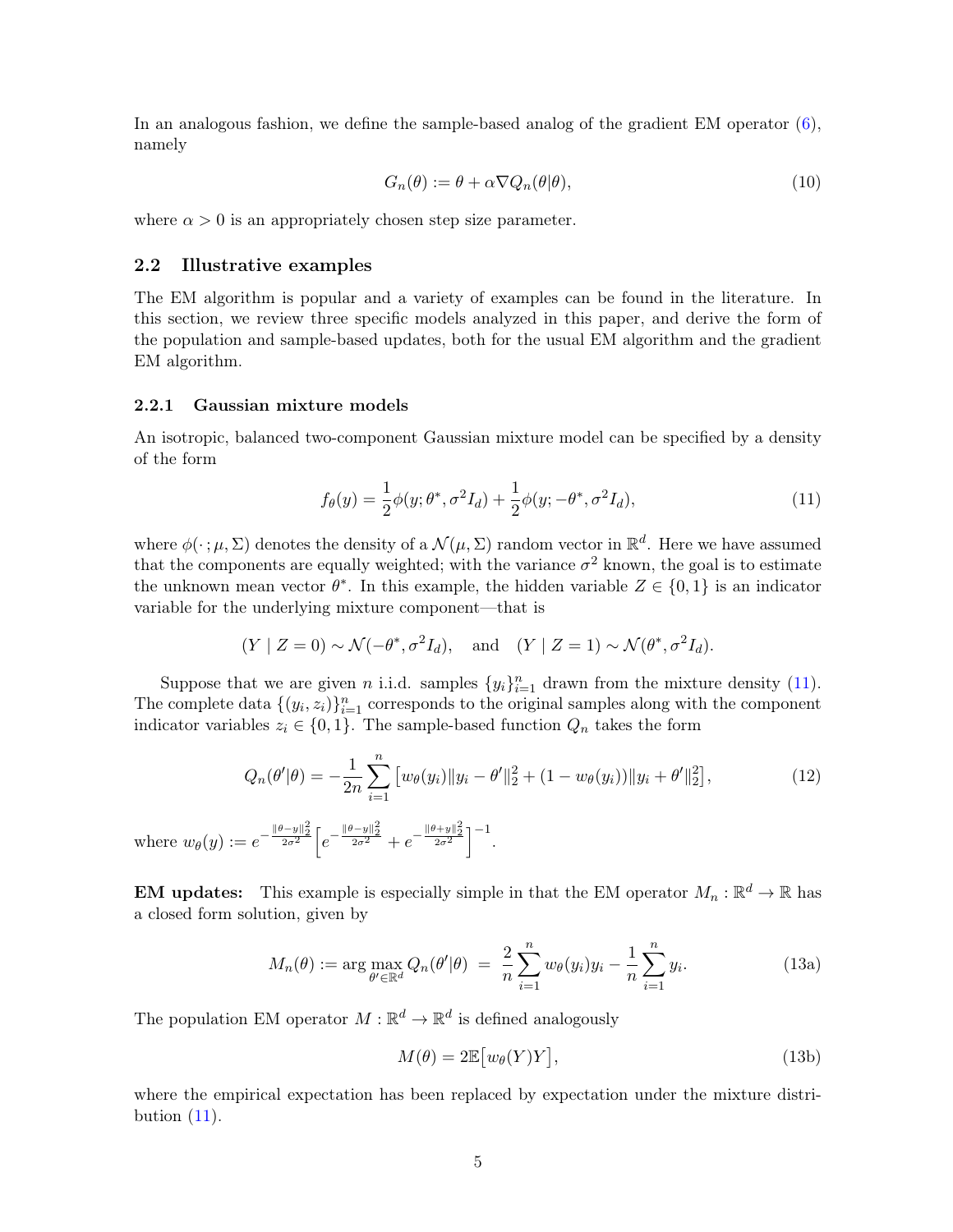Gradient EM updates: On the other hand, the sample-based and population gradient EM operators with step size  $\alpha > 0$  are given by

$$
G_n(\theta) = \theta + \alpha \left\{ \frac{1}{n} \sum_{i=1}^n (2w_\theta(y_i) - 1)y_i - \theta \right\}, \text{ and } G(\theta) = \theta + \alpha \left[ 2\mathbb{E} \left[ w_\theta(Y)Y \right] - \theta \right]. \tag{14}
$$

We return to analyze the EM updates for the Gaussian mixture model in Section [4.1.](#page-17-1)

### <span id="page-5-0"></span>2.2.2 Mixture of regressions

We now consider the mixture of regressions model, as has been analyzed in some recent work [\[12,](#page-50-4) [13,](#page-51-8) [52\]](#page-53-2). In the standard linear regression model, we observe i.i.d. samples of the pair  $(Y, X) \in \mathbb{R} \times \mathbb{R}^d$  linked via the equation

<span id="page-5-1"></span>
$$
y_i = \langle x_i, \theta^* \rangle + v_i,\tag{15}
$$

where  $v_i \sim \mathcal{N}(0, \sigma^2)$  is the observation noise assumed to be independent of  $x_i, x_i \sim \mathcal{N}(0, I)$ are the design vectors and  $\theta^* \in \mathbb{R}^d$  is the unknown regression vector to be estimated. In the mixture of regressions problem, there are two underlying choices of regression vector—say  $\theta^*$  and  $-\theta^*$ —and we observe a pair  $(y_i, x_i)$  drawn from the model [\(15\)](#page-5-1) with probability  $\frac{1}{2}$ , and otherwise generated according to the alternative regression model  $y_i = \langle x_i, -\theta^* \rangle + v_i$ . Here the hidden variables  $\{z_i\}_{i=1}^n$  correspond to labels of the underlying regression model: say  $z_i = 1$  when the data is generated according to the model [\(15\)](#page-5-1), and  $z_i = 0$  otherwise. In this symmetric form, the mixture of regressions model is closely related to models for phase retrieval, albeit over  $\mathbb{R}^d$ , as considered in a line of recent work (e.g., [\[3,](#page-50-5) [9,](#page-50-6) [35\]](#page-52-9)).

EM updates: Define the weight function

$$
w_{\theta}(x,y) = \frac{\exp\left(\frac{-(y-\langle x,\theta\rangle)^2}{2\sigma^2}\right)}{\exp\left(\frac{-(y-\langle x,\theta\rangle)^2}{2\sigma^2}\right) + \exp\left(\frac{-(y+\langle x,\theta\rangle)^2}{2\sigma^2}\right)}.
$$
(16a)

In terms of this notation, the sample EM update is based on maximizing the function

$$
Q(\theta'|\theta) = -\frac{1}{2n} \sum_{i=1}^{n} \left( w_{\theta}(x_i, y_i)(y_i - \langle x_i, \theta' \rangle)^2 + (1 - w_{\theta}(x_i, y_i))(y_i + \langle x_i, \theta' \rangle)^2 \right).
$$
 (16b)

Again, there is a closed form solution to this maximization problem: more precisely, the sample EM operator  $M_n : \mathbb{R}^d \to \mathbb{R}^d$  takes the form

$$
M_n(\theta) = \left(\sum_{i=1}^n x_i x_i^T\right)^{-1} \left(\sum_{i=1}^n (2w_\theta(x_i, y_i) - 1)y_i x_i\right).
$$
 (17a)

Similarly, by an easy calculation, we find that the population EM operator  $M : \mathbb{R}^d \to \mathbb{R}^d$  has the form

$$
M(\theta) = 2\mathbb{E}\big[w_{\theta}(X,Y)YX\big],\tag{17b}
$$

where the expectation is taken over the joint distribution of the pair  $(Y, X) \in \mathbb{R} \times \mathbb{R}^d$ .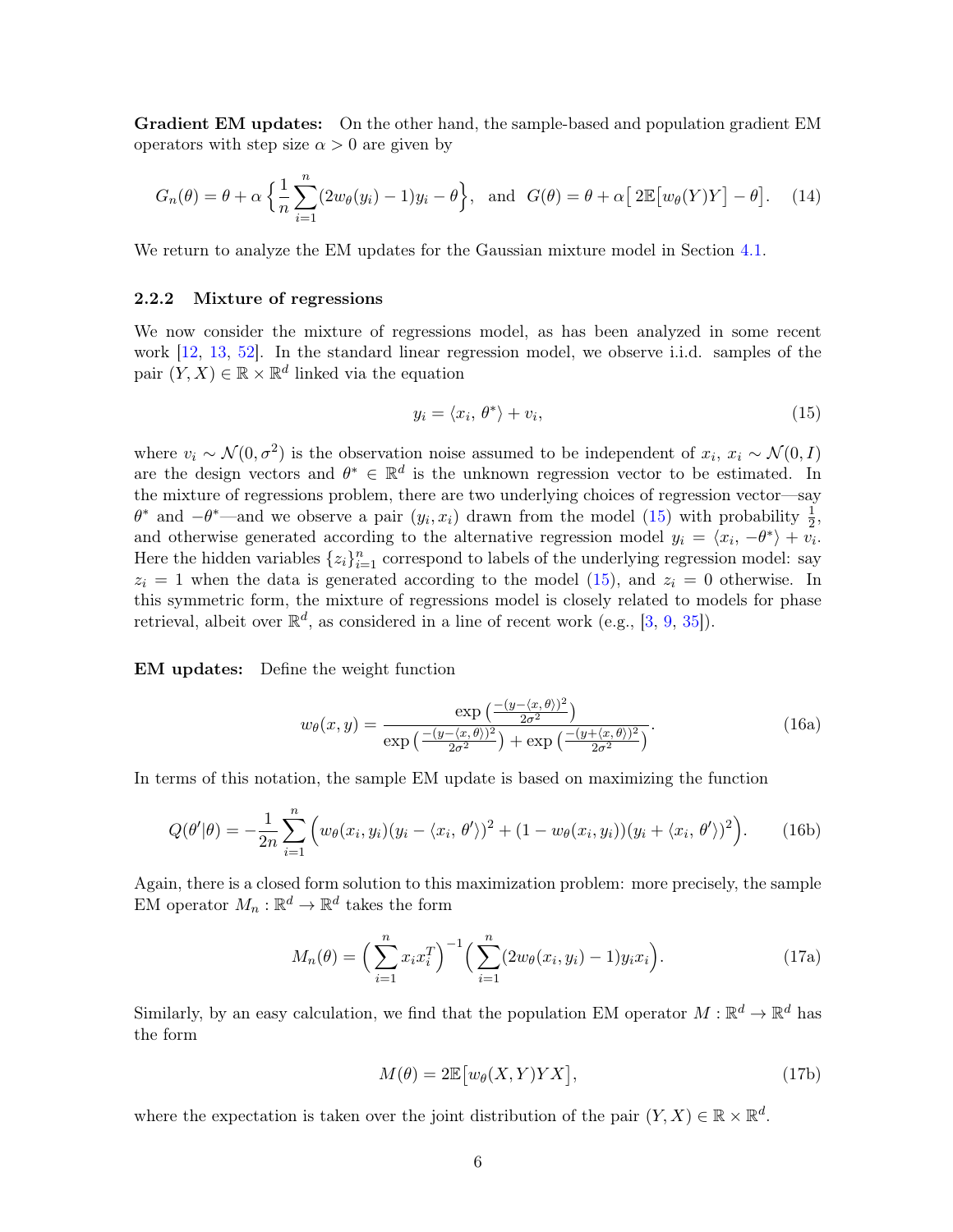Gradient EM updates: On the other hand, the gradient EM operators are given by

$$
G_n(\theta) = \theta + \alpha \left\{ \frac{1}{n} \sum_{i=1}^n \left[ (2w_\theta(x_i, y_i) - 1) y_i x_i - x_i x_i^T \theta \right] \right\}, \text{ and } (18a)
$$

$$
G(\theta) = \theta + \alpha 2\mathbb{E}\Big[w_{\theta}(X, Y) \, YX - \theta\Big],\tag{18b}
$$

where  $\alpha > 0$  is a step size parameter.

We return to analyze the EM updates for the mixture of regressions model in Section [4.2.](#page-20-0)

### <span id="page-6-0"></span>2.2.3 Linear regression with missing covariates

Our first two examples involved mixture models in which the class membership variable was hidden. Another canonical use of the EM algorithm is in cases with corrupted or missing data. In this section, we consider a particular instantiation of such a problem, namely that of linear regression with the covariates missing completely at random.

As introduced in Section [2.2.2,](#page-5-0) in standard linear regression, we observe response-covariate pairs  $(y_i, x_i) \in \mathbb{R} \times \mathbb{R}^d$  generated according to the linear model [\(15\)](#page-5-1). In the missing data extension of this problem, instead of observing the covariate vector  $x_i \in \mathbb{R}^d$  directly, we observe the corrupted version  $\tilde{x}_i \in \mathbb{R}^d$  with components

$$
\tilde{x}_{ij} = \begin{cases} x_{ij} & \text{with probability } 1 - \rho \\ * & \text{with probability } \rho, \end{cases}
$$
\n(19)

where  $\rho \in [0, 1)$  is the probability of missingness.

In this example, the E-step involves imputing the mean and covariance of the jointly Gaussian distribution of covariate-response pairs. For a given sample  $(x, y)$ , let  $x_{obs}$  denote the observed portion of x, and let  $\theta_{obs}$  denote the corresponding sub-vector of  $\theta$ . Define the missing portions  $x_{\text{mis}}$  and  $\theta_{\text{mis}}$  in an analogous fashion. With this notation, the EM algorithm imputes the conditional mean and conditional covariance using the current parameter estimate θ. Using properties of joint Gaussians, the conditional mean of X given  $(x<sub>obs</sub>, y)$  is found to be

$$
\mu_{\theta}(x_{\text{obs}}, y) := \begin{bmatrix} \mathbb{E}(x_{\text{mis}} | x_{\text{obs}}, y, \theta) \\ x_{\text{obs}} \end{bmatrix} = \begin{bmatrix} U_{\theta} z_{\text{obs}} \\ x_{\text{obs}} \end{bmatrix},
$$
\n(20a)

where

$$
U_{\theta} = \frac{1}{\|\theta_{\text{mis}}\|_{2}^{2} + \sigma^{2}} \left[ -\theta_{\text{mis}} \, \theta_{\text{obs}}^{T} \, \theta_{\text{mis}} \right] \quad \text{and} \quad z_{\text{obs}} := \begin{bmatrix} x_{\text{obs}} \\ y \end{bmatrix} \in \mathbb{R}^{|x_{\text{obs}}|+1}.
$$
 (20b)

Similarly, the conditional second moment matrix takes the form

$$
\Sigma_{\theta}(x_{\text{obs}}, y) := \mathbb{E}\Big[X X^T \mid x_{\text{obs}}, y, \theta\Big] = \begin{bmatrix} I & U_{\theta} z_{\text{obs}} x_{\text{obs}}^T \\ x_{\text{obs}} z_{\text{obs}}^T U_{\theta}^T & x_{\text{obs}} x_{\text{obs}}^T \end{bmatrix}.
$$
(20c)

In writing all these expressions, we have assumed that the coordinates are permuted so that the missing values are in the first block.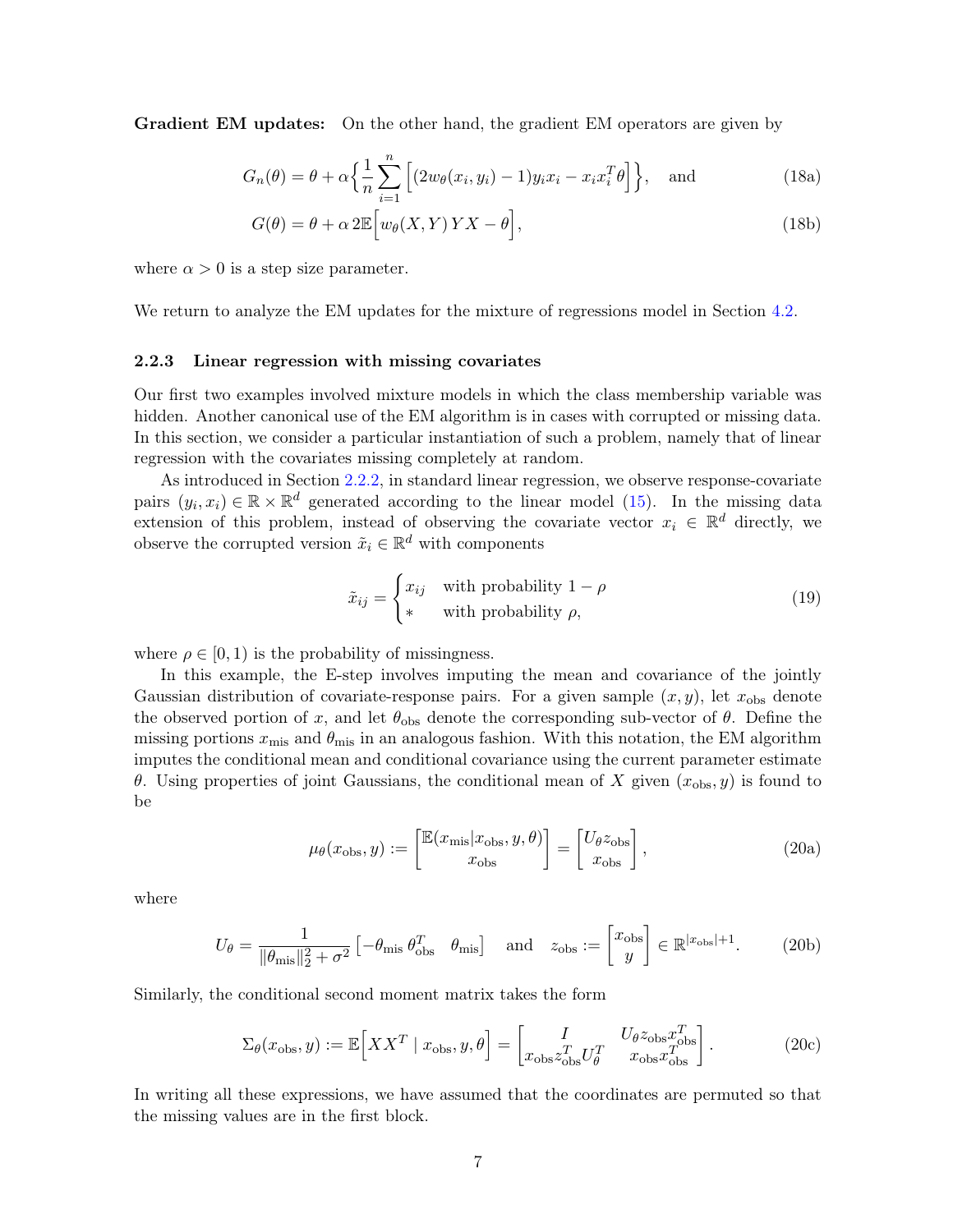We now have the necessary notation in place to describe the EM and gradient EM updates. For a given parameter  $\theta$ , the EM update is based on maximizing

$$
Q_n(\theta'|\theta) := -\frac{1}{2n} \sum_{i=1}^n \langle \theta', \Sigma_{\theta}(x_{\text{obs},i}, y_i)\theta' \rangle + \frac{1}{n} \sum_{i=1}^n y_i \langle \mu_{\theta}(x_{\text{obs},i}, y_i), \theta' \rangle.
$$
 (21)

Again, this optimization problem has an explicit solution, so that the sample-based EM operator is given by

<span id="page-7-1"></span>
$$
M_n(\theta) := \left[\sum_{i=1}^n \Sigma_{\theta}(x_{\text{obs},i}, y_i)\right]^{-1} \left[\sum_{i=1}^n y_i \mu_{\theta}(x_{\text{obs},i}, y_i)\right],\tag{22a}
$$

accompanied by its population counterpart

$$
M(\theta) := \left\{ \mathbb{E} \left[ \Sigma_{\theta} (X_{\text{obs}}, Y) \right] \right\}^{-1} \mathbb{E} \left[ Y \mu_{\theta} (X_{\text{obs}}, Y) \right]. \tag{22b}
$$

On the other hand, the gradient EM algorithm with step size  $\alpha$  takes the form

$$
G_n(\theta) = \theta + \alpha \left\{ \frac{1}{n} \sum_{i=1}^n \left[ y_i \mu_{\theta}(x_{\text{obs},i}, y_i) - \Sigma_{\theta}(x_{\text{obs},i}, y_i) \theta \right] \right\},\tag{23a}
$$

along with the population counterpart

$$
G(\theta) = \theta + \alpha \mathbb{E} \Big[ Y \mu_{\theta} (X_{\text{obs}}, Y) - \Sigma_{\theta} (X_{\text{obs}}, Y) \theta \Big], \tag{23b}
$$

We return to analyze the gradient EM updates for this model in Section [4.3.](#page-22-0)

# <span id="page-7-0"></span>3 General convergence results

We now turn to analysis of the EM algorithm and gradient EM algorithms. In both cases, we let  $\theta^*$  denote a maximizer of the population likelihood. In this section, we give general sufficient conditions under which the population algorithms converge to  $\theta^*$  and under which the sample-based algorithms converge to an  $\varepsilon$ -ball around  $\theta^*$ . Our analysis of each algorithm is organized as follows:

Our first result in Sections [3.1](#page-8-0) and [3.2](#page-12-0) concern the population EM and gradient EM operators respectively. Theorems [1](#page-9-0) and [3](#page-13-0) give conditions under which the population operators are contractive on a ball containing the fixed point  $\theta^*$ , say  $\mathbb{B}_2(r;\theta^*) = {\theta \in \Omega \mid \|\theta - \theta^*\|_2 \leq \theta^*}$  $r$  for some radius r. This population-level analysis is developed by viewing the population operators as perturbed versions of oracle operators which are known to be contractive around θ ∗ . Our conditions which relate the population EM and gradient EM operators to the oracle operators are then verified in concrete examples in Section [4.](#page-17-0) The analysis here is entirely deterministic.

Our second result in Sections [3.1](#page-8-0) and [3.2](#page-12-0) concern the sample-based EM and gradient EM operators. These sample-based operators approximate the population-based update using a subset of samples at each step. Theorem [2](#page-10-0) and Theorem [4](#page-15-0) for sample-based EM and gradient EM, respectively give conditions under which the sample-based operator is guaranteed to converge to an  $\varepsilon$ -ball around the fixed point  $\theta^*$ . These results involve probabilistic bounds on the deviations between the population-based and sample-based operators. In addition, for gradient EM, we also analyze a stochastic update that uses a single sample per update in the flavor of stochastic approximation algorithms (see Theorem [5](#page-16-0) in Section [3.2.3\)](#page-15-1).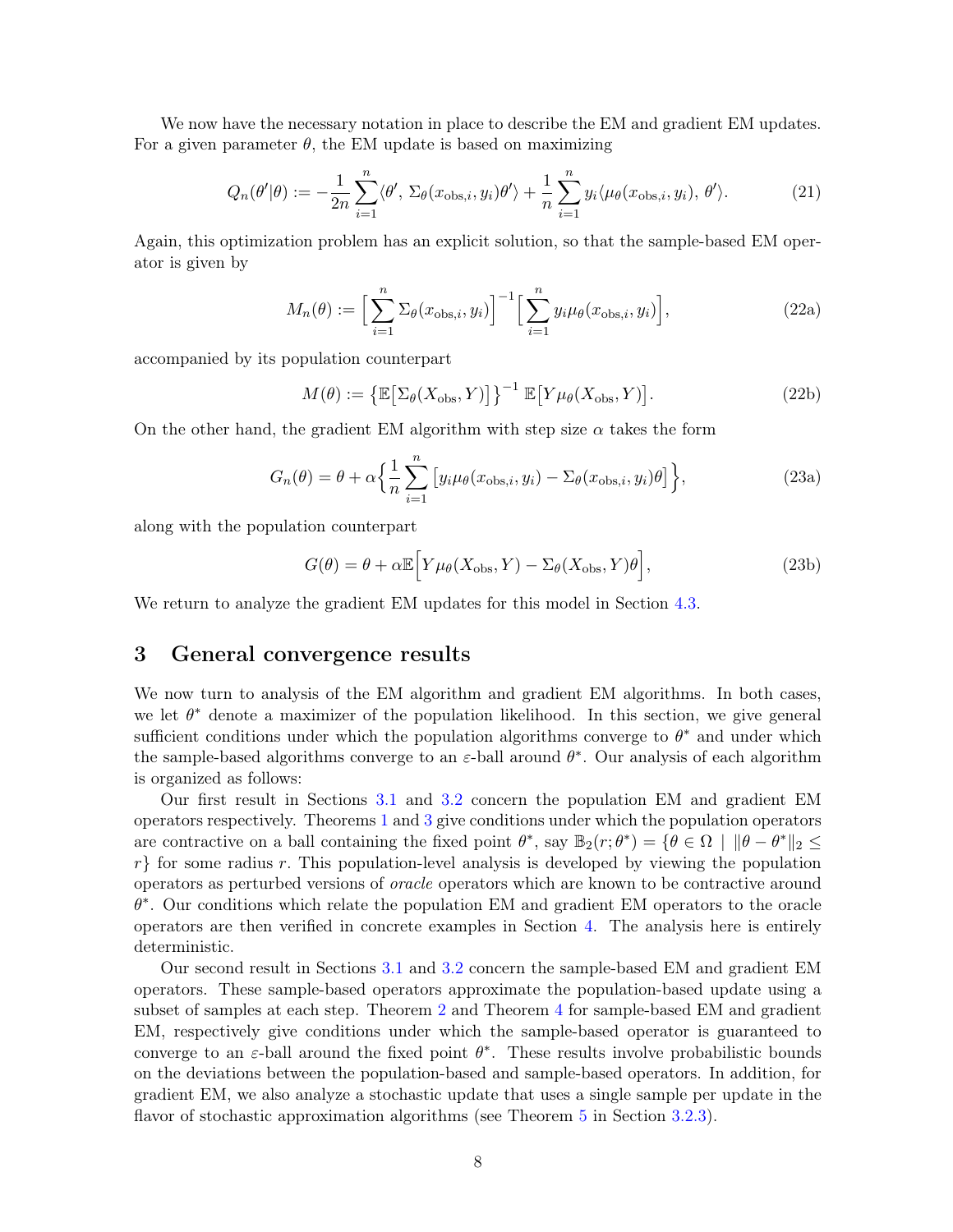# <span id="page-8-0"></span>3.1 Analysis of EM algorithm

Let us begin with analysis of the standard EM updates, starting with the population version before turning to a sample-based version.

#### 3.1.1 Guarantees for population-level EM

Recall that we always assume that the vector  $\theta^*$  maximizes the population likelihood. It is a classical fact [\[29\]](#page-51-9) that it must then satisfy the condition

<span id="page-8-5"></span><span id="page-8-1"></span>
$$
\theta^* = \arg\max_{\theta \in \Omega} Q(\theta | \theta^*),\tag{24}
$$

a property known as *self-consistency*. For this reason, the function  $q(\cdot) := Q(\cdot | \theta^*)$  plays an important role in our analysis.

We assume throughout this section that the function q is  $\lambda$ -strongly concave, meaning that

$$
q(\theta_1) - q(\theta_2) - \langle \nabla q(\theta_2), \theta_1 - \theta_2 \rangle \le -\frac{\lambda}{2} \|\theta_1 - \theta_2\|_2^2, \tag{25}
$$

for all pairs  $(\theta_1, \theta_2)$  in a neighborhood of  $\theta^*$ . As we will illustrate, this condition holds in most concrete instantiations of EM, including the three model classes introduced in the previous section.

For any fixed  $\theta$ , in order to relate the population EM updates to the fixed point  $\theta^*$ , we require control on the two gradient mappings  $\nabla q(\cdot) = \nabla Q(\cdot|\theta^*)$  and  $\nabla Q(\cdot|\theta)$ . These mappings are central in characterizing the fixed point  $\theta^*$  and the update  $M(\theta)$  respectively. Indeed, by virtue of the self-consistency property  $(24)$  and the convexity of  $\Omega$ , the fixed point satisfies the first-order optimality condition

<span id="page-8-3"></span><span id="page-8-2"></span>
$$
\langle \nabla Q(\theta^* | \theta^*), \theta' - \theta^* \rangle \le 0 \qquad \text{for all } \theta' \in \Omega. \tag{26}
$$

Similarly, for any  $\theta \in \Omega$ , since  $M(\theta)$  maximizes the function  $\theta' \mapsto Q(\theta'|\theta)$ , we have

$$
\langle \nabla Q(M(\theta)|\theta), \theta' - M(\theta) \rangle \le 0 \quad \text{for all } \theta' \in \Omega.
$$
 (27)

Equations [\(26\)](#page-8-2) and [\(27\)](#page-8-3) are sets of inequalities that *characterize* the points  $M(\theta)$  and  $\theta^*$ . Thus, at an intuitive level, in order to establish that  $M(\theta)$  and  $\theta^*$  are close, it suffices to verify that these two characterizations are close in a suitable sense. We also note that inequalities similar to the condition [\(27\)](#page-8-3) are often used as a starting point in the classical analysis of M-estimators (e.g., see van de Geer  $[44]$ ). In the analysis of EM, we obtain additional leverage from the self-consistency condition  $(24)$  that characterizes  $\theta^*$ .

With this intuition in mind, we introduce the following regularity condition in order to relate conditions [\(27\)](#page-8-3) and [\(24\)](#page-8-1): The condition involves a Euclidean ball of radius r around the fixed point  $\theta^*$ , given by

<span id="page-8-4"></span>
$$
\mathbb{B}_2(r;\theta^*) := \left\{ \theta \in \Omega \, \mid \|\theta - \theta^*\|_2 \le r \right\}.
$$
\n(28)

**Definition 1** (First-order Stability (FOS)). The functions  $\{Q(\cdot|\theta), \theta \in \Omega\}$  satisfy condition FOS  $(\gamma)$ over  $\mathbb{B}_2(r; \theta^*)$  if

$$
\|\nabla Q(M(\theta)|\theta^*) - \nabla Q(M(\theta)|\theta)\|_2 \le \gamma \|\theta - \theta^*\|_2 \quad \text{for all } \theta \in \mathbb{B}_2(r;\theta^*). \tag{29}
$$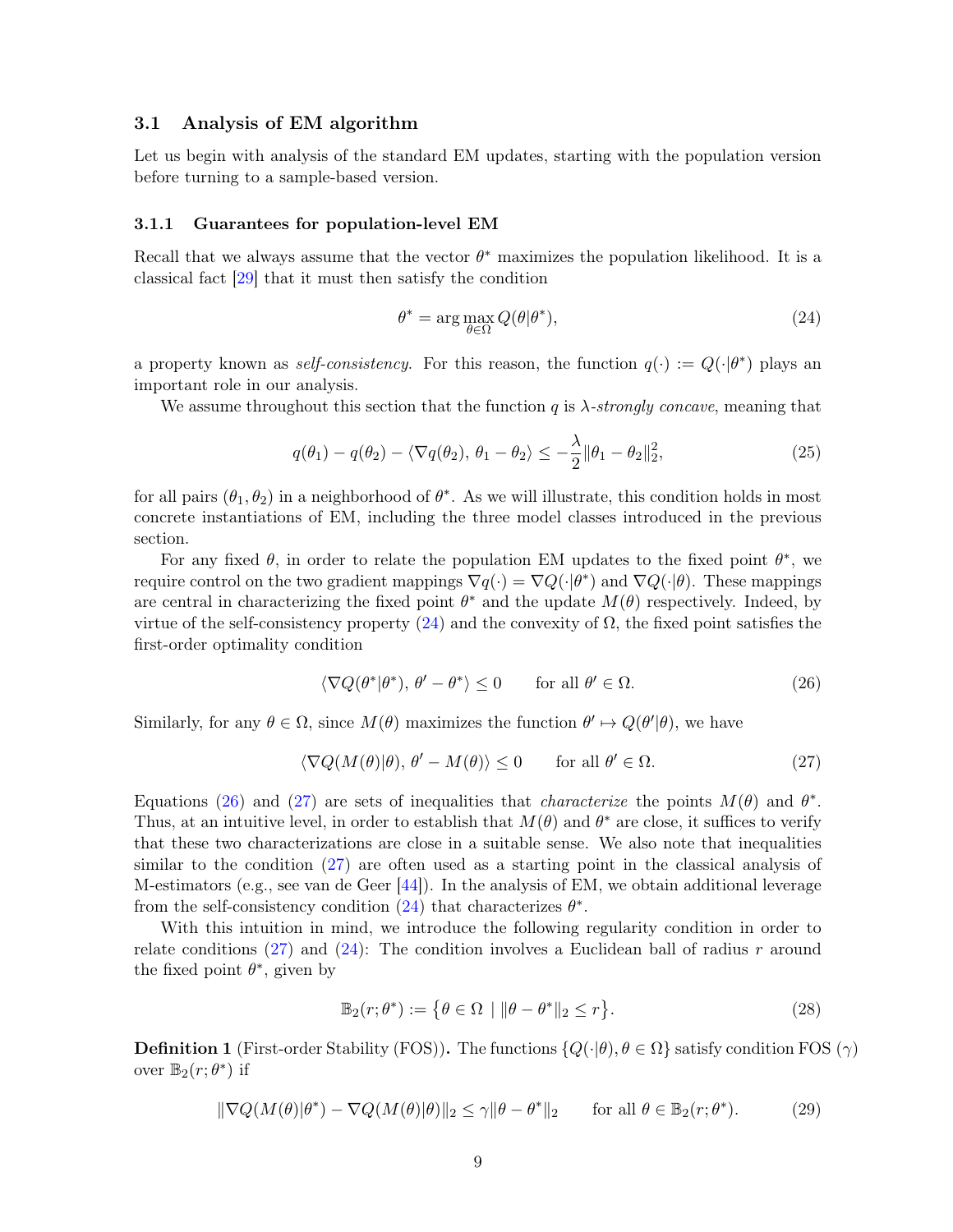To provide some high-level intuition, observe the condition [\(29\)](#page-8-4) is always satisfied at the fixed point  $\theta^*$ , in particular with parameter  $\gamma = 0$ . Intuitively then, by allowing for a strictly positive parameter  $\gamma$ , one might expect that this condition would hold in a local neighborhood  $\mathbb{B}_2(r;\theta^*)$  of the fixed point  $\theta^*$ , as long as the functions  $Q(\cdot|\theta)$  and the map M are sufficiently regular.

As a concrete example, recall the Gaussian mixture model first introduced in Section [2.2.1.](#page-4-0) For this model, the condition [\(29\)](#page-8-4) is equivalent to

$$
\mathbb{E}\Big[2\big(w_{\theta}(Y) - w_{\theta^*}(Y)\big)Y\Big] \leq \gamma \|\theta - \theta^*\|_2,
$$

where  $w_{\theta}$  was previously defined following equation [\(12\)](#page-4-2). Given that the function  $\theta \mapsto w_{\theta}(y)$ is smooth in  $\theta$ , provided that  $\gamma$  is not too small, it is reasonable to expect that this condition will hold in a neighborhood of  $\theta^*$ , and we confirm this intuition in Corollary [1](#page-18-0) to follow.

Under the conditions we have introduced, the following result guarantees that the population EM operator is locally contractive:

<span id="page-9-0"></span>**Theorem 1.** For some radius  $r > 0$  and pair  $(\gamma, \lambda)$  such that  $0 \leq \gamma < \lambda$ , suppose that the function  $Q(\cdot|\theta^*)$  is  $\lambda$ -strongly concave [\(25\)](#page-8-5), and that the  $FOS(\gamma)$  condition [\(29\)](#page-8-4) holds on the ball  $\mathbb{B}_2(r;\theta^*)$ . Then the population EM operator M is contractive over  $\mathbb{B}_2(r;\theta^*)$ , in particular with

$$
||M(\theta) - \theta^*||_2 \le \frac{\gamma}{\lambda} ||\theta - \theta^*||_2 \quad \text{for all } \theta \in \mathbb{B}_2(r; \theta^*).
$$

As an immediate consequence, under the conditions of the theorem, for any initial point  $\theta^0 \in \mathbb{B}_2(r;\theta^*)$ , the population EM sequence  $\{\theta^t\}_{t=0}^{\infty}$  exhibits linear convergence—viz.

$$
\|\theta^t - \theta^*\|_2 \le \left(\frac{\gamma}{\lambda}\right)^t \|\theta^0 - \theta^*\|_2 \qquad \text{for all } t = 1, 2, \dots \tag{30}
$$

*Proof.* Since both  $M(\theta)$  and  $\theta^*$  are in  $\Omega$ , we may apply condition [\(26\)](#page-8-2) with  $\theta' = M(\theta)$  and condition [\(27\)](#page-8-3) with  $\theta' = \theta^*$ . Doing so, adding the resulting inequalities and then performing some algebra yields the condition

$$
\langle \nabla Q(M(\theta)|\theta^*) - \nabla Q(\theta^*|\theta^*), \theta^* - M(\theta) \rangle \le \langle \nabla Q(M(\theta)|\theta^*) - \nabla Q(M(\theta)|\theta), \theta^* - M(\theta) \rangle. \tag{31}
$$

Now the  $\lambda$ -strong concavity condition [\(25\)](#page-8-5) implies that the left-hand side is lower bounded as

$$
\langle \nabla Q(M(\theta)|\theta^*) - \nabla Q(\theta^*|\theta^*), \theta^* - M(\theta) \rangle \ge \lambda \|\theta^* - M(\theta)\|_2^2.
$$
 (32a)

On the other hand, the  $FOS(\gamma)$  condition together with the Cauchy-Schwarz inequality implies that the right-hand side is upper bounded as

$$
\langle \nabla Q(M(\theta)|\theta^*) - \nabla Q(M(\theta)|\theta), \theta^* - M(\theta) \rangle \le \gamma \|\theta^* - M(\theta)\|_2 \|\theta - \theta^*\|_2,\tag{32b}
$$

Combining inequalities  $(32a)$  and  $(32b)$  with the original bound  $(31)$  yields

$$
\lambda \|\theta^* - M(\theta)\|_2^2 \le \gamma \|\theta^* - M(\theta)\|_2 \|\theta - \theta^*\|_2,
$$

and canceling terms completes the proof.

<span id="page-9-3"></span><span id="page-9-2"></span><span id="page-9-1"></span> $\Box$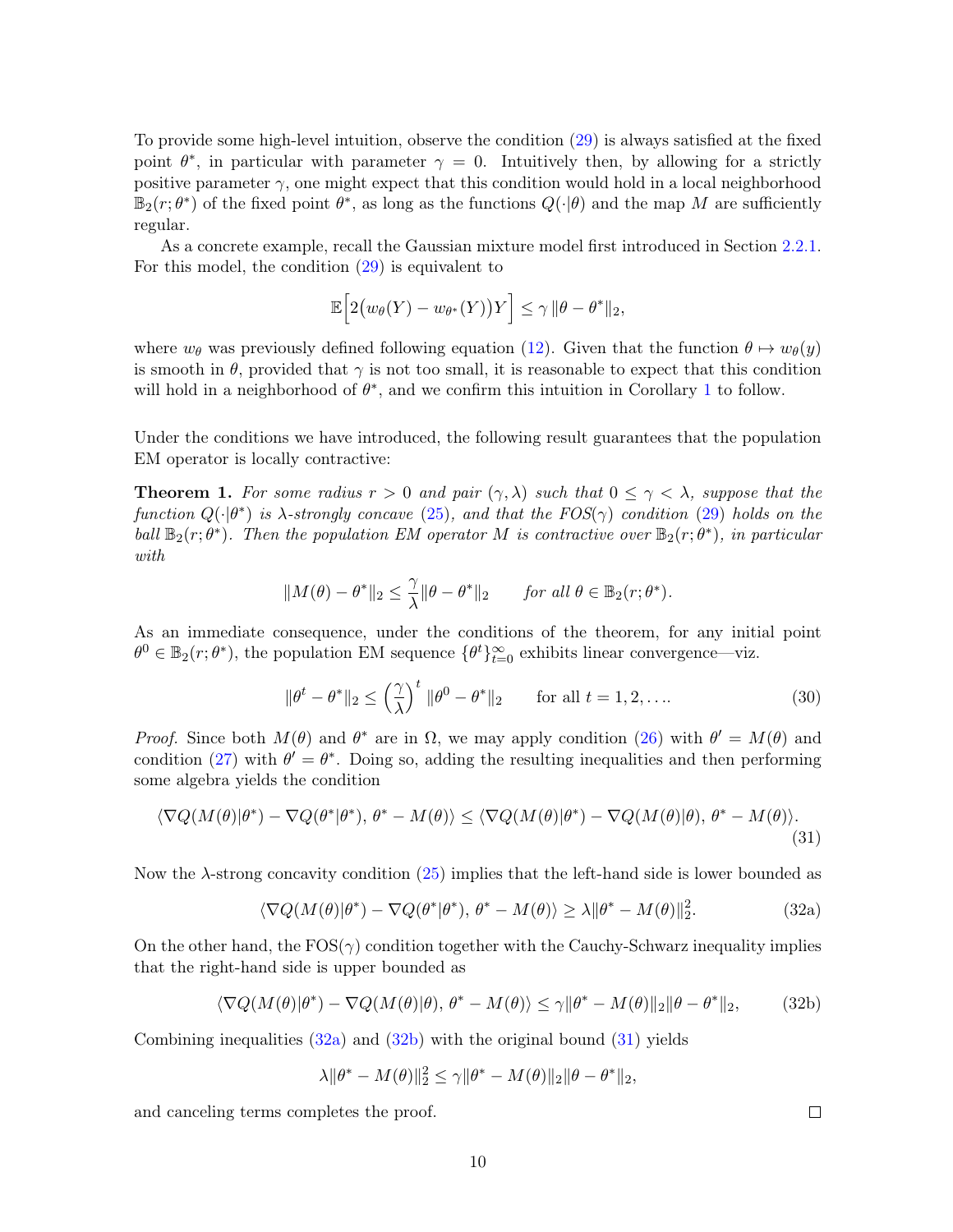### 3.1.2 Guarantees for sample-based EM

We now turn to theoretical results on sample-based versions of the EM algorithm. More specifically, we consider two forms of the EM algorithm, the first being the standard form in which the operator  $M_n : \Omega \to \Omega$ , as previously defined [\(9\)](#page-3-4), is applied repeatedly, thereby generating the sequence  $\theta^{t+1} = M_n(\theta^t)$ . We also analyze a sample-splitting <sup>[2](#page-10-1)</sup> version of the EM algorithm, in which given a total of  $n$  samples and  $T$  iterations, we divide the full data set into T subsets of size  $\lfloor n/T \rfloor$ , and then perform the updates  $\theta^{t+1} = M_{n/T}(\theta^t)$ , using a fresh subset of samples at each iteration.

For a given sample size n and tolerance parameter  $\delta \in (0,1)$ , we let  $\varepsilon_M(n,\delta)$  be the smallest scalar such that, for any fixed  $\theta \in \mathbb{B}_2(r; \theta^*)$ , we have

<span id="page-10-2"></span>
$$
||M_n(\theta) - M(\theta)||_2 \le \varepsilon_M(n, \delta)
$$
\n(33)

with probability at least  $1-\delta$ . This tolerance parameter [\(33\)](#page-10-2) enters our analysis of the samplesplitting form of EM. On the other hand, in order to analyze the standard sample-based form of EM, we require a stronger condition, namely one in which the bound [\(33\)](#page-10-2) holds uniformly over the ball  $\mathbb{B}_2(r;\theta^*)$ . Accordingly, we let  $\varepsilon_M^{\text{unif}}(n,\delta)$  be the smallest scalar for which

$$
\sup_{\theta \in \mathbb{B}_2(r;\theta^*)} \|M_n(\theta) - M(\theta)\|_2 \le \varepsilon_M^{\text{unif}}(n,\delta)
$$
\n(34)

<span id="page-10-0"></span>with probability at least  $1 - \delta$ . With these definitions, we have the following guarantees:

**Theorem 2.** Suppose that the population EM operator  $M : \Omega \to \Omega$  is contractive with parameter  $\kappa \in (0,1)$  on the ball  $\mathbb{B}_2(r;\theta^*)$ , and the initial vector  $\theta^0$  belongs to  $\mathbb{B}_2(r;\theta^*)$ .

(a) If the sample size n is large enough to ensure that

<span id="page-10-3"></span>
$$
\varepsilon_M^{\text{unif}}(n,\delta) \le (1 - \kappa)r,\tag{35a}
$$

then the EM iterates  $\{\theta^t\}_{t=0}^{\infty}$  satisfy the bound

$$
\|\theta^t - \theta^*\|_2 \le \kappa^t \|\theta^0 - \theta^*\|_2 + \frac{1}{1 - \kappa} \varepsilon_M^{\text{unif}}(n, \delta)
$$
\n(35b)

with probability at least  $1 - \delta$ .

(b) For a given iteration number T, suppose the sample size n is large enough to ensure that

$$
\varepsilon_M\left(\frac{n}{T}, \frac{\delta}{T}\right) \le (1 - \kappa)r. \tag{36a}
$$

Then the sample-splitting EM iterates  $\{\theta^t\}_{t=0}^T$  based on  $\frac{n}{T}$  samples per round satisfy the bound

$$
\|\theta^t - \theta^*\|_2 \le \kappa^t \|\theta^0 - \theta^*\|_2 + \frac{1}{1 - \kappa} \varepsilon_M \left(\frac{n}{T}, \frac{\delta}{T}\right). \tag{36b}
$$

<span id="page-10-1"></span><sup>2</sup>From a practical point, a potential advantage of sample splitting is that each iteration may be cheaper, since it is based on a smaller sample size. In contrast, a disadvantage is that it can be difficult to correctly specify the number of iterations in advance.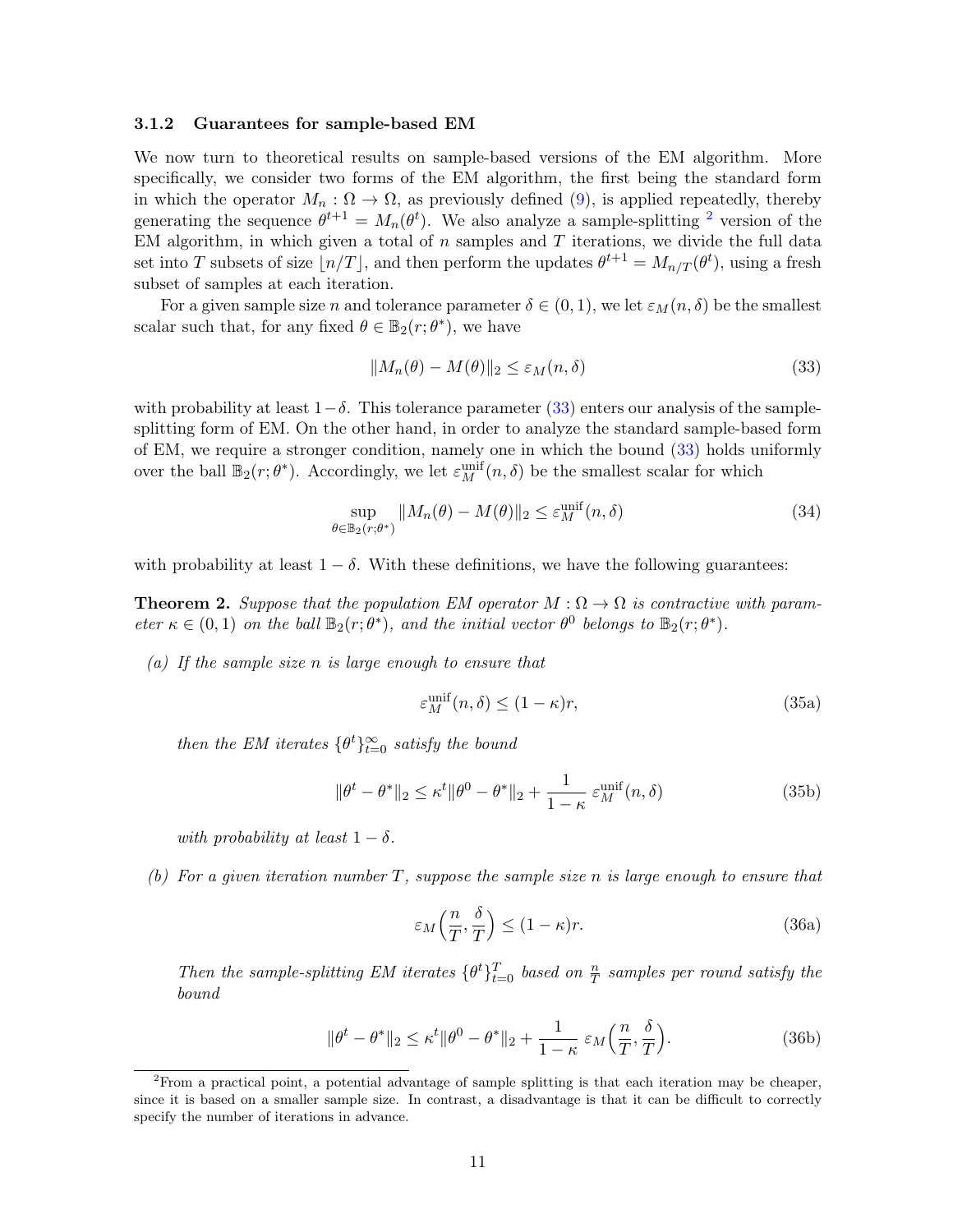Figure [1](#page-11-0) provides an illustration of the behavior predicted by Theorem [2:](#page-10-0) both algorithms are expected to show geometric convergence to the target parameter  $\theta^*$ , up to some tolerance. For the bound  $(35b)$  note that the first term is decreasing in t, whereas the second term is independent of  $t$ . Thus, for a fixed sample size  $n$ , the bounds in Theorem [2](#page-10-0) suggests a reasonable choice of the number of iterations. In particular, focusing on the standard EM algorithm, consider any positive integer<sup>[3](#page-11-1)</sup>  $T$  such that

$$
T \ge \log_{1/\kappa} \frac{(1-\kappa) \|\theta^0 - \theta^*\|_2}{\varepsilon_M^{\text{unif}}(n,\delta)}.
$$
\n(37)

This choice ensures that the first term in the bound [\(35b\)](#page-9-2) is dominated by the second term, and hence that

$$
\|\theta^T - \theta^*\|_2 \le \frac{2}{1 - \kappa} \varepsilon_M^{\text{unif}}(n, \delta),\tag{38}
$$

with probability at least  $1 - \delta$ . For the sample-splitting update in [\(36b\)](#page-9-2) the first term is decreasing in  $t$ , whereas the second term is increasing in  $t$ . In this case, a similar conclusion holds when  $T$  is chosen to be the smallest positive integer such that

$$
T \ge \log_{1/\kappa} \frac{(1-\kappa) \|\theta^0 - \theta^*\|_2}{\varepsilon_M(\frac{n}{T}, \frac{\delta}{T})}.
$$
\n(39)

In order to obtain readily interpretable bounds for specific models, it only remains to establish the  $\kappa$ -contractivity of the population operator, and to compute either the function  $\varepsilon_M$  or the function  $\varepsilon_M^{\text{unif}}$ .



<span id="page-11-0"></span>Figure 1. An illustration of Theorem [2.](#page-10-0) The first part of the theorem describes the geometric convergence of iterates of the EM algorithm to the ball of radius  $\mathcal{O}(\varepsilon_M^{\text{unif}}(n,\delta))$  (in black). The second part describes the geometric convergence of the sample-splitting EM algorithm to the ball of radius  $\mathcal{O}(\varepsilon_M(n/T, \delta/T))$  (in red). In typical examples the ball to which sample-splitting EM converges is only a logarithmic factor larger than the ball  $\mathcal{O}(\varepsilon_M(n,\delta))$  (in blue).

Let us now turn to the proof of the theorem.

<span id="page-11-1"></span> $\overline{3}$  As will be clarified in the sequel, such a choice of T exists in various concrete models considered here.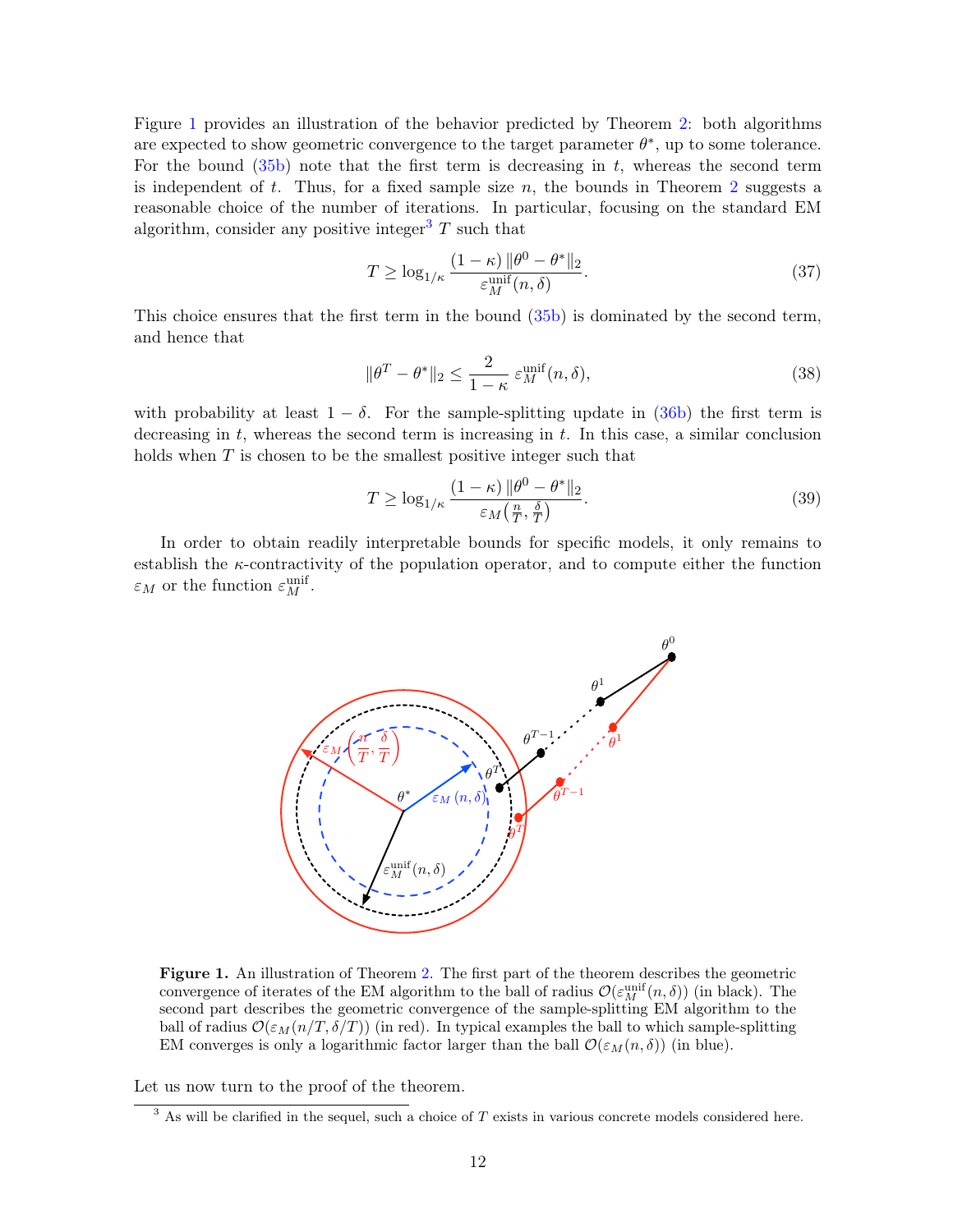Proof. We give a detailed proof of the claim [\(36b\)](#page-9-2), from which it will be clear that the claim [\(35b\)](#page-9-2) follows by a nearly identical argument. For any iteration  $s \in \{1, 2, ..., T\}$ , we have

<span id="page-12-2"></span><span id="page-12-1"></span>
$$
||M_{n/T}(\theta^s) - M(\theta^s)||_2 \le \varepsilon_M\left(\frac{n}{T}, \frac{\delta}{T}\right)
$$
\n(40)

with probability at least  $1 - \frac{\delta}{T}$  $\frac{\delta}{T}$ . Consequently, by a union bound over all T indices, the bound [\(40\)](#page-12-1) holds uniformly with probability at least  $1 - \delta$ . We perform the remainder of our analysis under this event.

It suffices to show that

$$
\|\theta^{s+1} - \theta^*\|_2 \le \kappa \|\theta^s - \theta^*\|_2 + \varepsilon_M\left(\frac{n}{T}, \frac{\delta}{T}\right) \qquad \text{for each iteration } s \in \{1, 2, \dots, T - 1\}. \tag{41}
$$

Indeed, when this bound holds, we may iterate it to show that

$$
\begin{split} \|\theta^{t} - \theta^{*}\|_{2} &\leq \kappa \|\theta^{t-1} - \theta^{*}\|_{2} + \varepsilon_{M} \left(\frac{n}{T}, \frac{\delta}{T}\right) \\ &\leq \kappa \Big\{ \kappa \|\theta^{t-2} - \theta^{*}\|_{2} + \varepsilon_{M} \left(\frac{n}{T}, \frac{\delta}{T}\right) \Big\} + \varepsilon_{M} \left(\frac{n}{T}, \frac{\delta}{T}\right) \\ &\leq \kappa^{t} \|\theta^{0} - \theta^{*}\|_{2} + \Big\{ \sum_{s=0}^{t-1} \kappa^{s} \Big\} \varepsilon_{M} \left(\frac{n}{T}, \frac{\delta}{T}\right) \\ &\leq \kappa^{t} \|\theta^{0} - \theta^{*}\|_{2} + \frac{1}{1 - \kappa} \varepsilon_{M} \left(\frac{n}{T}, \frac{\delta}{T}\right), \end{split}
$$

where the final step follows by summing the geometric series.

It remains to prove the claim [\(41\)](#page-12-2), and we do so via induction on the iteration number. Beginning with  $s = 1$ , we have

$$
\|\theta^1 - \theta^*\|_2 = \|M_{n/T}(\theta^0) - \theta^*\|_2 \le \|M(\theta^0) - \theta^*\|_2 + \|M_{n/T}(\theta^0) - M(\theta^0)\|_2
$$
  

$$
\le \kappa \|\theta^0 - \theta^*\|_2 + \varepsilon_M \left(\frac{n}{T}, \frac{\delta}{T}\right),
$$

where step (i) follows by triangle inequality, whereas step (ii) follows from the bound [\(40\)](#page-12-1), and the contractivity of the population operator applied to  $\theta^0 \in \mathbb{B}_2(r;\theta^*)$ . By our initialization condition and the bound [\(36a\)](#page-9-1), note that we are guaranteed that  $\|\theta^1 - \theta^*\|_2 \leq r$ .

In the induction from  $s \mapsto s + 1$ , suppose that  $\|\theta^s - \theta^*\|_2 \leq r$ , and the bound [\(41\)](#page-12-2) holds at iteration s. The same argument then implies that the bound [\(41\)](#page-12-2) also holds for iteration  $s + 1$ , and that  $\|\theta^{s+1} - \theta^*\|_2 \leq r$ , thus completing the proof.  $\Box$ 

# <span id="page-12-0"></span>3.2 Analysis of gradient EM algorithm

We now turn to analysis of the gradient EM algorithm. As before, we separate our analysis into two parts, the first (Theorem [3\)](#page-13-0) addressing the behavior of the population-level operator, and the second (Theorems [4](#page-15-0) and [5\)](#page-16-0) providing guarantees for sample-based updates.

### 3.2.1 Guarantees for population-level gradient EM

Recall that the gradient EM algorithm generates a sequence of iterates  $\{\theta^t\}_{t=0}^{\infty}$  via the recursion  $\theta^{t+1} = G(\theta^t)$ , where

<span id="page-12-3"></span>
$$
G(\theta) := \theta + \alpha \nabla Q(\theta|\theta). \tag{42}
$$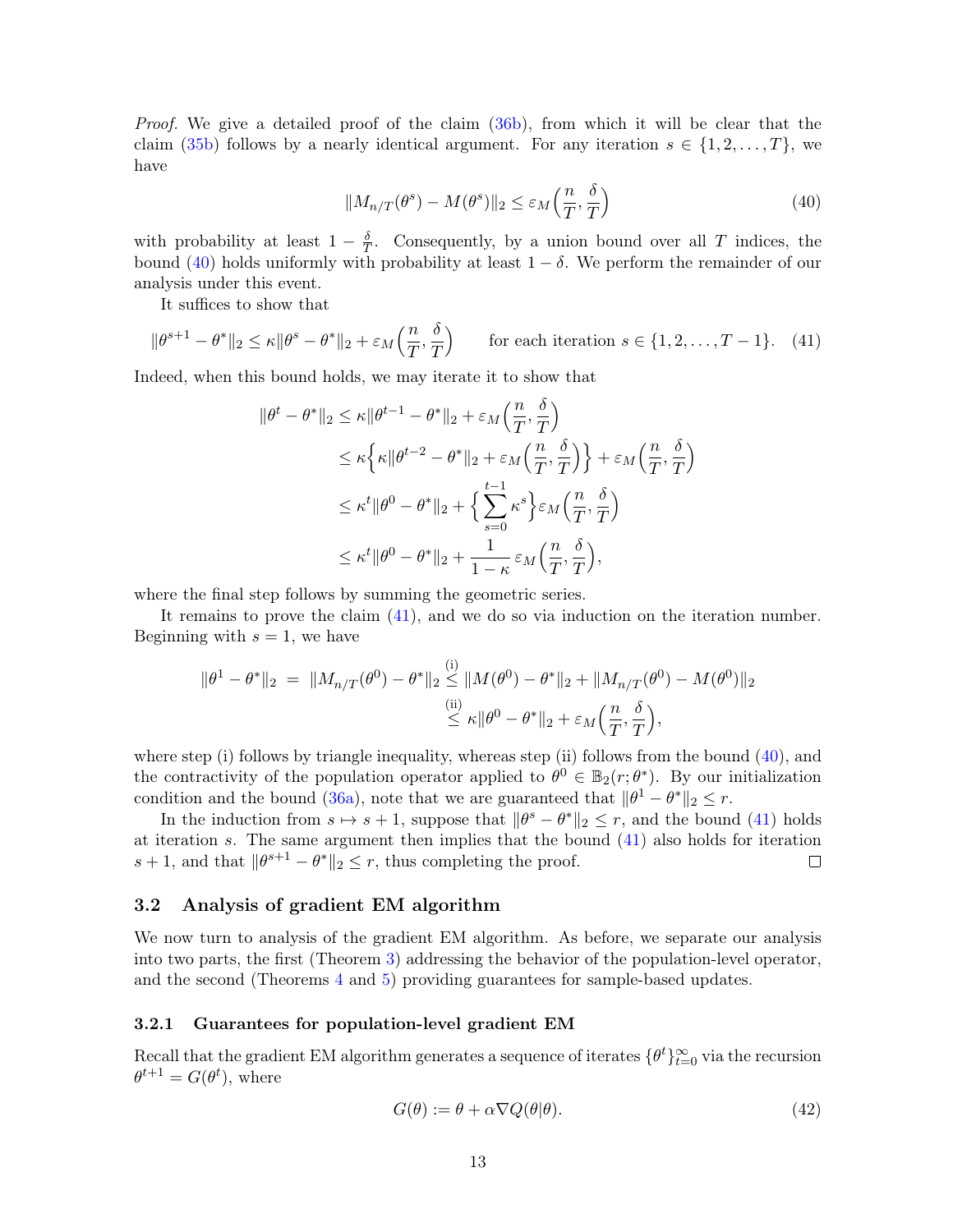Here  $\alpha > 0$  is a step size parameter to be chosen. For analyzing gradient EM, we also require an additional condition on the function  $q(\theta) = Q(\theta | \theta^*)$ , previously defined in Section [3.1.](#page-8-0) In addition to the  $\lambda$ -strong concavity assumption [\(25\)](#page-8-5), we also assume that q is  $\mu$ -smooth, meaning that

$$
q(\theta_1) - q(\theta_2) - \langle \nabla q(\theta_2), \theta_1 - \theta_2 \rangle \ge -\frac{\mu}{2} ||\theta_1 - \theta_2||_2^2,
$$
\n(43)

for all pairs  $(\theta_1, \theta_2)$ .

In order to gain intuition into the gradient EM algorithm, it is instructive to compare its iterates with those of standard gradient ascent on the function  $q$ . Gradient ascent on  $q$ performs the updates  $\tilde{\theta}^{t+1} = T(\tilde{\theta}^t)$ , where

<span id="page-13-3"></span><span id="page-13-2"></span><span id="page-13-1"></span>
$$
T(\theta) := \theta + \alpha \nabla q(\theta). \tag{44}
$$

Under the stated strong concavity and smoothness assumptions, it is a standard result from optimization theory [\[6,](#page-50-7) [7,](#page-50-8) [34\]](#page-52-11) that the gradient operator  $T : \Omega \to \Omega$  with step size choice  $\alpha = \frac{2}{\mu +}$  $\frac{2}{\mu+\lambda}$  is contractive, in particular with

$$
||T(\theta) - \theta^*||_2 \le \left(\frac{\mu - \lambda}{\mu + \lambda}\right) ||\theta - \theta^*||_2 \quad \text{for all } \theta \in \mathbb{B}_2(r; \theta^*).
$$
 (45)

Intuitively, then, if the function  $Q(\cdot|\theta)$  is "close enough" to the function  $q(\cdot) = Q(\cdot|\theta^*)$ , then the gradient EM operator might be expected to satisfy a similar contractivity condition. The closeness requirement is formalized in the following condition:

**Definition 2** (Gradient Stability (GS)). The functions  $\{Q(\cdot|\theta), \theta \in \Omega\}$  satisfy condition GS  $(\gamma)$ over  $\mathbb{B}_2(r; \theta^*)$  if

$$
\|\nabla Q(\theta|\theta^*) - \nabla Q(\theta|\theta)\|_2 \le \gamma \|\theta - \theta^*\|_2 \quad \text{for all } \theta \in \mathbb{B}_2(r;\theta^*). \tag{46}
$$

See Figure [2](#page-14-0) for an illustration of this condition. We give concrete examples of this condition and its verification in Section [4.](#page-17-0) As with the FOS condition observe that the GS condition is always satisfied at the fixed point  $\theta^*$ , i.e. for  $r = 0$  with  $\gamma = 0$ . Allowing for strictly positive  $\gamma$ , if the functions  $Q(\cdot|\theta)$  are sufficiently regular we expect the condition to hold in a region around  $\theta^*$ . Observe that this condition involves the gradient of the functions  $Q(\cdot|\theta)$ and  $Q(\cdot|\theta^*)$  at  $\theta$ , as opposed to  $M(\theta)$  in the case of the FOS condition. For this reason, it can be easier to verify for specific models.

Under this condition, the following result guarantees local contractivity of the gradient EM operator [\(42\)](#page-12-3):

<span id="page-13-0"></span>**Theorem 3.** For some radius  $r > 0$ , and a triplet  $(\gamma, \lambda, \mu)$  such that  $0 \leq \gamma < \lambda \leq \mu$ , suppose that the function  $q(\theta) = Q(\theta | \theta^*)$  is  $\lambda$ -strongly concave [\(25\)](#page-8-5),  $\mu$ -smooth [\(43\)](#page-13-1), and that the  $GS(\gamma)$ condition [\(46\)](#page-13-2) holds on the ball  $\mathbb{B}_2(r;\theta^*)$ . Then the population gradient EM operator G with step size  $\alpha = \frac{2}{\mu +}$  $\frac{2}{\mu+\lambda}$  is contractive over  $\mathbb{B}_2(r;\theta^*)$ , in particular with

$$
||G(\theta) - \theta^*||_2 \le \left(1 - \frac{2\lambda - 2\gamma}{\mu + \lambda}\right) ||\theta - \theta^*||_2 \quad \text{for all } \theta \in \mathbb{B}_2(r; \theta^*). \tag{47}
$$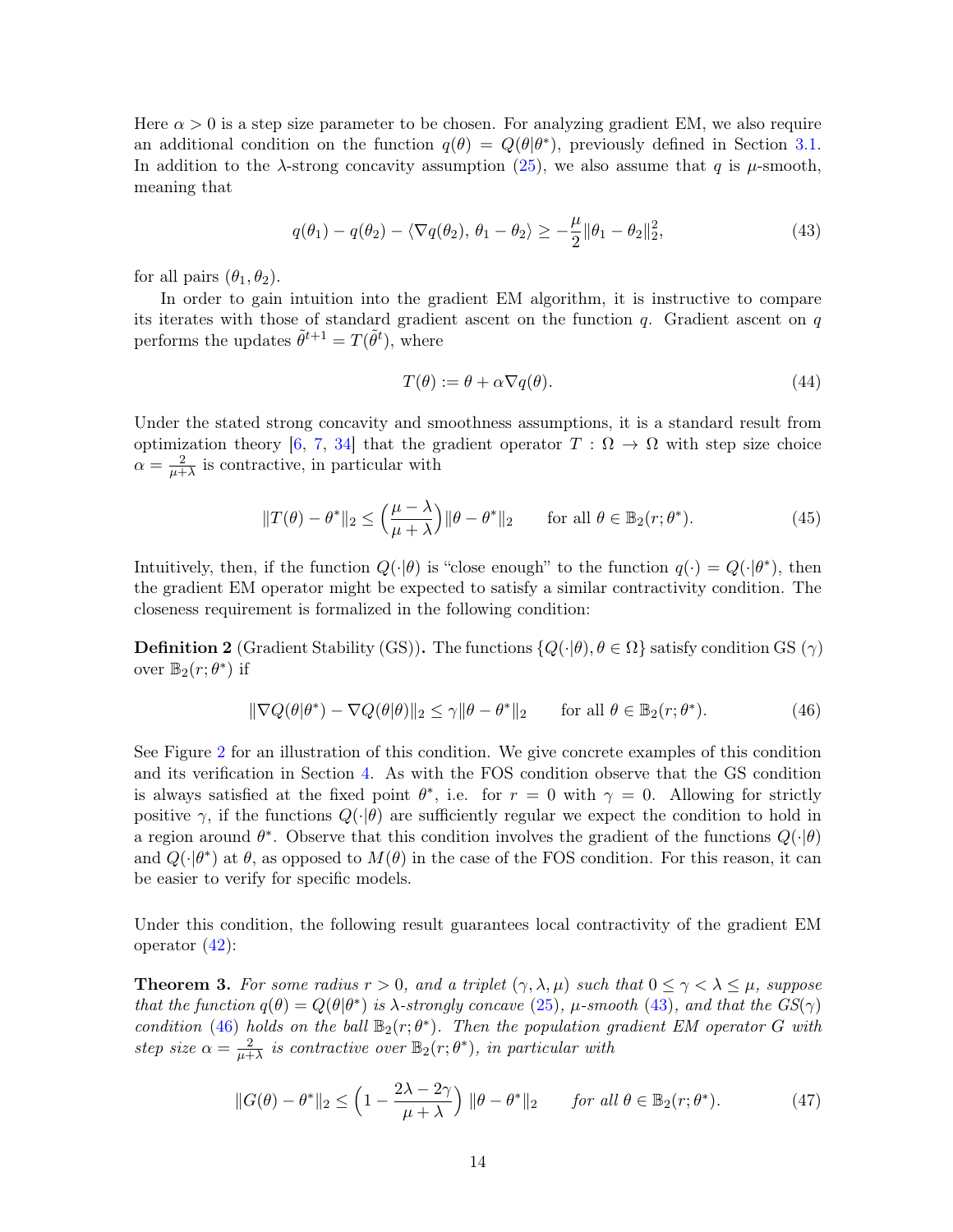

<span id="page-14-0"></span>**Figure 2.** Illustration of the gradient stability condition [\(46\)](#page-13-2): for a point  $\theta_1$  close to the population optimum  $\theta^*$ , the gradients  $\nabla Q(\theta_1|\theta_1)$  and  $\nabla q(\theta_1)$  must be close, whereas for a point  $\theta_2$  distant from  $\theta^*$ , the gradients  $\nabla Q(\theta_2|\theta_2)$  and  $\nabla q(\theta_2)$  can be quite different.

As an immediate consequence, under the conditions of the theorem, for any initial point  $\theta^0 \in \mathbb{B}_2(r;\theta^*)$ , the population gradient EM sequence  $\{\theta^t\}_{t=0}^{\infty}$  exhibits linear convergence—viz.

$$
\|\theta^t - \theta^*\|_2 \le \left(1 - \frac{2\lambda - 2\gamma}{\mu + \lambda}\right)^t \|\theta^0 - \theta^*\|_2 \quad \text{for all } t = 1, 2, \dots
$$
 (48)

Proof. By definition of the gradient EM update [\(42\)](#page-12-3), we have

$$
||G(\theta) - \theta^*||_2 = ||\theta + \alpha \nabla Q(\theta|\theta) - \theta^*||_2
$$
  
\n
$$
\leq ||\theta + \alpha \nabla Q(\theta|\theta^*) - \theta^*||_2 + \alpha ||\nabla Q(\theta|\theta) - \nabla Q(\theta|\theta^*)||_2
$$
  
\n
$$
||T(\theta) - \theta^*||_2
$$
  
\n
$$
\leq \left(\frac{\mu - \lambda}{\mu + \lambda}\right) ||\theta - \theta^*||_2 + \alpha \gamma ||\theta - \theta^*||_2.
$$

where step (i) follows from the triangle inequality, and step (ii) uses the contractivity of  $T$ from equation [\(45\)](#page-13-3), and condition GS. Substituting  $\alpha = \frac{2}{n+1}$  $\frac{2}{\mu + \lambda}$  and performing some algebra yields the claim.  $\Box$ 

### 3.2.2 Guarantees for sample-based gradient EM

In this section, in parallel with our earlier analysis of sample-based version of the EM algorithm, we analyze two sample-based variants of the gradient EM algorithm, the first when the update operator  $G_n$  is computed using all n samples and applied repeatedly, and the second based on sample-splitting.

We begin by introducing quantities that measure the deviations of the sample operator  $G_n$ from the population version G. For a given sample size n and tolerance parameter  $\delta \in (0,1)$ ,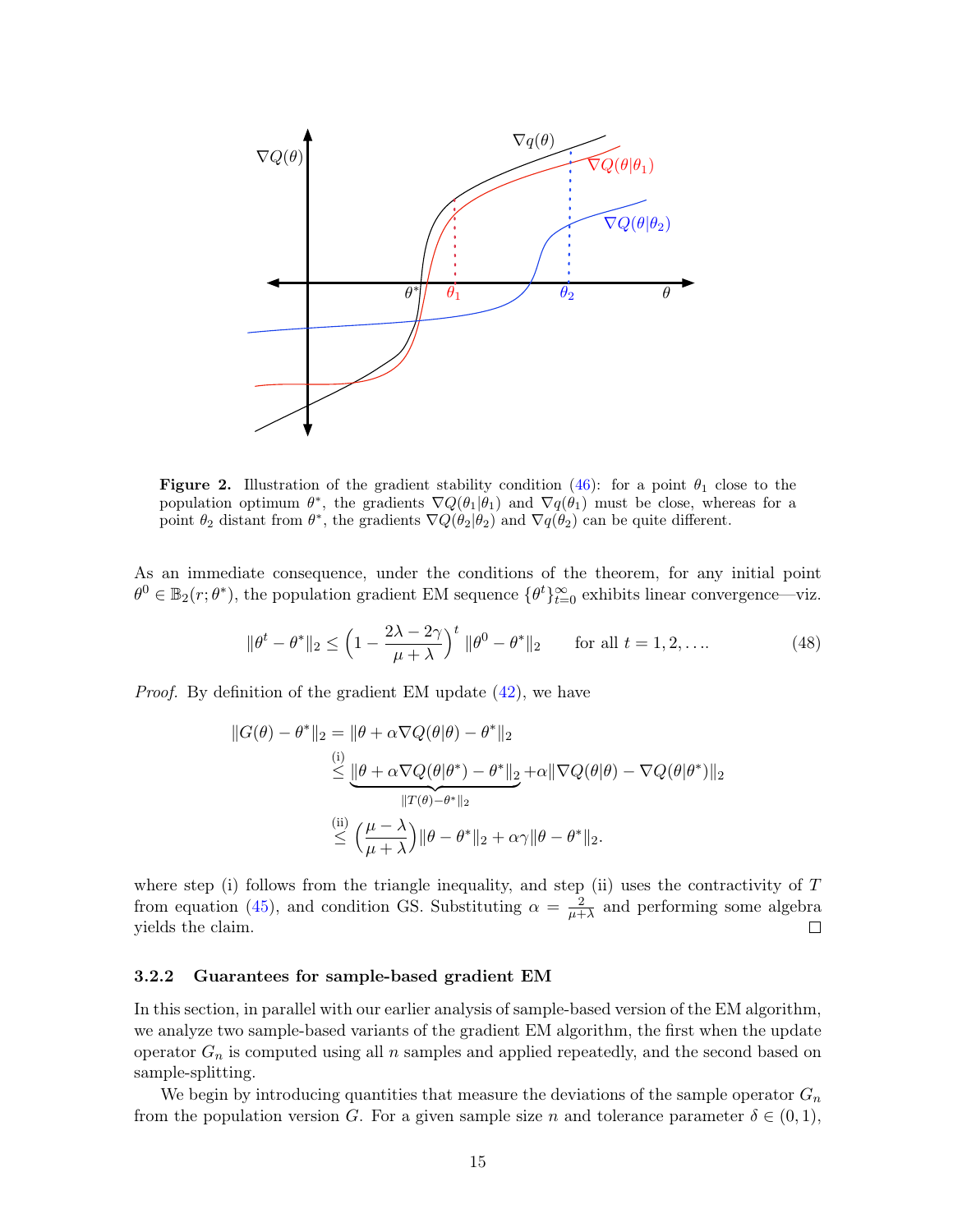we let  $\varepsilon_G(n,\delta)$  be the smallest scalar such that, for any fixed vector  $\theta \in \mathbb{B}_2(r;\theta^*),$ 

<span id="page-15-3"></span>
$$
||G_n(\theta) - G(\theta)||_2 \le \varepsilon_G(n,\delta)
$$
\n(49)

with probability at least  $1 - \delta$ . The uniform analogue of this deviation is defined similarly: the quantity  $\varepsilon_G^{\text{unif}}(n, \delta)$  is the smallest scalar for which

$$
\sup_{\theta \in \mathbb{B}_2(r;\theta^*)} \|G_n(\theta) - G(\theta)\|_2 \le \varepsilon_G^{\text{unif}}(n,\delta)
$$
\n(50)

with probability at least  $1 - \delta$ .

<span id="page-15-0"></span>**Theorem 4.** Suppose that the population gradient EM operator  $G : \Omega \to \Omega$  is contractive with parameter  $\kappa \in (0,1)$  on the ball  $\mathbb{B}_2(r;\theta^*)$ , and the initial vector  $\theta^0$  belongs to  $\mathbb{B}_2(r;\theta^*)$ .

(a) If the sample size  $n$  is large enough to ensure that

$$
\varepsilon_G^{\text{unif}}(n,\delta) \le (1 - \kappa)r,\tag{51a}
$$

then the gradient EM iterates  $\{\theta^t\}_{t=0}^{\infty}$  satisfy the bound

$$
\|\theta^t - \theta^*\|_2 \le \kappa^t \|\theta^0 - \theta^*\|_2 + \frac{1}{1 - \kappa} \varepsilon_G^{\text{unif}}(n, \delta)
$$
\n(51b)

with probability at least  $1 - \delta$ .

(b) If the sample size n is large enough to ensure that

$$
\varepsilon_G\left(\frac{n}{T}, \frac{\delta}{T}\right) \le (1 - \kappa)r,\tag{52a}
$$

then the sample-splitting gradient EM iterates  $\{\theta^t\}_{t=0}^T$  based on  $\frac{n}{T}$  samples per round satisfy the bound

$$
\|\theta^t - \theta^*\|_2 \le \kappa^t \|\theta^0 - \theta^*\|_2 + \frac{1}{1 - \kappa} \varepsilon_G\left(\frac{n}{T}, \frac{\delta}{T}\right)
$$
(52b)

with probability at least  $1 - \delta$ .

Note that the guarantees [\(51b\)](#page-9-2) and [\(52b\)](#page-9-2) are identical to the earlier bounds [\(35b\)](#page-9-2) and [\(36b\)](#page-9-2) from Theorem [2,](#page-10-0) modulo the replacements of  $(\varepsilon_M, \varepsilon_M^{\text{unif}})$  by  $(\varepsilon_G, \varepsilon_G^{\text{unif}})$ . We omit the proofs, since they follow from essentially the same argument as Theorem [2.](#page-10-0) Thus, in order to obtain interpretable bounds for gradient EM applied to specific models, it only remains to establish the  $\kappa$ -contractivity of the population operator, and to compute the functions  $\varepsilon_G$  or  $\varepsilon^{\mathrm{unif}}_G.$ 

### <span id="page-15-1"></span>3.2.3 Stochastic version of gradient EM

In this section, we analyze a sample-based variant of gradient EM that is inspired by stochastic approximation. It can be viewed as an extreme form of sample-splitting, in which we use only a single sample per iteration, but compensate for the noisiness using a decaying step size. Throughout this section we assume that (a lower bound on) the radius of convergence r of the population operator is known to the algorithm<sup>[4](#page-15-2)</sup>.

<span id="page-15-2"></span><sup>&</sup>lt;sup>4</sup>This assumption can be restrictive in practice. We believe the requirement can be eliminated by a more judicious choice of the step-size parameter in the first few iterations.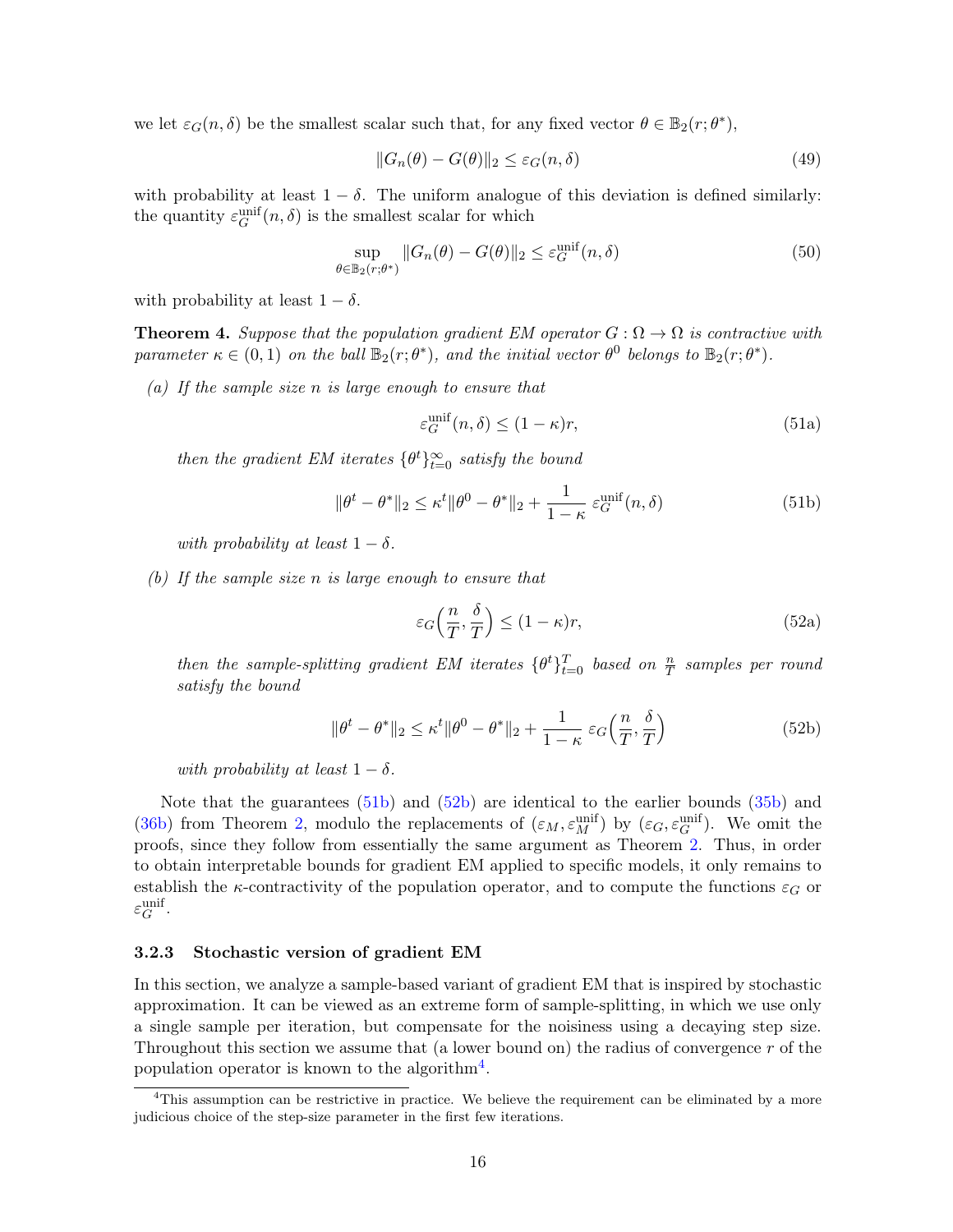In particular, given a sequence of positive step sizes  $\{\alpha^t\}_{t=0}^{\infty}$ , we analyze the recursion

<span id="page-16-2"></span><span id="page-16-1"></span>
$$
\theta^{t+1} = \Pi \Big( \theta^t + \alpha^t \nabla Q_1(\theta^t | \theta^t) \Big), \tag{53}
$$

where the gradient  $\nabla Q_1(\theta^t|\theta^t)$  is computed using a single fresh sample at each iteration. Here II denotes the projection onto the Euclidean ball  $\mathbb{B}_2(\frac{r}{2})$  $\frac{r}{2}$ ;  $\theta^0$ ) of radius  $\frac{r}{2}$  centered at the initial iterate  $\theta^0$ . Thus, given any initial vector  $\theta^0$  in the ball of radius  $r/2$  centered at  $\theta^*$ , we are guaranteed that all iterates remain within an r-ball of  $\theta^*$ . The following result is stated in terms of the constant  $\xi := \frac{2\mu\lambda}{\lambda+\mu} - \gamma > 0$ , and the uniform variance  $\sigma_G^2 := \sup_{\lambda \in \mathbb{R}^n}$  $\sup_{\theta \in \mathbb{B}_2(r;\theta^*)} \mathbb{E} \|\nabla Q_1(\theta|\theta)\|_2^2.$ 

<span id="page-16-0"></span>**Theorem 5.** For a triplet  $(\gamma, \lambda, \mu)$  such that  $0 \leq \gamma < \lambda \leq \mu$ , suppose that the population function q is  $\lambda$ -strongly concave [\(25\)](#page-8-5),  $\mu$ -smooth [\(43\)](#page-13-1), and satisfies the  $GS(\gamma)$  condition [\(46\)](#page-13-2) over the ball  $\mathbb{B}_2(r;\theta^*)$ . Then given an initialization  $\theta^0 \in \mathbb{B}_2(\frac{r}{2})$  $(\frac{r}{2};\theta^*)$ , the stochastic EM gradient updates [\(53\)](#page-16-1) with step size  $\alpha^t := \frac{3}{2\xi(t+2)}$  satisfy the bound

$$
\mathbb{E}[\|\theta^t - \theta^*\|_2^2] \le \frac{9\sigma_G^2}{\xi^2} \frac{1}{(t+2)} + \left(\frac{2}{t+2}\right)^{3/2} \|\theta^0 - \theta^*\|_2^2 \quad \text{for iterations } t = 1, 2, \dots \quad (54)
$$

While the stated claim [\(54\)](#page-16-2) provides bounds in expectation, it is also possible to obtain high-probability results.<sup>[5](#page-16-3)</sup>

Proof. In order to prove this theorem we first establish a recursion on the expected meansquared error. As with Theorem [3](#page-13-0) this result is established by relating the population gradient EM operator to the gradient ascent operator on the function  $q(\cdot)$ . This key recursion along with some algebra will yield the theorem.

<span id="page-16-6"></span>**Lemma 1.** Given the stochastic EM gradient iterates with step sizes  $\{\alpha^t\}_{t=0}^{\infty}$ , the error  $\Delta^{t+1} := \theta^{t+1} - \theta^*$  at iteration  $t+1$  satisfies the recursion

<span id="page-16-4"></span>
$$
\mathbb{E}[\|\Delta^{t+1}\|_2^2] \le \left\{1 - \alpha^t \xi\right\} \mathbb{E}[\|\Delta^t\|_2^2] + (\alpha^t)^2 \sigma_G^2,\tag{55}
$$

where  $\sigma_G^2 = \sup$  $\sup_{\theta \in \mathbb{B}_2(r;\theta^*)} \mathbb{E}[\|\nabla Q_1(\theta|\theta)\|_2^2].$ 

We prove this lemma in Appendix [A.](#page-26-0)

Using this result, we can now complete the proof of the bound  $(54)$ . With the step size choice  $\alpha^t := \frac{a}{\xi(t+2)}$  where  $a = \frac{3}{2}$  $\frac{3}{2}$ , unwrapping the recursion [\(55\)](#page-16-4) yields

$$
\mathbb{E}[\|\Delta^{t+1}\|_2^2] \le \frac{a^2 \sigma_\mathcal{G}^2}{\xi^2} \sum_{\tau=2}^{t+1} \left\{ \frac{1}{\tau^2} \prod_{\ell=\tau+1}^{t+2} \left( 1 - \frac{a}{\ell} \right) \right\} + \frac{a^2 \sigma_\mathcal{G}^2}{\xi^2 (t+2)^2} + \prod_{\ell=2}^{t+2} \left( 1 - \frac{a}{\ell} \right) \mathbb{E}[\|\Delta^0\|_2^2]. \tag{56}
$$

In order to bound these terms we use the following fact: For any  $a \in (1, 2)$ , we have

<span id="page-16-5"></span>
$$
\prod_{\ell=\tau+1}^{t+2} \left(1 - \frac{a}{\ell}\right) \le \left(\frac{\tau+1}{t+3}\right)^a.
$$

<span id="page-16-3"></span><sup>&</sup>lt;sup>5</sup>Although we do not consider this extension here, stronger exponential concentration results follow from controlling the moment generating function of the random variable  $\sup_{\theta \in \mathbb{B}_2(r;\theta^*)} \|\nabla Q_1(\theta|\theta)\|_2^2$ . For instance, see Nemirovski et al. [\[33\]](#page-52-12) for such results in the context of stochastic optimization.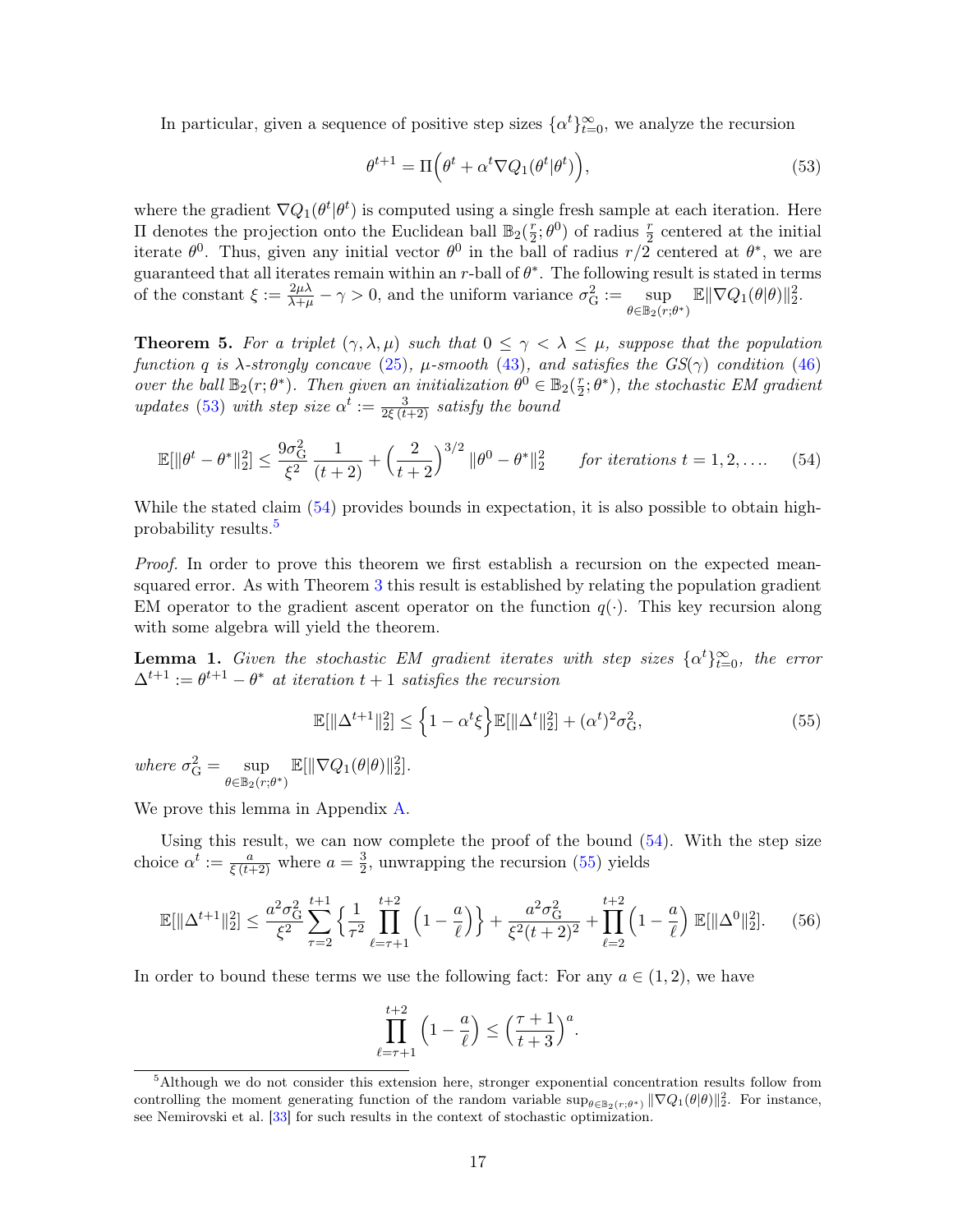See Noorshams and Wainwright [\[36\]](#page-52-13) for a proof. Using this fact in Equation [\(56\)](#page-16-5) yields

$$
\mathbb{E}[\|\Delta^{t+1}\|_2^2] \le \frac{a^2 \sigma_{\mathcal{G}}^2}{\xi^2 (t+3)^a} \sum_{\tau=2}^{t+2} \frac{(\tau+1)^a}{\tau^2} + \left(\frac{2}{t+3}\right)^a \mathbb{E}[\|\Delta^0\|_2^2]
$$
  

$$
\le \frac{2a^2 \sigma_{\mathcal{G}}^2}{\xi^2 (t+3)^a} \sum_{\tau=2}^{t+2} \frac{1}{\tau^{2-a}} + \left(\frac{2}{t+3}\right)^a \mathbb{E}[\|\Delta^0\|_2^2].
$$

 $\sum_{i=1}^{t+1}$  $\frac{1}{\tau^{2-a}} \leq \int_1^{t+2}$ 1  $\frac{1}{x^{2-a}}dx \leq 2(t+3)^{a-1}$  yields the Finally, applying the integral upper bound  $\tau=2$ claim  $(54)$ .  $\Box$ 

In order to obtain guarantees for stochastic gradient EM applied to specific models, it only remains to prove the concavity and smoothness properties of the population function  $q$ , and to bound the uniform variance  $\sigma_{\rm G}$ .

A summary: For the convenience of the reader, let us now summarize the theorems given in this section, including the assumptions on which they rely and the results that they provide.

| Condition                                         | Result                                          | Thm.               |
|---------------------------------------------------|-------------------------------------------------|--------------------|
| Strong concavity of $q$ and FOS                   | Pop. contractivity of $EM(R1)$                  | Thm. $1 \parallel$ |
| Bound on $\varepsilon_M^{\text{unif}}$ and (R1)   | Fin.-sample bound for EM                        | Thm. $2 \parallel$ |
| Bound on $\varepsilon_M$ and (R1)                 | Fin.-sample bound for sample splitting EM       | Thm. $2 \parallel$ |
| Strong concavity, smoothness of $q$ and GS        | Pop. contractivity of grad. EM $(R2)$           | Thm. $3$           |
| Bound on $\varepsilon_G^{\text{unif}}$ and $(R2)$ | Fin.-sample bound for grad. EM                  | Thm. $4 \parallel$ |
| Bound on $\varepsilon_G$ and $(R2)$               | Fin.-sample bound for sample splitting grad. EM | Thm. $4 \parallel$ |
| Bound on $\sigma$ <sub>G</sub> and (R2)           | Fin.-sample bound for stochastic gradient EM    | Thm. $5 \parallel$ |

# <span id="page-17-0"></span>4 Consequences for specific models

In the previous section, we provided a number of general theorems on the behavior of the EM algorithm as well as the gradient EM algorithm, at both the population and sample levels. In this section, we develop some concrete consequences of this general theory for the three specific model classes previously introduced in Section [2.2.](#page-4-3)

# <span id="page-17-1"></span>4.1 Gaussian mixture models

We begin by analyzing the EM updates for the Gaussian mixture model previously introduced in Section [2.2.1.](#page-4-0) Our first result (Corollary [1\)](#page-18-0) establishes contractivity for the population operator [\(13b\)](#page-2-1), whereas our second result (Corollary [2\)](#page-18-1) provides bounds for the sample-based EM updates.

Recall that our mixture model consists of two equally weighted components, with distributions  $\mathcal{N}(\theta^*, \sigma^2 I)$  and  $\mathcal{N}(-\theta^*, \sigma^2 I)$  respectively. The difficulty of estimating this mixture model can be characterized by the signal-to-noise ratio  $\frac{\|\theta^*\|_2}{\sigma}$ , and our analysis requires a lower bound of the form

<span id="page-17-2"></span>
$$
\frac{\|\theta^*\|_2}{\sigma} > \eta,\tag{57}
$$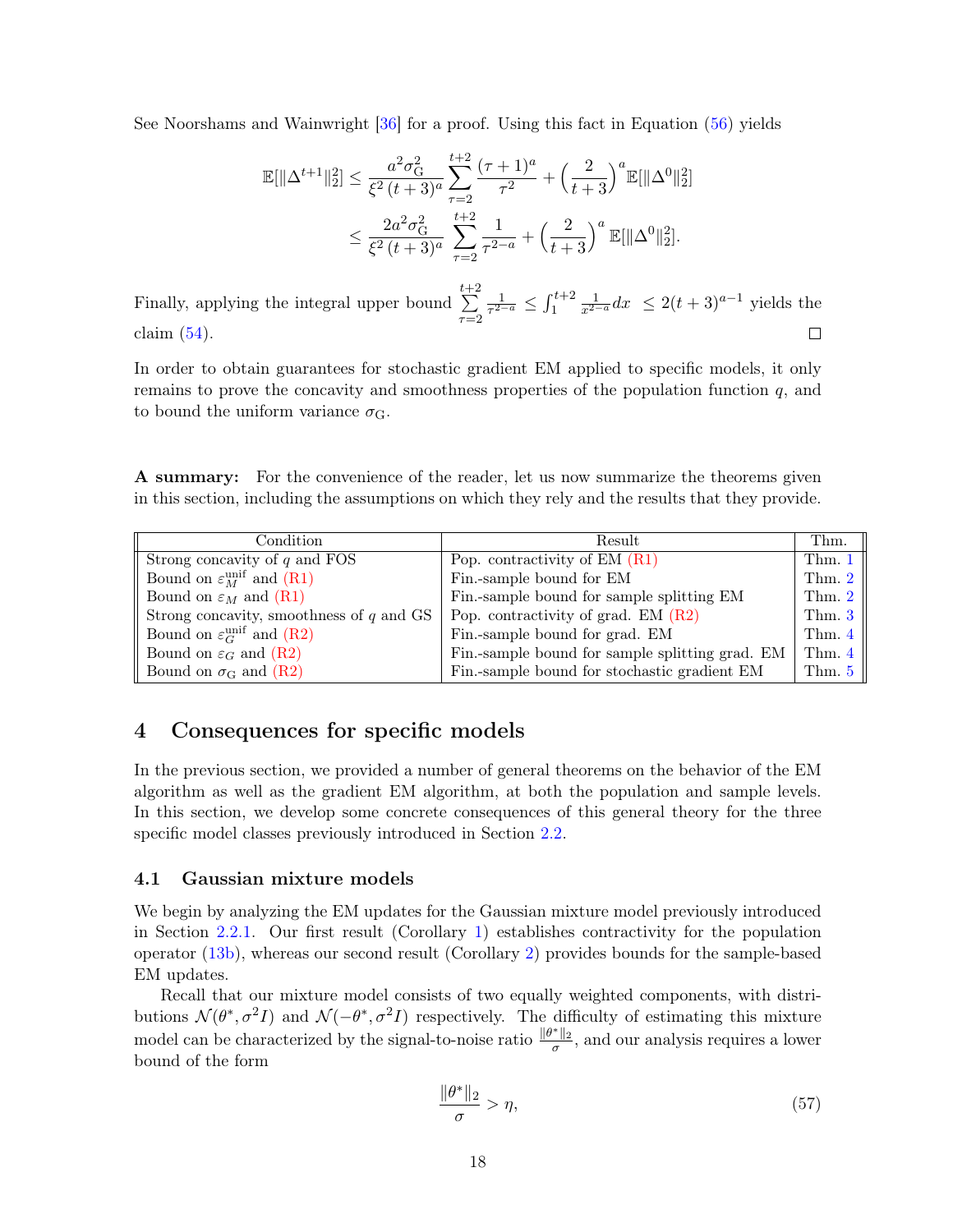for a sufficiently large constant  $\eta > 0$ . Past work by Redner and Walker [\[39\]](#page-52-14) provides evidence for the necessity of this assumption: for Gaussian mixtures with low signal-to-noise ratio, they show that the ML solution has large variance and furthermore verify empirically that the convergence of the EM algorithm can be quite slow. Other researchers [\[28,](#page-51-10) [50\]](#page-53-3) also provide theoretical justification for the slow convergence of EM on poorly separated Gaussian mixtures.

With the signal-to-noise ratio lower bound  $\eta$  defined above we have the following guarantee:

<span id="page-18-0"></span>Corollary 1 (Population contractivity for Gaussian mixtures). Consider a Gaussian mixture model for which the SNR condition [\(57\)](#page-17-2) holds for a sufficiently large η. Then there is a universal constant  $c > 0$  such that the population EM operator [\(13b\)](#page-2-1) is  $\kappa$ -contractive over the ball  $\mathbb{B}_2(r; \theta^*)$  with

$$
r = \frac{\|\theta^*\|_2}{4}, \quad \text{and} \quad \kappa(\eta) \le e^{-c\eta^2}.
$$
 (58)

This corollary guarantees that when the SNR is sufficiently large, then the MLE  $\theta^*$  has a basin of attraction that is at least a constant fraction of the signal strength. Moreover, the convergence rate of the population updates is geometric, with the contraction factor  $\kappa$  decreasing exponentially in the signal-to-noise ratio. The proof of Corollary [1](#page-18-0) involves establishing that for a sufficiently large SNR, the strong concavity and FOS  $(\gamma)$  conditions hold for a Gaussian mixture model, so that Theorem [1](#page-9-0) can be applied. Although the proof structure is conceptually straightforward, the details are quite technical, so that we defer it to Appendix [B.1.](#page-27-0)

Based on the population-level contractivity guaranteed by Corollary [1,](#page-18-0) we can also establish guarantees for the standard EM sequence  $\theta^{t+1} = M_n(\theta^t)$ , where the sample-based operator  $M_n$  was previously defined in equation  $(13a)$ . This guarantee involves the function  $\varphi(\sigma; \|\theta^*\|_2) := \|\theta^*\|_2 \sqrt{\|\theta^*\|_2^2 + \sigma^2}$ , as well as positive universal constants  $(c, c_1, c_2)$ .

<span id="page-18-1"></span>Corollary 2 (Sample-based EM guarantees for Gaussian mixtures). In addition to the condi-tions of Corollary [1,](#page-18-0) suppose that the sample size is lower bounded as  $n \geq c_1 d \log(1/\delta)$ . Then given any initialization  $\theta^0 \in \mathbb{B}_2(\frac{\|\theta^*\|_2}{4};\theta^*)$ , there is a contraction coefficient  $\kappa(\eta) \leq e^{-c\eta^2}$  such that the standard EM iterates  $\{\theta^t\}_{t=0}^{\infty}$  satisfy the bound

<span id="page-18-2"></span>
$$
\|\theta^t - \theta^*\|_2 \le \kappa^t \|\theta^0 - \theta^*\|_2 + \frac{c_2}{1 - \kappa} \varphi(\sigma; \|\theta^*\|_2) \sqrt{\frac{d}{n} \log(1/\delta)}
$$
(59)

with probability at least  $1 - \delta$ .

See Appendix [B.2](#page-30-0) for the proof of this result. In Appendix [B.3,](#page-31-0) we also give guarantees for EM with sample-splitting which achieves better dependence on  $\|\theta^*\|_2$  and  $\sigma$  with an easier proof at the cost of additional logarithmic factors in sample complexity.

A related result of Dasgupta and Schulman [\[15\]](#page-51-11) shows that when the SNR is sufficiently high a modified EM algorithm, with an intermediate pruning step, reaches a near-optimal solution in two iterations. On one hand, the SNR condition in our corollary is significantly weaker, requiring only that it is larger than a fixed constant independent of dimension (as opposed to scaling with d), but their theory is developed for more general  $k$ -mixtures.

The bound [\(59\)](#page-18-2) provides a rough guide of how many iterations are required: consider the smallest positive integer such that

<span id="page-18-3"></span>
$$
T \ge \log_{1/\kappa} \left( \frac{\|\theta^0 - \theta^*\|_2 (1 - \kappa)}{\varphi(\sigma; \|\theta^*\|_2)} \sqrt{\frac{n}{d} \frac{1}{\log(1/\delta)}} \right). \tag{60a}
$$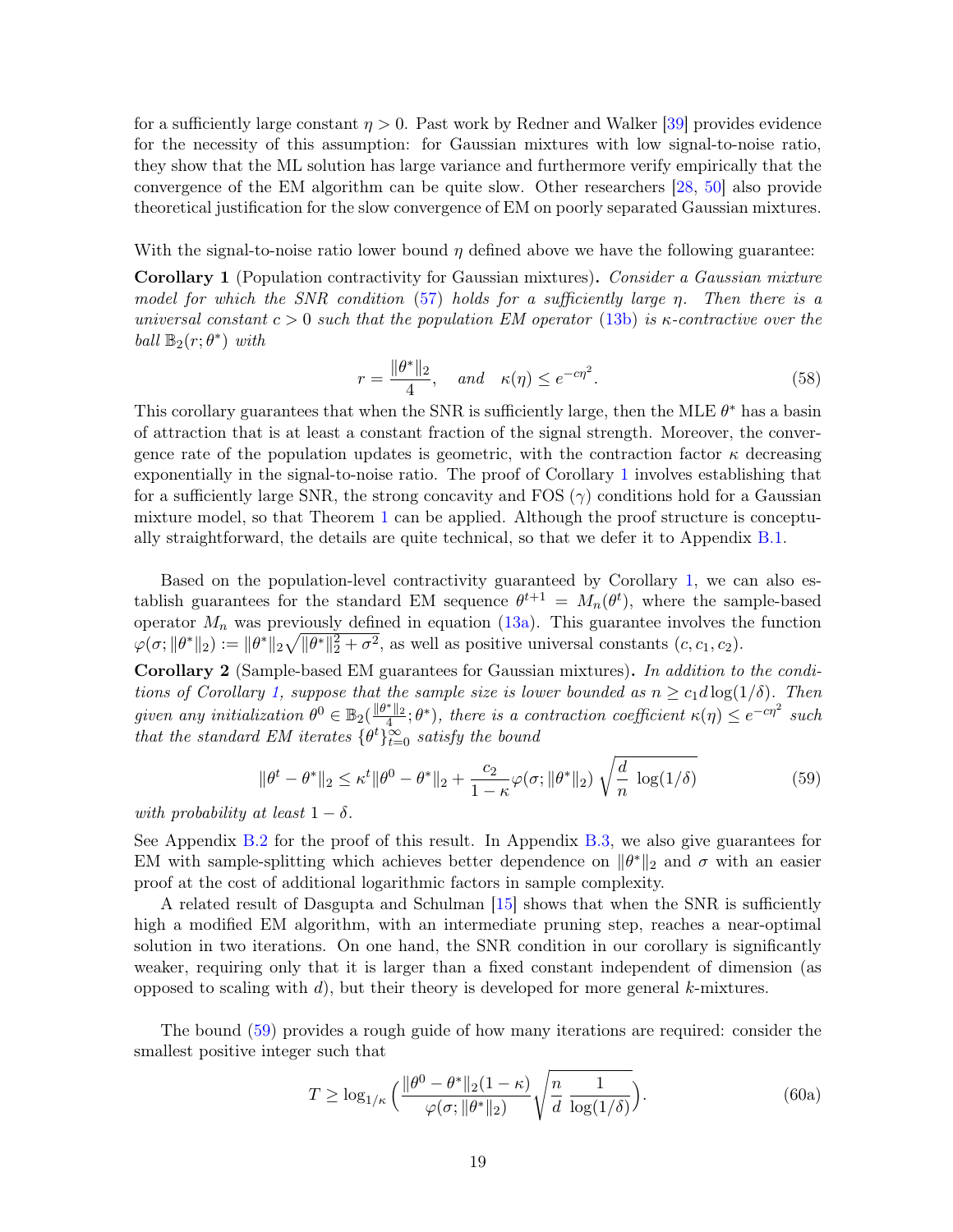

**Figure 3.** Plots of the iteration count versus log optimization error  $\log(\|\theta^t - \hat{\theta}\|_2)$  and log statistical error  $\log(\|\theta^t - \theta^*\|_2)$ . (a) Results for the EM algorithm<sup>[7](#page-19-0)</sup>. (b) Results for the gradient EM algorithm. Each plot shows 10 different problem instances with dimension  $d = 10$ , sample size  $n = 1000$  and signal-to-noise ratio  $\frac{\|\theta^*\|_2}{\sigma} = 2$ . The optimization error decays geometrically up to numerical precision, whereas the statistical error decays geometrically before leveling off.

With this choice, we are guaranteed that the iterate  $\theta^T$  satisfies the bound

$$
\|\theta^T - \theta^*\|_2 \le \frac{(1+c_2)\varphi(\sigma; \|\theta^*\|_2)}{1-\kappa} \sqrt{\frac{d}{n} \log(1/\delta)}
$$
(60b)

with probability at least  $1-\delta$ . Treating  $\sigma$  and  $\|\theta^*\|_2$  as fixed there is no point in performing additional iterations, since by standard minimax results, any estimator of  $\theta^*$  based on n samples must have  $\ell_2$ -error of the order  $\sqrt{\frac{d}{n}}$  $\frac{a}{n}$ . Of course, the iteration choice [\(60a\)](#page-18-3) is not computable based only on data, since it depends on unknown quantities such as  $\theta^*$  and the contraction coefficient  $\kappa$ . However, as a rough guideline, it suggests that the iteration complexity should grow logarithmically in the ratio  $n/d$ .

Corollary [2](#page-18-1) makes a number of qualitative predictions that can be tested. To begin, it predicts that the statistical error  $\|\theta^t - \theta^*\|_2$  should decrease geometrically, and then level off at a plateau. Figure [4](#page-20-1) shows the results of simulations designed to test this prediction: for dimension  $d = 10$  and sample size  $n = 1000$ , we performed 10 trials with the standard EM updates applied to Gaussian mixture models with SNR  $\frac{\|\theta^*\|_2}{\sigma} = 2$ . In panel (a), the red curves plot the log statistical error versus the iteration number, whereas the blue curves show the log optimization error versus iteration. As can be seen by the red curves, the statistical error decreases geometrically before leveling off at a plateau. On the other hand, the optimization error decreases geometrically to numerical tolerance. Panel (b) shows that the gradient EM updates have a qualitatively similar behavior for this model, although the overall convergence rate appears to be slower.

In conjunction with Corollary [1,](#page-18-0) Corollary [2](#page-18-1) also predicts that the convergence rate should increase as the signal-to-noise ratio  $\frac{\|\theta^*\|_2}{\sigma}$  is increased. Figure [4](#page-20-1) shows the results of simulations designed to test this prediction: again, for mixture models with dimension  $d = 10$  and sample

<span id="page-19-0"></span><sup>&</sup>lt;sup>7</sup>In this and subsequent figures we show simulations for the standard (i.e. not sample-splitting) versions of the EM and gradient EM algorithms.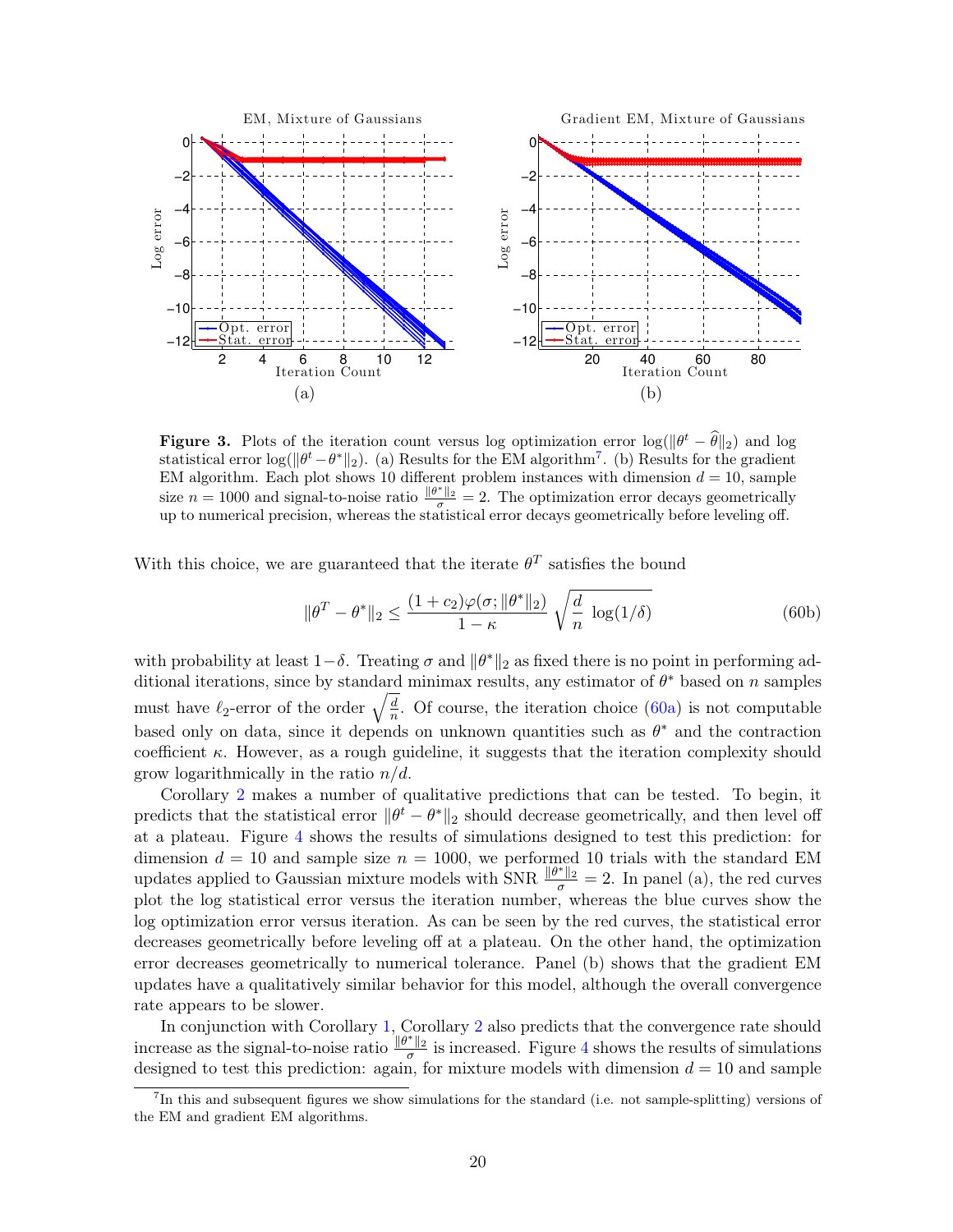

<span id="page-20-1"></span>**Figure 4.** Plot of the iteration count versus the (log) optimization error  $\log(\|\theta^t - \hat{\theta}\|_2)$  for different values of the SNR  $\frac{\|\theta^*\|_2}{\sigma}$ . For each SNR, we performed 10 independent trials of a Gaussian mixture model with dimension  $d = 10$  and sample size  $n = 1000$ . Larger values of SNR lead to faster convergence rates, consistent with Corollary [2.](#page-18-1)

size  $n = 1000$ , we applied the standard EM updates to Gaussian mixture models with varying SNR  $\frac{\|\theta^*\|_2}{\sigma}$ . For each choice of SNR, we performed 10 trials, and plotted the log optimization error  $\log \|\theta^t - \widehat{\theta}\|_2$  versus the iteration number. As expected, the convergence rate is geometric (linear on this logarithmic scale), and the rate of convergence increases as the SNR grows<sup>[8](#page-20-2)</sup>.

### <span id="page-20-0"></span>4.2 Mixtures of regressions

In this section, we analyze the EM and gradient EM algorithms for the mixture of regressions (MOR) model, previously introduced in Section [2.2.2.](#page-5-0) As in our analysis of the Gaussian mixture model, our theory applies when the signal-to-noise ratio is sufficiently large, as enforced by a condition of the form

<span id="page-20-3"></span>
$$
\frac{\|\theta^*\|_2}{\sigma} > \eta \tag{61}
$$

Under a suitable lower bound on this quantity, our first result guarantees that the population level operators [\(17b\)](#page-2-1) and [\(18a\)](#page-2-3) are locally contractive.

<span id="page-20-4"></span>Corollary 3 (Population contractivity for MOR). Consider any mixture of regressions model satisfying the SNR condition [\(61\)](#page-20-3) for a sufficiently large constant  $\eta$ . Then the population EM operator M from equation [\(17b\)](#page-2-1) and the population gradient EM operator G from equa-tion [\(18a\)](#page-2-3) are  $\kappa$ -contractive over the ball  $\mathbb{B}_2(r;\theta^*)$  with

$$
r = \frac{\|\theta^*\|_2}{32}, \quad \text{and} \quad \kappa \le \frac{1}{2}.\tag{62}
$$

<span id="page-20-2"></span><sup>&</sup>lt;sup>8</sup>To be clear, Corollary [2](#page-18-1) predicts geometric convergence of the statistical error  $\|\theta^t - \theta^*\|_2$ , whereas these plots show the optimization error  $\|\theta^t - \hat{\theta}\|_2$  $\|\theta^t - \hat{\theta}\|_2$ . However, the analysis underlying Corollary 2 can also be used to show geometric convergence of the optimization error.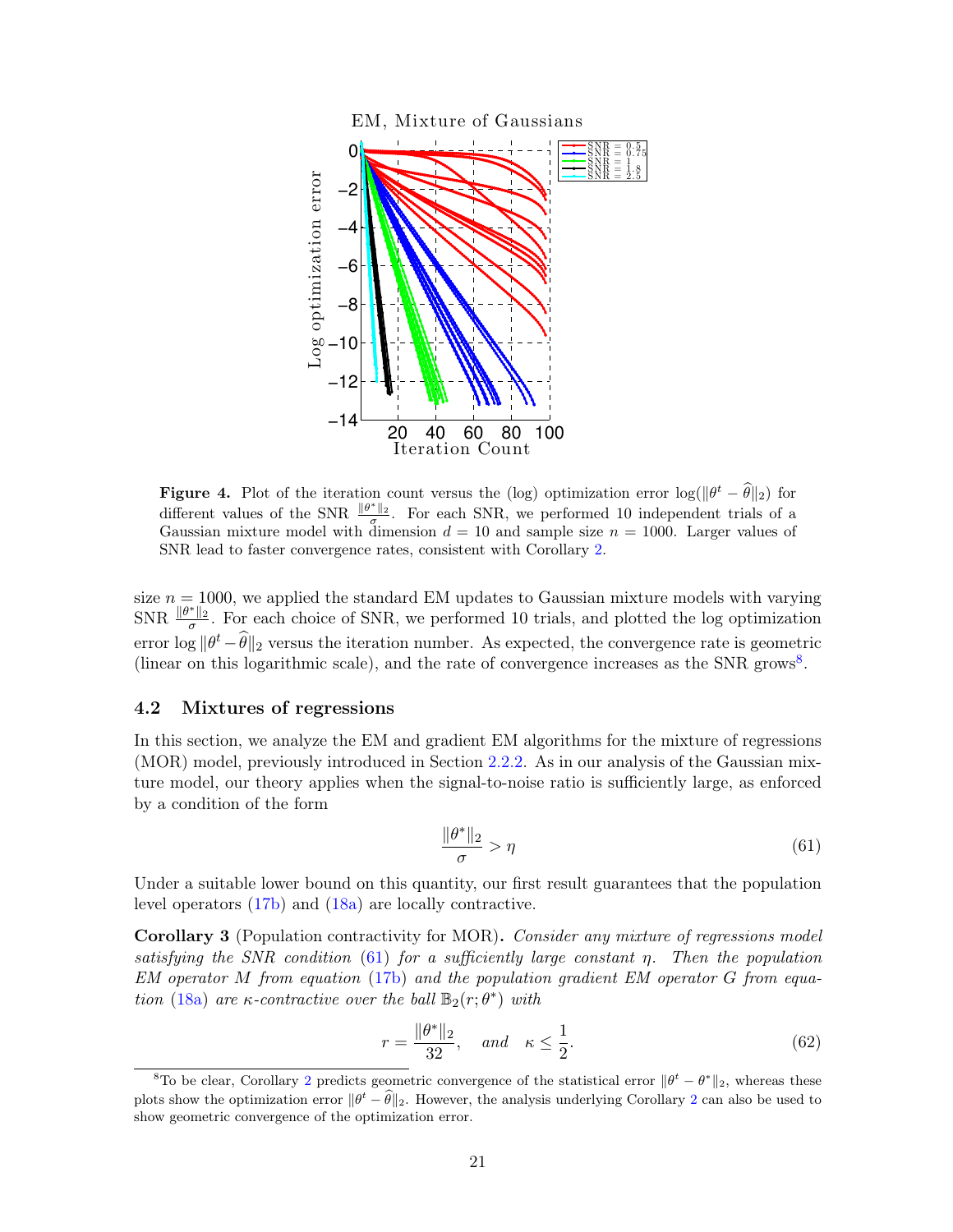As shown in the proof, the contraction coefficient  $\kappa$  is again a decreasing function of the SNR parameter  $\eta$ . However, its functional form is not as explicit as in the Gaussian mixture case. The proof of Corollary [3](#page-20-4) involves verifying that the function  $q$  for the MOR model satisfies the required concavity, smoothness,  $GS(\gamma)$  and  $FOS(\gamma)$  conditions. It is quite technically involved, so that we defer it to Appendix [C.1.](#page-33-0)

Let us now provide guarantees for a sample-splitting version of the EM updates. Recall that sample-based EM operator was previously defined in equation [\(17a\)](#page-2-3). For a given sample size n and iteration number T, suppose that we split<sup>[9](#page-21-0)</sup> our full data set into T subsets, each of size  $n/T$ . We then generate the sequence  $\theta^{t+1} = M_{n/T}(\theta^t)$ , where we use a fresh subset at each iteration. In the following result, we use  $\varphi(\sigma; ||\theta^*||_2) = \sqrt{\sigma^2 + ||\theta^*||_2^2}$ , along with positive universal constants  $(c_1,c_2)$ .

<span id="page-21-2"></span>Corollary 4 (Sample-splitting EM guarantees for MOR). In addition to the conditions of Corollary [3,](#page-20-4) suppose that the sample size is lower bounded as  $n \geq c_1 d \log(T/\delta)$ . Then there is a contraction coefficient  $\kappa \leq 1/2$  such that, for any initial vector  $\theta^0 \in \mathbb{B}_2(\frac{\|\theta^*\|_2}{32};\theta^*)$ , the sample-splitting EM iterates  $\{\theta^t\}_{t=1}^T$  based on  $n/T$  samples per step satisfy the bound

<span id="page-21-1"></span>
$$
\|\theta^t - \theta^*\|_2 \le \kappa^t \|\theta^0 - \theta^*\|_2 + c_2 \varphi(\sigma; \|\theta^*\|_2) \sqrt{\frac{d}{n} T \log(T/\delta)}
$$
(63)

with probability at least  $1 - \delta$ .

We prove this corollary in Appendix [C.2.](#page-43-0) Note the bound [\(63\)](#page-21-1) again provides guidance on the number of iterations to perform. For a given sample size  $n$ , suppose we perform  $T = c \log(n/d\varphi^2(\sigma; ||\theta^*||_2))$  iterations for a constant c. The bound [\(63\)](#page-21-1) then implies that

$$
\|\theta^T - \theta^*\|_2 \le c_3 \varphi(\sigma; \|\theta^*\|_2) \sqrt{\frac{d}{n} \log^2\left(\frac{n}{d\varphi^2(\sigma; \|\theta^*\|_2)}\right) \log(1/\delta)}
$$
(64)

with probability at least  $1 - \delta$ . Apart from the logarithmic penalty  $\log^2\left(\frac{n}{d\varphi^2(\sigma, \|\theta^*\|_2)}\right)$  , this guarantee matches the minimax rate for estimation of a d-dimensional regression vector. We note that the logarithmic penalty can be removed by instead analyzing the standard form of the EM updates, as we did for the Gaussian mixture model.

We conclude our discussion of the MOR model by stating a result for the stochastic form of gradient EM analyzed in Theorem  $5$ . In particular, given a data set of size  $n$ , we run the algorithm for *n* iterations, with a step size  $\alpha^t := \frac{3}{t+2}$  for iterations  $t = 1, \ldots, n$ . Once again our result is terms of  $\varphi(\sigma; ||\theta^*||_2) = \sqrt{\sigma^2 + ||\theta^*||_2^2}$  and positive universal constants  $(c_1, c_2)$ .

<span id="page-21-3"></span>Corollary 5 (Stochastic gradient EM guarantees for MOR). In addition to the conditions of Corollary [3,](#page-20-4) suppose that the sample size is lower bounded as  $n \geq c_1 d \log(1/\delta)$ . Then given any initialization  $\theta^0 \in \mathbb{B}_2(\frac{\|\theta^*\|_2}{32};\theta^*)$ , performing n iterations of the stochastic gradient EM gradient updates [\(53\)](#page-16-1) yields an estimate  $\widehat{\theta} = \theta^n$  such that

$$
\mathbb{E}[\|\hat{\theta} - \theta^*\|_2^2] \le c_2 \,\varphi^2(\sigma; \|\theta^*\|_2) \,\frac{d}{n}.\tag{65}
$$

We prove this corollary in Appendix [C.3.](#page-45-0) Figure [5](#page-22-1) illustrates this corollary showing the error as a function of iteration number (sample size) for the stochastic gradient EM algorithm.

<span id="page-21-0"></span><sup>&</sup>lt;sup>9</sup>To simplify exposition, assume that  $n/T$  is an integer.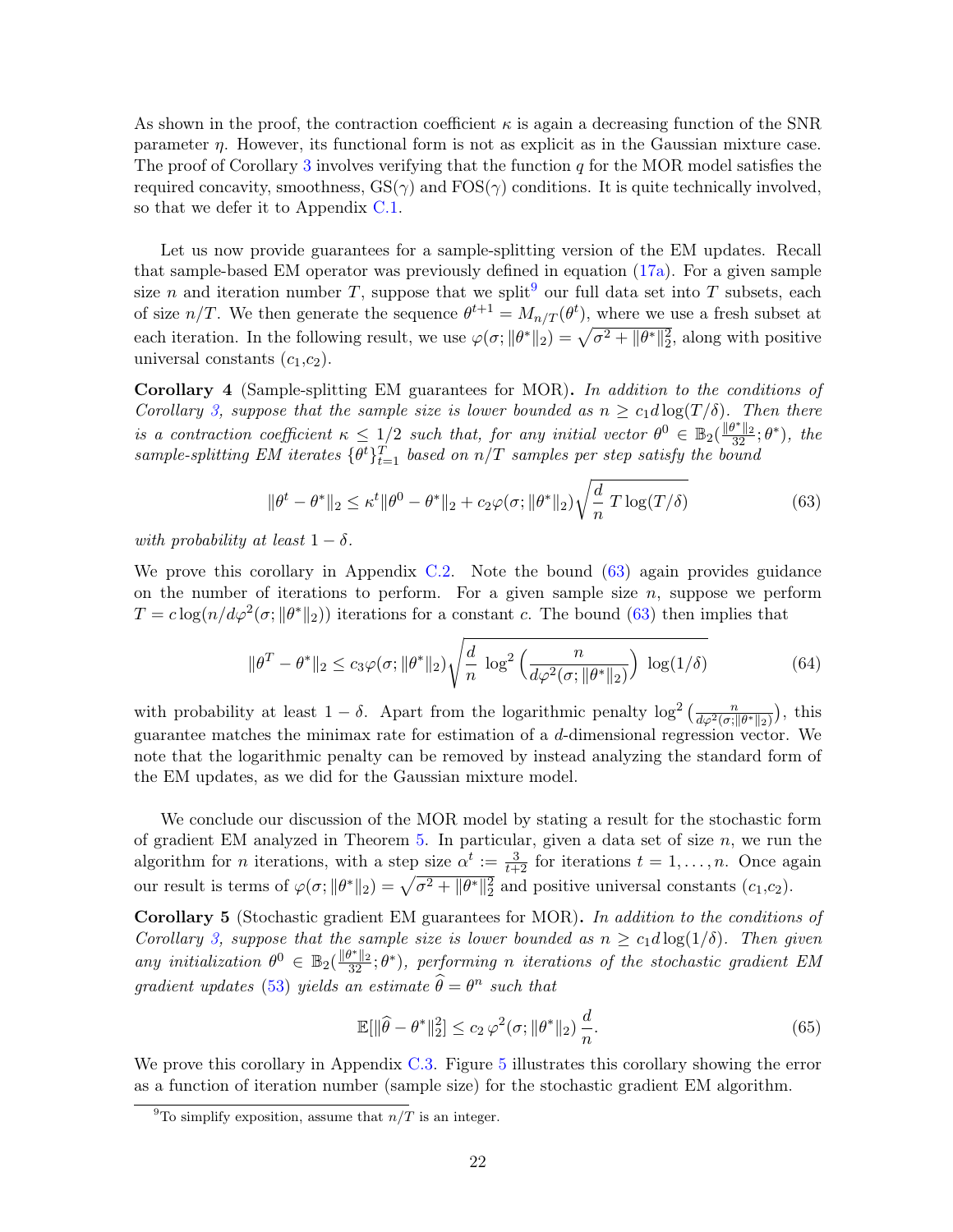

<span id="page-22-1"></span>Figure 5. A plot of the (log) statistical error for the stochastic gradient EM algorithm as a function of iteration number (sample size) for the mixture of regressions example. The plot shows 10 different problem instances with  $d = 10$ ,  $\frac{\|\theta^*\|_2}{\sigma} = 2$  and  $\frac{\|\theta^0 - \theta^*\|_2}{\sigma} = 1$ . The statistical error decays at the sub-linear rate  $\mathcal{O}(1/\sqrt{t})$  as a function of the iteration number t. An iteration of stochastic gradient EM is however typically much faster and uses only a single sample.

### <span id="page-22-0"></span>4.3 Linear regression with missing covariates

This section is devoted to analysis of the gradient EM algorithm for the problem of linear regression with missing covariates, as previously introduced in Section [2.2.3.](#page-6-0) Here the central parameter is the probability  $\rho$  that any given coordinate of the covariate vector is missing, and our analysis links this quantity to the signal-to-noise ratio and the radius of contractivity. Define  $\xi_1$  and  $\xi_2$  to be such that the following bounds hold,

$$
\frac{\|\theta^*\|_2}{\sigma} \le \xi_1, \quad \text{and} \quad \|\theta - \theta^*\|_2 \le r := \xi_2 \sigma. \tag{66}
$$

For any given choice of  $(\xi_1, \xi_2)$  define  $\xi := (\xi_1 + \xi_2)^2$ . Our guarantees apply whenever the missing probability is bounded as

<span id="page-22-2"></span>
$$
\rho < \frac{1}{1 + 2\xi(1 + \xi)}.\tag{67}
$$

<span id="page-22-3"></span>Corollary 6 (Population contractivity for missing covariates). Given any missing covariate regression model with missing probability  $\rho$  satisfying the bound [\(67\)](#page-22-2), the gradient EM opera-tor [\(22b\)](#page-2-1) is  $\kappa$ -contractive over the ball  $\mathbb{B}_2(r;\theta^*)$  with

$$
r = \xi_2 \sigma
$$
, and  $\kappa = \frac{\xi + \rho(1 + 2\xi(1 + \xi))}{1 + \xi} < 1.$  (68)

See Appendix [D.1](#page-46-0) for the proof of Corollary [6.](#page-22-3) Relative to our previous results, this corollary is somewhat unusual, in that we require an *upper bound* on the ratio  $\frac{\|\theta^*\|_2}{\sigma}$ . Although this requirement might seem counter-intuitive at first sight, known minimax lower bounds on regression with missing covariates [\[26\]](#page-51-12) show that it is unavoidable— that is, it is not an artifact of our analysis nor of the gradient EM algorithm. Roughly these lower bounds formalize the intuition that as the norm  $\|\theta^*\|_2$  increases, the amount of missing information increases in proportion to the amount of observed information. Figure [7](#page-24-0) provides the results of simulations that confirm this behavior, in particular showing that for regression with missing data, the radius of convergence eventually decreases as  $\|\theta^*\|_2$  grows.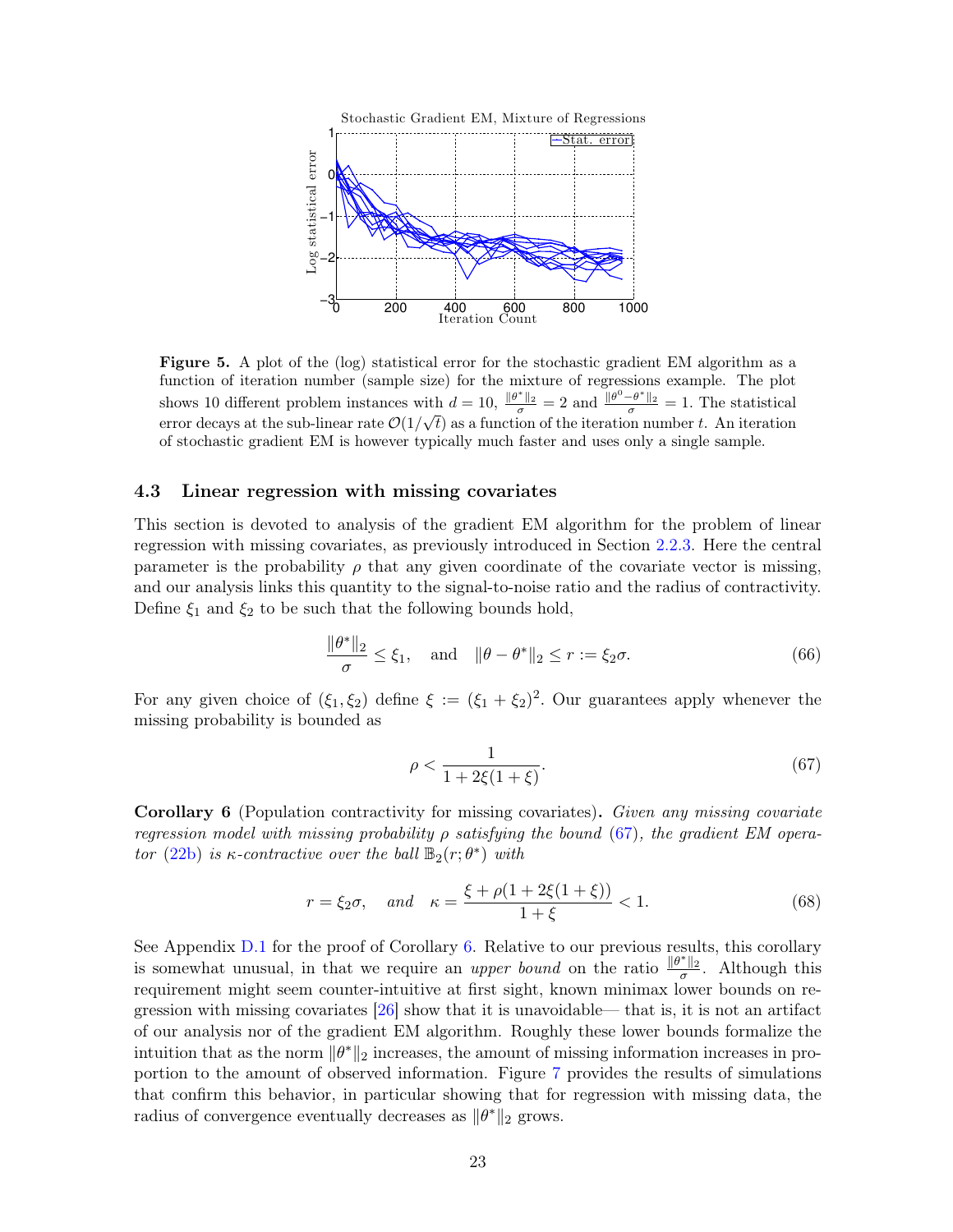

**Figure 6.** Plots of the iteration count versus log optimization error  $\log(\|\theta^t - \hat{\theta}\|_2)$  and log statistical error  $\log(\|\theta^t - \theta^*\|_2)$  for mixture of regressions. (a) Results for the EM algorithm. (b) Results for the gradient EM algorithm. Each plot shows 10 different problem instances of dimension  $d = 10$ , sample size  $n = 1000$ , and signal-to-noise ratio  $\frac{\|\theta^*\|_2}{\sigma} = 2$ . In both plots, the optimization error decays geometrically while the statistical error decays geometrically before leveling off.

Let us now provide guarantees for a sample-splitting version of the EM updates, based on the sample-based EM operator in equation  $(22a)$ . As usual, for a given sample size n and iteration number T, suppose that we split our full data set into T subsets, each of size  $n/T$ . We then generate the sequence  $\theta^{t+1} = M_{n/T}(\theta^t)$ , where we use a fresh subset at each iteration.

<span id="page-23-1"></span>Corollary 7 (Sample-splitting EM guarantees for missing covariates). In addition to the conditions of Corollary [6,](#page-22-3) suppose that the sample size is lower bounded as  $n \geq c_1 d \log(1/\delta)$ . Then there is a contraction coefficient  $\kappa < 1$  such that, for any initial vector  $\theta^0 \in \mathbb{B}_2(\xi_2\sigma;\theta^*),$ the sample-splitting EM iterates  $\{\theta^t\}_{t=1}^T$  based on  $n/T$  samples per iteration satisfy the bound

$$
\|\theta^t - \theta^*\|_2 \le \kappa^t \|\theta^0 - \theta^*\|_2 + \frac{c_2\sqrt{1+\sigma^2}}{1-\kappa} \sqrt{\frac{d}{n}T\log(T/\delta)}
$$
(69)

with probability at least  $1 - \delta$ .

We prove this corollary in Appendix  $D.2$ . We note that the constant  $c_2$  is a monotonic function of the parameters  $(\xi_1, \xi_2)$ , but does not otherwise depend on n, d,  $\sigma^2$  or other problemdependent parameters.

As with Corollary [4,](#page-21-2) this result provides guidance on the appropriate number of iterations to perform: in particular, if we set  $T = c \log n$  for a sufficiently large constant c, then the bound [\(69\)](#page-23-0) implies that

<span id="page-23-0"></span>
$$
\|\theta^T - \theta^*\|_2 \le c' \sqrt{1 + \sigma^2} \sqrt{\frac{d}{n} \log^2(n/\delta)}
$$

with probability at least  $1 - \delta$ . Modulo the logarithmic penalty in n, incurred due to the sample-splitting, this estimate achieves the optimal  $\sqrt{\frac{d}{n}}$  $\frac{d}{n}$  scaling of the  $\ell_2$ -error.

We conclude our discussion of the missing covariates model by stating a result for the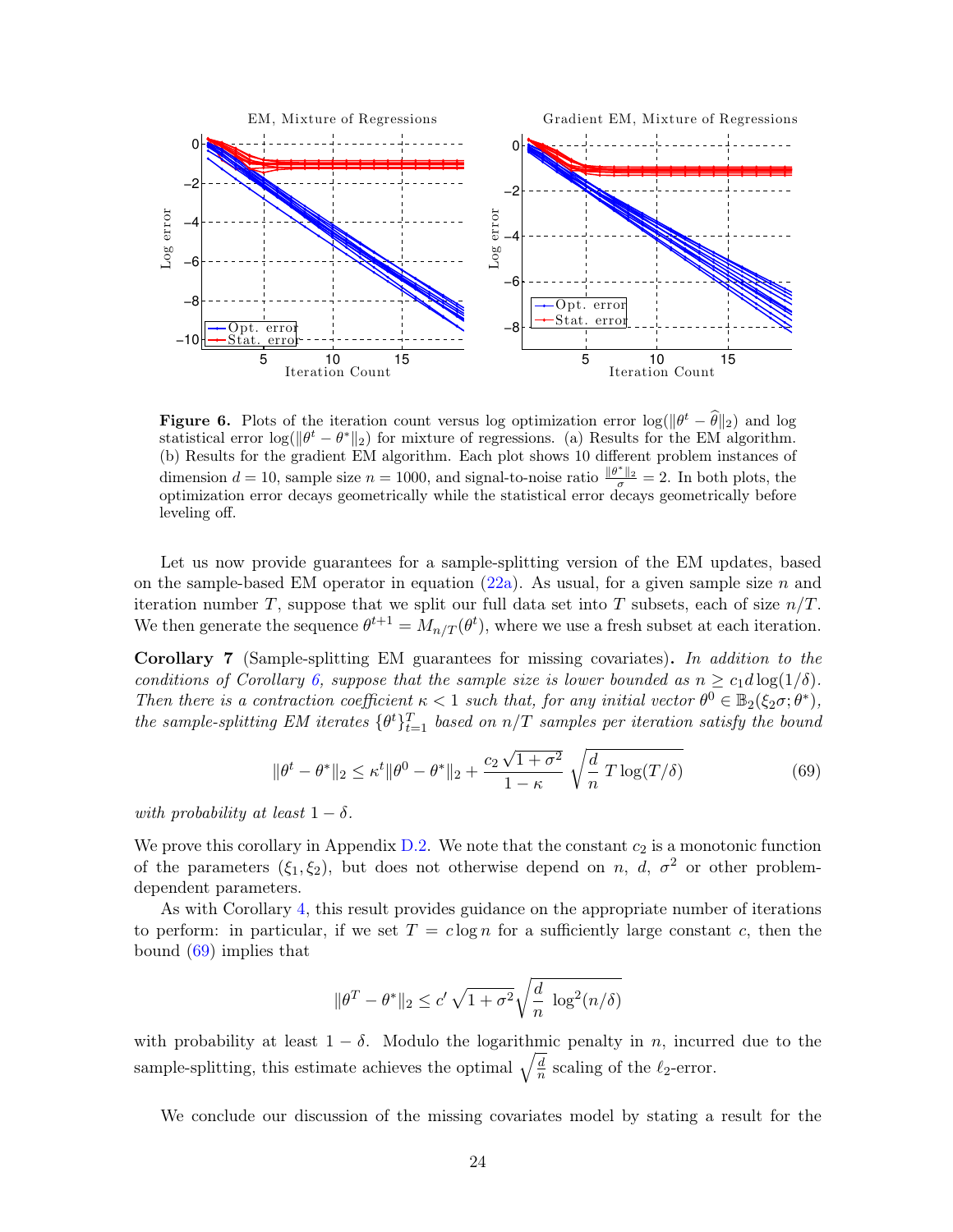

<span id="page-24-0"></span>**Figure 7.** Simulations of the radius of convergence for problems of dimension  $d = 10$ , sample size  $n = 1000$ , and variance  $\sigma^2 = 1$ . Radius of convergence is defined as the maximum value of  $\|\theta^0 - \theta^*\|_2$  for which initialization at  $\theta^0$  leads to convergence to an optimum near  $\theta^*$ . Consistent with the theory, for both the Gaussian mixture and mixture of regression models, the radius of convergence grows with  $\|\theta^*\|_2$ . In contrast, in the missing data case (here with  $\rho = 0.2$ ), increasing  $\|\theta^*\|_2$  can cause the EM algorithm to converge to bad local optima, which is consistent with the prediction of Corollary [6.](#page-22-3)

stochastic form of gradient EM analyzed in Theorem [5.](#page-16-0) In particular, given a data set of size *n*, we run the algorithm for *n* iterations, with a step size  $\alpha^t := \frac{3}{t+2}$  for iterations  $t = 1, \ldots, n$ .

<span id="page-24-2"></span>Corollary 8 (Stochastic gradient EM guarantees for missing covariates). In addition to the conditions of Corollary [6,](#page-22-3) suppose that the sample size is lower bounded as  $n \geq c_1 d \log(1/\delta)$ . Then given any initialization  $\theta^0 \in \mathbb{B}_2(\xi_2\sigma;\theta^*)$ , performing n iterations of the stochastic EM gradient updates [\(53\)](#page-16-1) with step sizes  $\alpha^t = \frac{3}{2(1-\kappa)(t+2)}$  yields an estimate  $\widehat{\theta} = \theta^n$  such that

$$
\mathbb{E}[\|\widehat{\theta} - \theta^*\|_2^2] \le c_2 (1 + \sigma^2) \frac{d}{n}.\tag{70}
$$

We prove this corollary in Appendix [D.3.](#page-49-0) Figure [8](#page-24-1) illustrates this.



<span id="page-24-1"></span>Figure 8. A plot of the (log) statistical error for the stochastic gradient EM algorithm as a function of iteration number (sample size) for the problem of linear regression with missing covariates. The plot shows 10 different problem instances with  $d = 10$ ,  $\frac{\|\theta^*\|_2}{\sigma} = 2$  and  $\frac{\|\theta^0 - \theta^*\|_2}{\sigma} =$ 1. The statistical error decays at the sub-linear rate  $\mathcal{O}(1/\sqrt{t})$  as a function of the iteration number t.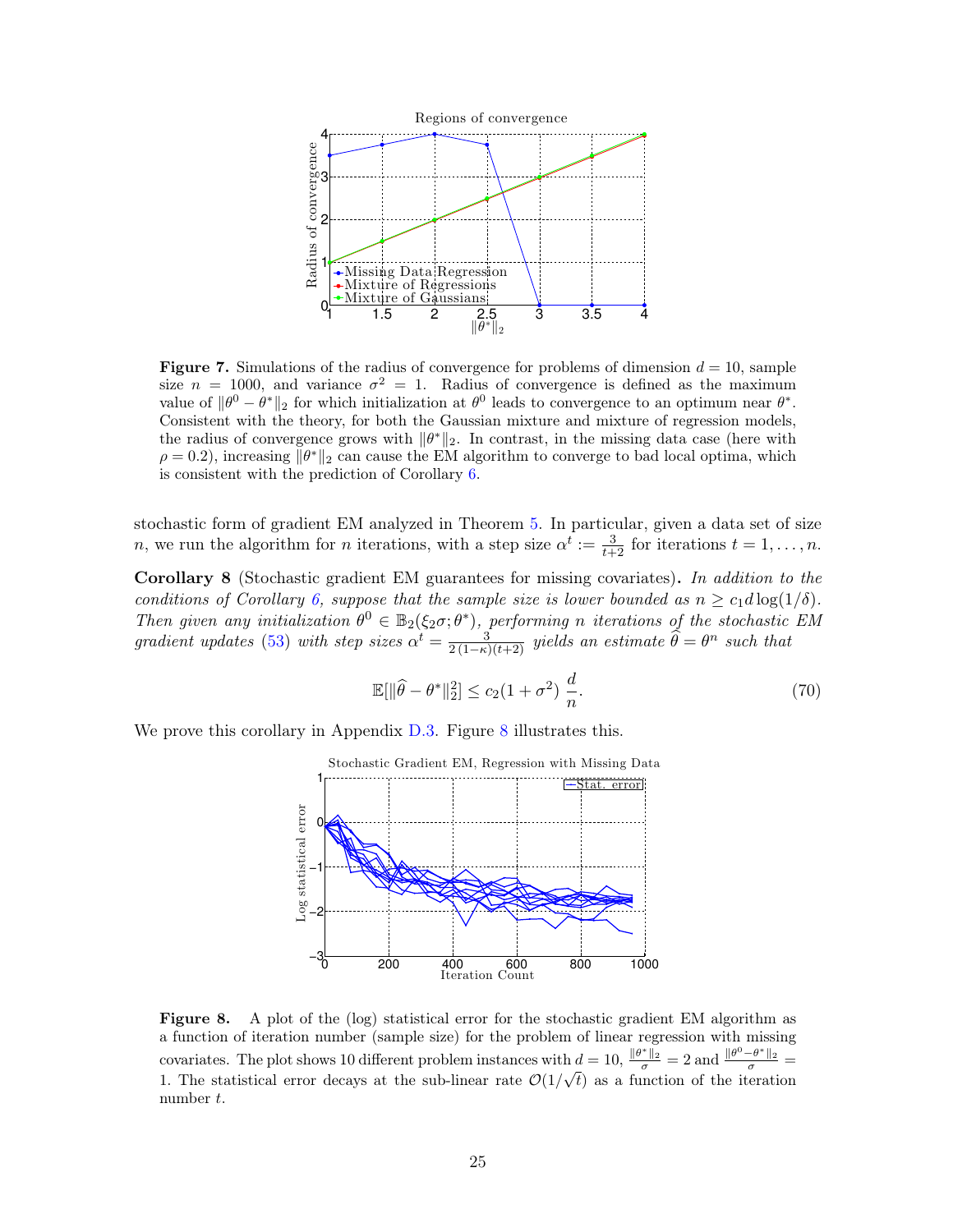

**Figure 9.** Plots of the iteration count versus log optimization error  $\log(\|\theta^t - \hat{\theta}\|_2)$  and log statistical error  $\log(\|\theta^t - \theta^*\|_2)$  for regression with missing covariates. (a) Results for the EM algorithm. (b) Results for the gradient EM algorithm. Each plot shows 10 different problem instances of dimension  $d = 10$ , sample size  $n = 1000$ , signal-to-noise ratio  $\frac{\|\theta^*\|_2}{\sigma} = 2$ , and missing probability  $\rho = 0.2$ . In both plots, the optimization error decays geometrically while the statistical error decays geometrically before leveling off.

# 5 Discussion

In this paper, we have provided some general techniques for studying the EM and gradient EM algorithms, at both the population and finite-sample levels. Although this paper focuses on these specific algorithms, we expect that the techniques could be useful in understanding the convergence behavior of other algorithms for potentially non-convex problems.

The analysis of this paper can be extended in various directions. For instance, in the three concrete models that we treated, we assumed that the model was correctly specified, and that the samples were drawn in an i.i.d. manner, both conditions that may be violated in statistical practice. Maximum likelihood estimation is known to have various robustness properties under model mis-specification. Developing an understanding of the EM algorithm in this setting is an important open problem.

Finally, we note that in concrete examples our analysis guarantees good behavior of the EM and gradient EM algorithms when they are given suitable initialization. For the three model classes treated in this paper, simple pilot estimators can be used to obtain such initializations in particular using PCA for Gaussian mixtures and mixtures of regressions (e.g., [\[52\]](#page-53-2)), and the plug-in principle for regression with missing data (e.g., [\[20,](#page-51-13) [51\]](#page-53-4)). These estimators can be seen as particular instantiations of the method of moments [\[38\]](#page-52-15). Although still an active area of research, a line of recent work  $(e.g., [1, 2, 12, 19])$  $(e.g., [1, 2, 12, 19])$  $(e.g., [1, 2, 12, 19])$  $(e.g., [1, 2, 12, 19])$  $(e.g., [1, 2, 12, 19])$  $(e.g., [1, 2, 12, 19])$  $(e.g., [1, 2, 12, 19])$  $(e.g., [1, 2, 12, 19])$  $(e.g., [1, 2, 12, 19])$  has demonstrated the utility of moment-based estimators or initializations for other types of latent variable models, and it would be interesting to analyze the behavior of EM for such models.

# Acknowledgments

This research was partially supported by ONR-MURI grant N00014-11-1-0688 and NSF grant CIF-31712-23800 to MJW, and by US NSF grants DMS-1107000, CDS&E-MSS 1228246, ARO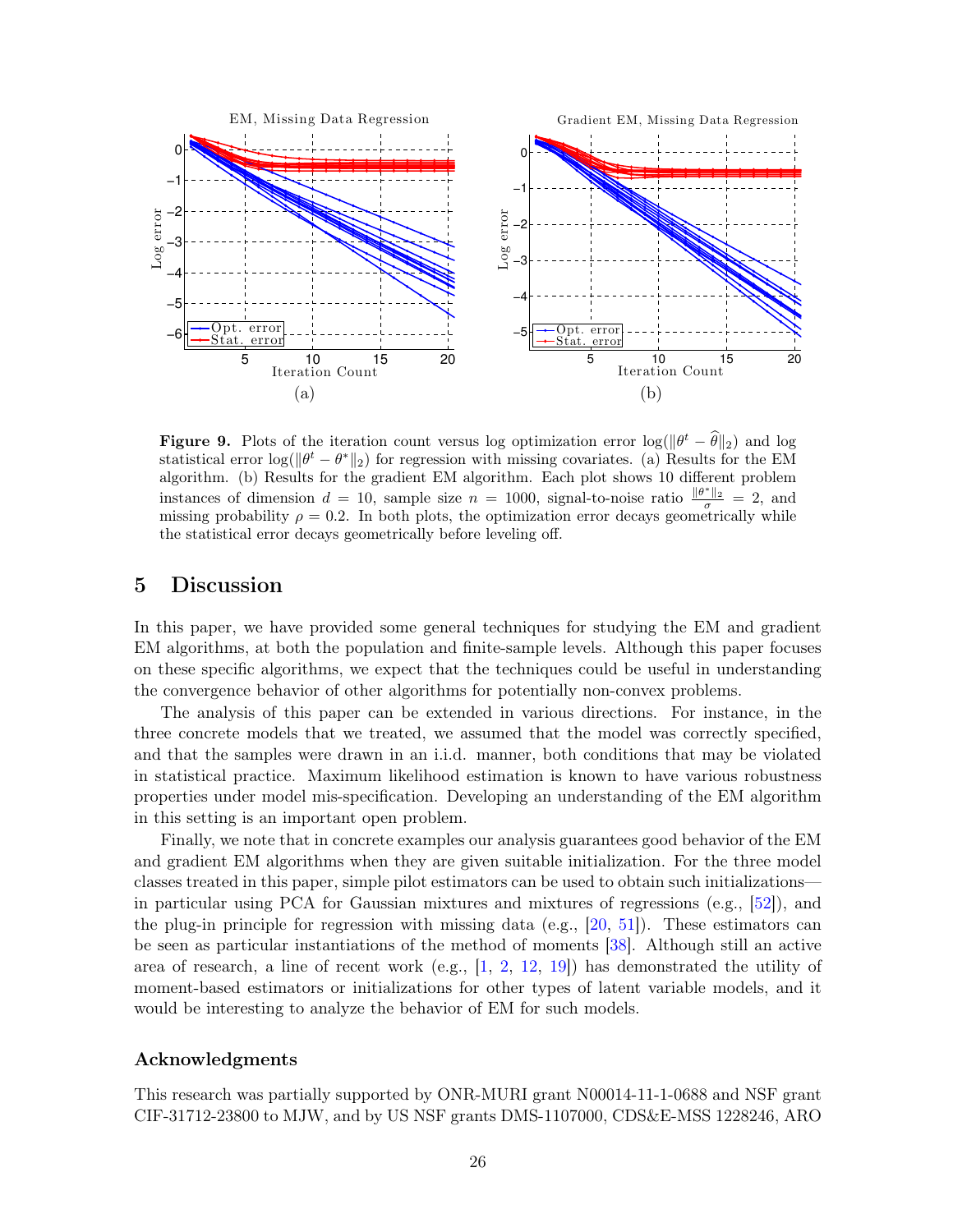grant W911NF-11-1-0114, the Center for Science of Information (CSoI), and US NSF Science and Technology Center, under grant agreement CCF-0939370. SB would also like to thank John Duchi for helpful discussions.

# <span id="page-26-0"></span>A Proofs for stochastic gradient EM

In this section we provide proofs of results related to Theorem [5](#page-16-0) from Section [3.2.3.](#page-15-1) It only remains to prove Lemma [1.](#page-16-6)

In order to establish Lemma [1](#page-16-6) we require an analogue of Theorem [3](#page-13-0) that allows for a wider range of step sizes. Recall the classical gradient ascent operator on the function  $q(\theta) = Q(\theta | \theta^*)$ . For step size  $\alpha > 0$ , it takes the form  $T(\theta) = \theta + \alpha \nabla q(\theta)$ . Under the stated  $\lambda$ -concavity and  $\mu$ -smoothness conditions, for any step size  $0 < \alpha \leq \frac{2}{\lambda + 1}$  $\frac{2}{\lambda+\mu}$ , the classical gradient operator T is contractive with parameter

$$
\phi(\alpha) = 1 - \frac{2\alpha\mu\lambda}{\mu + \lambda}.
$$

This follows from the classical analysis of gradient descent (e.g., [\[6,](#page-50-7) [7,](#page-50-8) [34\]](#page-52-11)). Using this fact, we can prove the following about the population gradient EM operator:

<span id="page-26-2"></span>**Lemma 2.** For any step size  $0 < \alpha \leq \frac{2}{\lambda + 1}$  $\frac{2}{\lambda+\mu}$ , the population gradient EM operator  $G:\Omega\to\Omega$ is contractive with parameter  $\kappa(\alpha) = 1 - \alpha \xi$ , where

<span id="page-26-3"></span>
$$
\xi := \frac{2\mu\lambda}{\lambda + \mu} - \gamma. \tag{71}
$$

We omit the proof, since it follows from a similar argument to that of Theorem [3.](#page-13-0) With this preliminary in place we can now begin the proof of Lemma [1.](#page-16-6)

# A.1 Proof of Lemma [1](#page-16-6)

Let us write  $\theta^{t+1} = \Pi(\tilde{\theta}^{t+1}),$  where  $\tilde{\theta}^{t+1} := \theta^t + \alpha^t \nabla Q_1(\theta^t | \theta^t)$  is the update vector prior to projecting onto the ball  $\mathbb{B}_2(\frac{r}{2})$  $(\frac{r}{2}; \theta^0)$ . Defining the difference vectors  $\Delta^{t+1} := \theta^{t+1} - \theta^*$  and  $\widetilde{\Delta}^{t+1} := \widetilde{\theta}^{t+1} - \theta^*$ , we have

$$
\|\Delta^{t+1}\|_{2}^{2} - \|\Delta^{t}\|_{2}^{2} \le \|\widetilde{\Delta}^{t+1}\|_{2}^{2} - \|\Delta^{t}\|_{2}^{2} = \langle \widetilde{\theta}^{t+1} - \theta^{t}, \widetilde{\theta}^{t+1} + \theta^{t} - 2\theta^{*} \rangle.
$$

Introducing the shorthand  $\widehat{W}(\theta) := \nabla Q_1(\theta|\theta)$ , we have  $\widetilde{\theta}^{t+1} - \theta^t = \alpha^t \widetilde{W}(\theta)$ , and hence

$$
\|\Delta^{t+1}\|_2^2 - \|\Delta^t\|_2^2 \leq \alpha^t \langle \widehat{W}(\theta^t), \alpha^t \widehat{W}(\theta^t) + 2(\theta^t - \theta^*) \rangle
$$
  
= 
$$
(\alpha^t)^2 \|\widehat{W}(\theta^t)\|_2^2 + 2\alpha^t \langle \widehat{W}(\theta^t), \Delta^t \rangle.
$$

Letting  $\mathcal{F}_t$  denote the  $\sigma$ -field of events up to the random variable  $\theta^t$ , note that

<span id="page-26-1"></span>
$$
\mathbb{E}[\widehat{W}(\theta^t) \mid \mathcal{F}_t] = W(\theta^t) := \nabla Q(\theta^t | \theta^t).
$$

Consequently, by iterated expectations, we have

$$
\mathbb{E}[\|\Delta^{t+1}\|_2^2] \le \mathbb{E}[\|\Delta^t\|_2^2] + (\alpha^t)^2 \mathbb{E}\|\widehat{W}(\theta^t)\|_2^2 + 2\alpha^t \mathbb{E}\Big[\langle W(\theta^t), \Delta^t \rangle\Big].\tag{72}
$$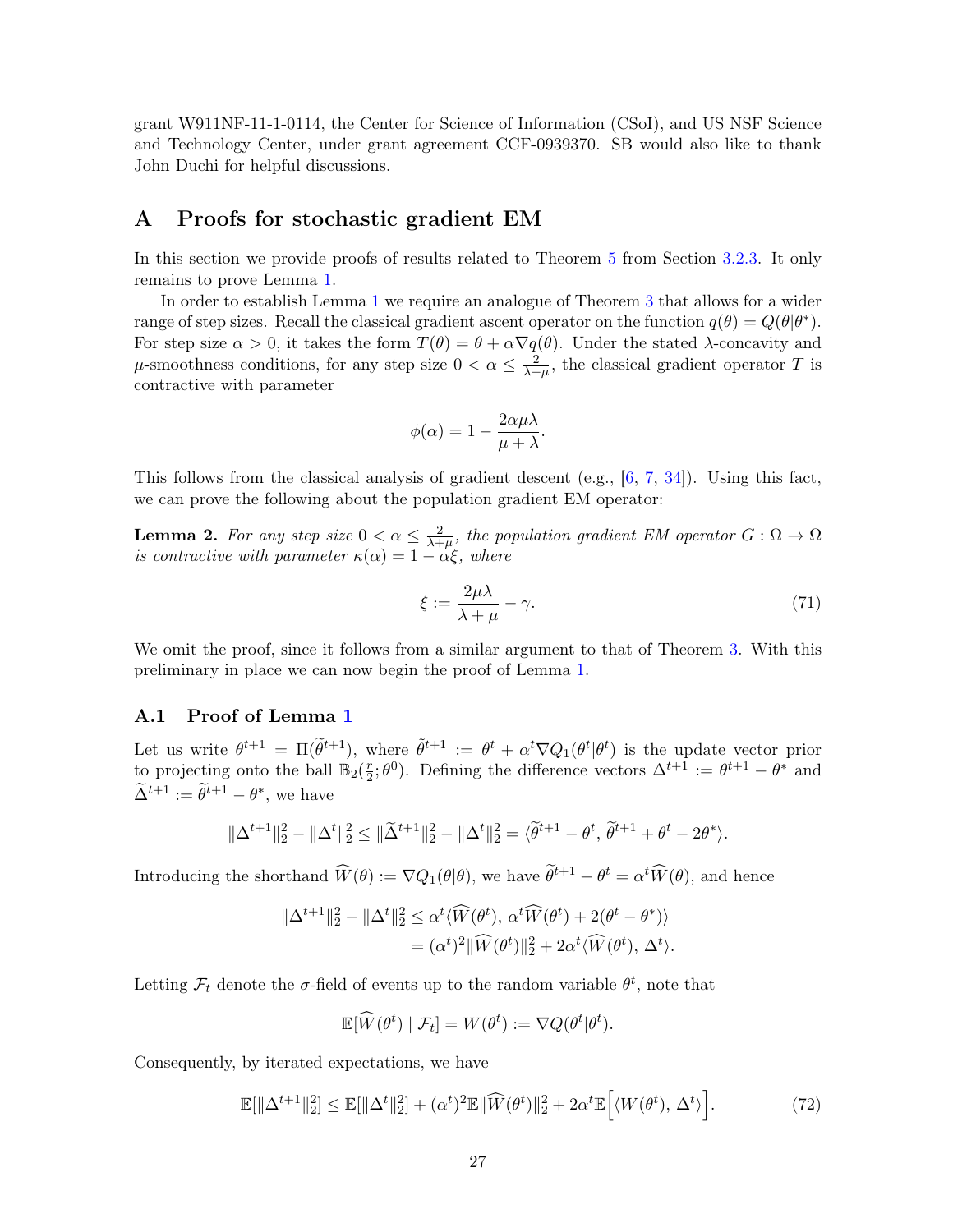Now since  $\theta^*$  maximizes the function q and  $\theta^t$  belongs to  $\mathbb{B}_2(\frac{r}{2})$  $(\frac{r}{2}; \theta^0)$ , we have

$$
\langle W(\theta^*), \Delta^t \rangle = \langle \nabla q(\theta^*), \Delta^t \rangle \le 0.
$$

Combining with our earlier inequality [\(72\)](#page-26-1) yields

$$
\mathbb{E}[\|\Delta^{t+1}\|_2^2] \leq \mathbb{E}[\|\Delta^t\|_2^2] + (\alpha^t)^2 \mathbb{E}\|\widehat{W}(\theta^t)\|_2^2 + 2\alpha^t \mathbb{E}\Big[\langle W(\theta^t) - W(\theta^*), \Delta^t \rangle\Big].
$$

Defining  $G^t(\theta^t) := \theta^t + \alpha^t W(\theta^t)$ , we see that

$$
\alpha^{t} \langle W(\theta^{t}) - W(\theta^{*}), \Delta^{t} \rangle = \langle G^{t}(\theta^{t}) - G^{t}(\theta^{*}) - (\theta^{t} - \theta^{*}), \theta^{t} - \theta^{*} \rangle
$$
  

$$
= \langle G^{t}(\theta^{t}) - G^{t}(\theta^{*}), \theta^{t} - \theta^{*} \rangle - \|\theta^{t} - \theta^{*}\|_{2}^{2}
$$
  

$$
\overset{\text{(i)}}{\leq} (\kappa(\alpha^{t}) - 1) \|\theta^{t} - \theta^{*}\|_{2}^{2}
$$
  

$$
\overset{\text{(ii)}}{=} -\alpha^{t} \xi \|\Delta^{t}\|_{2}^{2},
$$

where step (i) uses the contractivity of  $G<sup>t</sup>$  established in Lemma [2](#page-26-2) and step (ii) uses the definition of  $\xi$  from equation [\(71\)](#page-26-3). Putting together the pieces yields the claim [\(55\)](#page-16-4).

# B Proofs for Gaussian mixture models

In this section, we provide proofs of results related to the Gaussian mixture model, as presented in Section [4.1.](#page-17-1) More specifically, we first prove Corollary [1](#page-18-0) on the population level behavior, followed by the proof of Corollary [2](#page-18-1) on the behavior of the standard sample-based EM updates.

## <span id="page-27-0"></span>B.1 Proof of Corollary [1](#page-18-0)

In order to apply Theorem [1,](#page-9-0) we need to verify the  $\lambda$ -concavity condition [\(25\)](#page-8-5), and the FOS( $\gamma$ ) condition [\(29\)](#page-8-4) over the ball  $\mathbb{B}_2(r;\theta^*)$ . The population EM operator for the Gaussian mixture model was previously defined in equation [\(13b\)](#page-2-1). The update  $\theta \mapsto M(\theta)$  is based on maximizing the function

$$
Q(\theta'|\theta) = -\frac{1}{2} \mathbb{E} [w_{\theta}(Y) \| Y - \theta' \|_2^2 + (1 - w_{\theta}(Y)) \| Y + \theta' \|_2^2 ] \quad \text{over } \theta' \in \mathbb{R}^d.
$$

Here the weighting function takes the form

$$
w_{\theta}(y) := \frac{\exp\left(-\frac{\|\theta - y\|_2^2}{2\sigma^2}\right)}{\exp\left(-\frac{\|\theta - y\|_2^2}{2\sigma^2}\right) + \exp\left(-\frac{\|\theta + y\|_2^2}{2\sigma^2}\right)}.
$$

By inspection, the function  $q(\theta') = Q(\theta'|\theta^*)$  is strongly concave on  $\mathbb{R}^d$  with  $\lambda = 1$ .

It remains to verify the  $FOS(\gamma)$  condition [\(29\)](#page-8-4). The following auxiliary lemma is central to the proof:

<span id="page-27-1"></span>**Lemma 3.** Under the conditions of Corollary [1,](#page-18-0) there is a constant  $\gamma \in (0,1)$  with  $\gamma \le \exp(-c_2\eta^2)$ such that

<span id="page-27-2"></span>
$$
\|\mathbb{E}\left[2\Delta_w(Y)Y\right]\|_2 \le \gamma \|\theta - \theta^*\|_2,\tag{73}
$$

where  $\Delta_w(y) := w_{\theta}(y) - w_{\theta^*}(y)$ .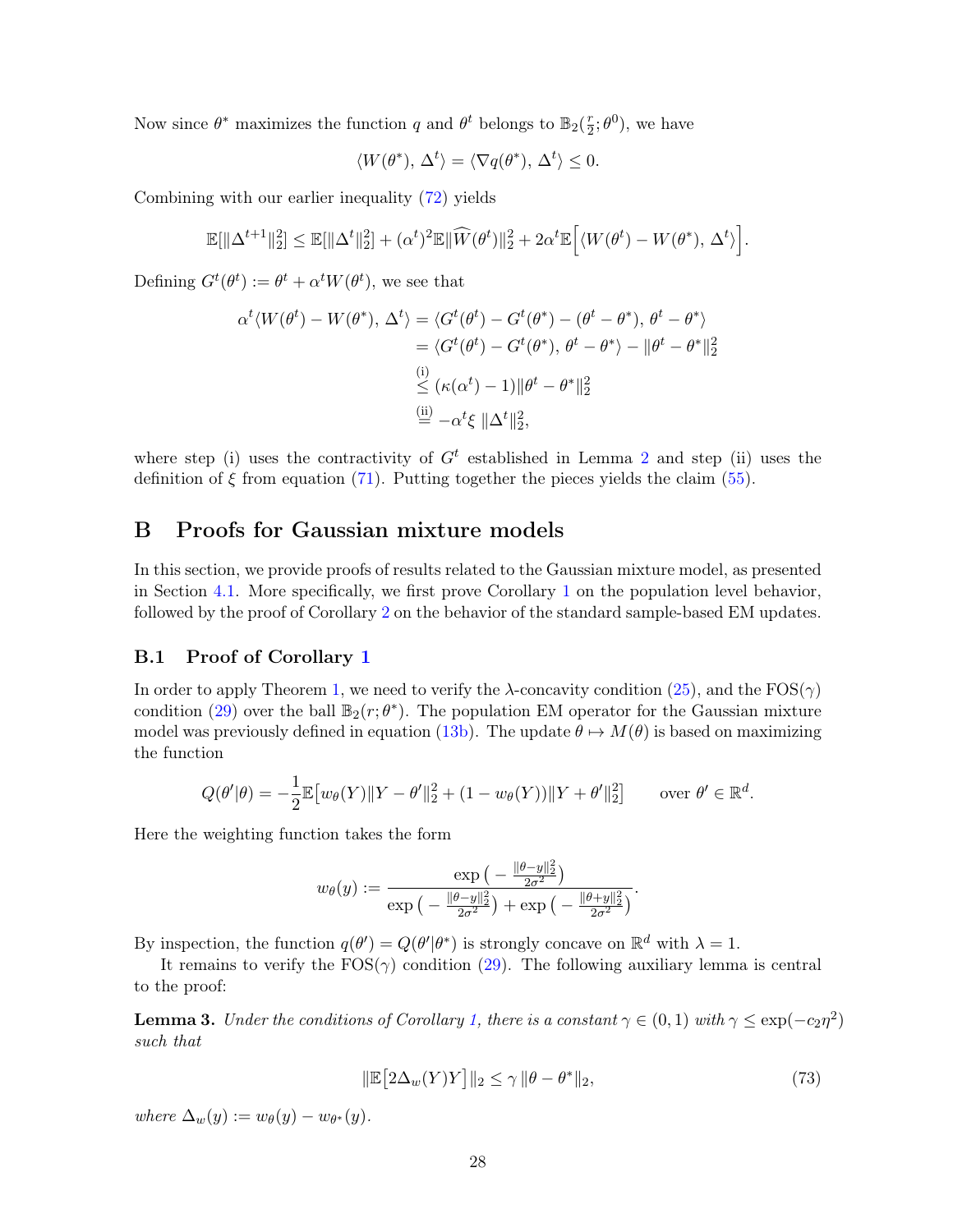Taking this result as given for the moment, let us now verify the FOS condition [\(29\)](#page-8-4). By symmetry, we have  $\mathbb{E}\big[w_\theta(Y)\big] = 1 - \mathbb{E}\big[w_\theta(Y)\big] = \frac{1}{2}$  $\frac{1}{2}$  for any  $\theta \in \Omega$ . Using this fact, it suffices to show that

<span id="page-28-0"></span>
$$
\|\mathbb{E}\big[2\Delta_w(Y)Y\big]\|_2 < \|\theta - \theta^*\|_2.
$$

This follows immediately from Lemma [3.](#page-27-1) Thus, the FOS condition holds when  $\gamma < 1$ . The bound on the contraction parameter follows from the fact that  $\gamma \leq \exp(-c_2\eta^2)$  and applying Theorem [1](#page-9-0) yields Corollary [1.](#page-18-0)

**Proof of Lemma [3:](#page-27-1)** We now prove Lemma [3.](#page-27-1) Our proof makes use of the following elementary facts:

• For the function  $f(t) = \frac{t^2}{\exp(t)}$  $\frac{t^2}{\exp(\mu t)}$ , we have

<span id="page-28-1"></span>
$$
\sup_{t \in [0,\infty]} f(t) = \frac{4}{(e\,\mu)^2}, \qquad \text{achieved at } t^* = \frac{2}{\mu} \text{ and} \tag{74a}
$$

$$
\sup_{t \in [t^*, \infty]} f(t) = f(t^*), \qquad \text{for } t^* \ge \frac{2}{\mu}.
$$
\n(74b)

• For the function  $g(t) = \frac{1}{(\exp(t) + \exp(-t))^2}$ , we have

$$
g(t) \le \frac{1}{4}
$$
 for all  $t \in \mathbb{R}$ , and (75a)

$$
\sup_{t \in [\mu,\infty]} g(t) \le \frac{1}{(\exp(\mu) + \exp(-\mu))^2} \le \exp(-2\mu), \quad \text{valid for any } \mu \ge 0. \tag{75b}
$$

With these preliminaries in place, we can now begin the proof. For each  $u \in [0,1]$ , define  $\theta_u = \theta^* + u\Delta$ , where  $\Delta := \theta - \theta^*$ . Taylor's theorem applied to the function  $\theta \mapsto w_{\theta}(Y)$ , followed by expectations, yields

$$
\mathbb{E}\Big[Y\left(w_{\theta}(Y) - w_{\theta^*}(Y)\right)\Big] = 2\int_0^1 \mathbb{E}\Bigg[\frac{YY^T}{\sigma^2\Big(\exp\big(-\frac{\langle\theta_u, Y\rangle}{\sigma^2}\big) + \exp\big(\frac{\langle\theta_u, Y\rangle}{\sigma^2}\big)\Big)^2}\Bigg]\,\Delta\,du.
$$

For each choice of  $u \in [0, 1]$ , the matrix-valued function  $y \mapsto \Gamma_u(y)$  is symmetric—that is,  $\Gamma_u(y) = \Gamma_u(-y)$ . Since the distribution of Y is symmetric around zero, we conclude that  $\mathbb{E}[\Gamma_u(Y)] = \mathbb{E}[\Gamma_u(\widetilde{Y})],$  where  $\widetilde{Y} \sim \mathcal{N}(\theta^*, \sigma^2 I)$ , and hence that

<span id="page-28-2"></span>
$$
\|\mathbb{E}\Big[\big(w_{\theta}(Y) - w_{\theta^*}(Y)\big)Y\Big]\|_2 \le 2 \sup_{u \in [0,1]} \|\mathbb{E}[\Gamma_u(\widetilde{Y})\|_{\text{op}} \|\Delta\|_2. \tag{76}
$$

The remainder of the proof is devoted to bounding  $\mathbb{E}[\Gamma_u(\tilde{Y})]_{\text{op}}$  uniformly over  $u \in [0,1]$ . For an arbitrary fixed  $u \in [0, 1]$  let R be an orthonormal matrix such that  $R\theta_u = ||\theta_u||_2e_1$ , where  $e_1 \in \mathbb{R}^d$  denotes the first canonical basis vector. Define the rotated random vector  $V = R\widetilde{Y}$ , and note that  $V \sim \mathcal{N}(R\theta^*, \sigma^2 I)$ . Using this transformation, the operator norm of the matrix  $\mathbb{E}[\Gamma_u(Y)]$  is equal to that of

$$
D = \mathbb{E}\Big[\frac{VV^T}{\sigma^2 \left(\exp\left(\frac{\langle V, \|\theta_u\|_2 e_1\rangle}{\sigma^2}\right) + \exp\left(-\frac{\langle V, \|\theta_u\|_2 e_1\rangle}{\sigma^2}\right)\right)^2}\Big].
$$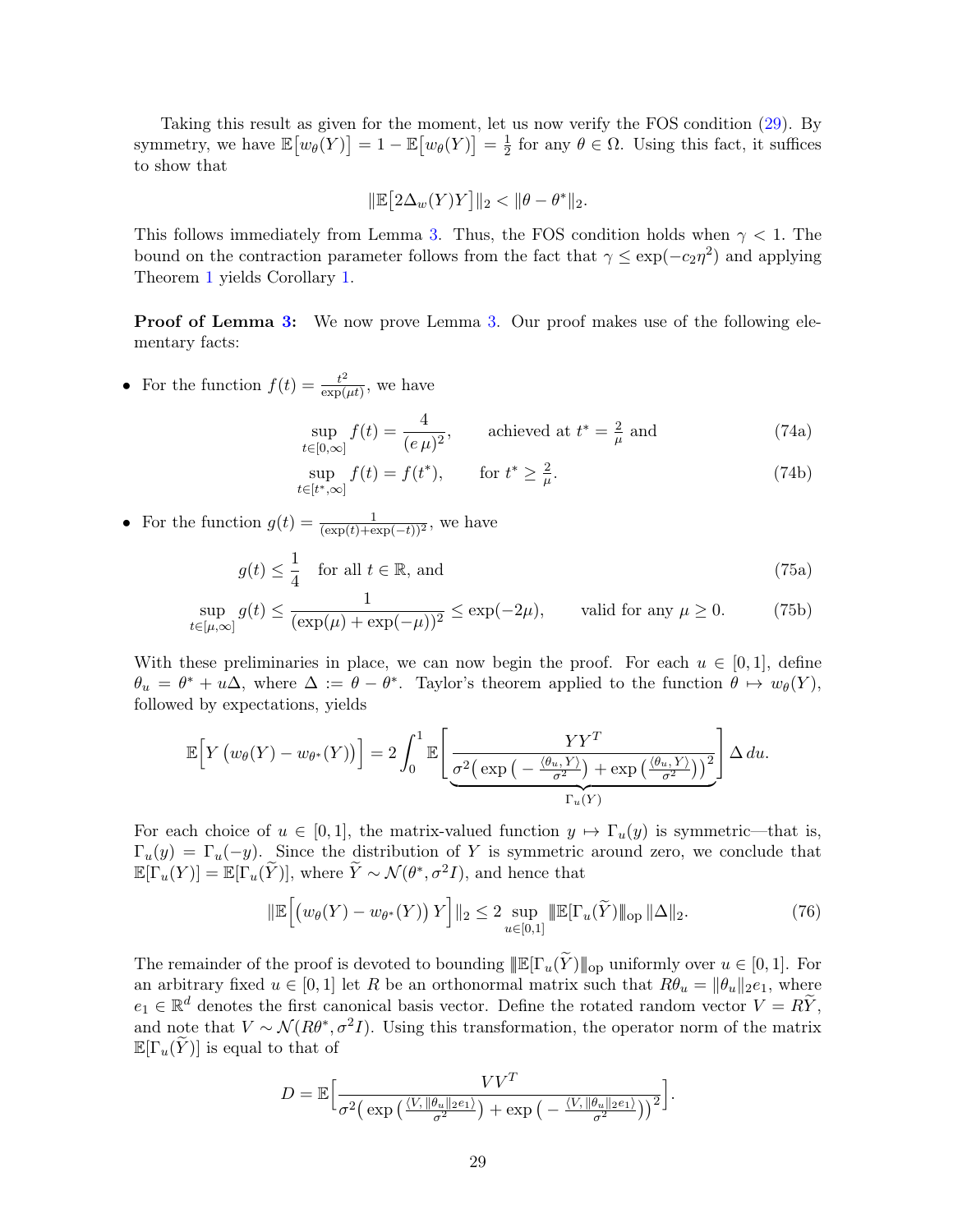By construction, the matrix  $D$  is diagonal, so that it suffices to bound the diagonal terms. Beginning with the first diagonal entry, we have

$$
D_{11} = \mathbb{E}\Big[\frac{V_1^2}{\sigma^2 \big(\exp\big(\frac{\|\theta_u\|_2 V_1}{\sigma^2}\big) + \exp\big(-\frac{\|\theta_u\|_2 V_1}{\sigma^2}\big)\big)^2}\Big] \leq \mathbb{E}\Big[\frac{V_1^2/\sigma^2}{\exp\big(\frac{2\|\theta_u\|_2 V_1}{\sigma^2}\big)}\Big].
$$

Defining the event  $\mathcal{E} = \{V_1 \leq \frac{\|\theta^*\|_2}{4}\}$ , we condition on it and its complement to obtain

$$
D_{11} \leq \mathbb{E}\Big[\frac{V_1^2/\sigma^2}{\exp\big(\frac{2\|\theta_u\|_2 V_1}{\sigma^2}\big)} \mid \mathcal{E}\Big]\mathbb{P}[\mathcal{E}] + \mathbb{E}\Big[\frac{V_1^2/\sigma^2}{\exp\big(\frac{2\|\theta_u\|_2 V_1}{\sigma^2}\big)} \mid \mathcal{E}^c\Big].
$$

Conditioned on  $\mathcal E$  and  $\mathcal E^c$ , respectively, we then apply the bounds [\(74a\)](#page-28-0) and [\(74b\)](#page-28-1) to obtain

$$
D_{11} \leq \frac{\sigma^2}{e^2 \|\theta_u\|_2^2} \mathbb{P}[\mathcal{E}] + \frac{\|\theta^*\|_2^2}{16\sigma^2 \exp\left(\frac{\|\theta_u\|_2 \|\theta^*\|_2}{2\sigma^2}\right)},
$$

provided  $\|\theta^*\|_2 \|\theta_u\|_2 \geq 4\sigma^2$ . Noting that

$$
\|\theta_u\|_2 = \|\theta^* + u(\theta - \theta^*)\|_2 \ge \|\theta^*\|_2 - \frac{1}{4}\|\theta^*\|_2 = \frac{3}{4}\|\theta^*\|_2,\tag{77}
$$

we obtain the bound  $D_{11} \leq \frac{16\sigma^2}{9e^2||\theta^*|}$  $\frac{16\sigma^2}{9e^2\|\theta^*\|_2^2}\mathbb{P}(\mathcal{E})+\frac{\|\theta^*\|_2^2\exp\left(-\frac{3\|\theta^*\|_2^2}{8\sigma^2}\right)}{16\sigma^2}$  $\frac{\rho\left(-\frac{1}{8\sigma^2}\right)}{16\sigma^2}$ , whenever  $\|\theta^*\|_2^2 \ge 16\sigma^2/3$ .

Note that the mean of  $V_1$  is lower bounded as

$$
\mathbb{E}[V_1] = \langle R\theta^*, e_1 \rangle = \langle R\theta_u, e_1 \rangle + \langle R(\theta^* - \theta_u), e_1 \rangle \ge ||\theta_u||_2 - ||\theta^* - \theta_u||_2 \overset{\text{(i)}}{\geq} \frac{||\theta^*||_2}{2},
$$

where step (i) follows from the lower bound [\(77\)](#page-29-0). Consequently, by standard Gaussian tail bounds, we have

<span id="page-29-1"></span><span id="page-29-0"></span>
$$
\mathbb{P}[\mathcal{E}] \le \exp\left(\frac{-\|\theta^*\|_2^2}{32\sigma^2}\right). \tag{78}
$$

Combining the pieces yields

$$
D_{11} \le \frac{16\sigma^2}{9e^2\|\theta^*\|_2^2} e^{-\frac{\|\theta^*\|_2^2}{32\sigma^2}} + \frac{\|\theta^*\|_2^2}{16\sigma^2} e^{-\frac{3\|\theta^*\|_2^2}{8\sigma^2}} \qquad \text{whenever } \|\theta^*\|_2^2 \ge 16\sigma^2/3.
$$

On the other hand, for any index  $j \neq 1$ , we have

$$
D_{jj} = \mathbb{E}\Big[\frac{1}{\left(\exp\left(\frac{\|\theta_u\|_2 Y_1}{\sigma^2}\right) + \exp\left(-\frac{\|\theta_u\|_2 Y_1}{\sigma^2}\right)\right)^2}\Big] = \mathbb{E}\Big[g\Big(\frac{\|\theta_u\|_2 V_1}{\sigma^2}\Big)\Big],
$$

where the reader should recall the function  $g$  from equation [\(75a\)](#page-28-0). Once again, conditioning on the event  $\mathcal{E} = \{V_1 \leq \frac{\|\theta^*\|_2}{4}\}\$ and its complement yields

$$
D_{jj} \leq \mathbb{E}\Big[g\Big(\frac{\|\theta_u\|_2 V_1}{\sigma^2}\Big) \mid \mathcal{E}\Big]\mathbb{P}[\mathcal{E}] + \mathbb{E}\Big[g\Big(\frac{\|\theta_u\|_2 V_1}{\sigma^2}\Big) \mid \mathcal{E}^c\Big]
$$
  

$$
\leq \frac{1}{4}\mathbb{P}[\mathcal{E}] + \exp\Big(-\frac{\|\theta^*\|_2 \|\theta_u\|_2}{4\sigma^2}\Big)
$$
  

$$
\leq \frac{(ii)}{4}\mathbb{P}[\mathcal{E}] + \exp\Big(-\frac{3\|\theta^*\|_2^2}{16\sigma^2}\Big),
$$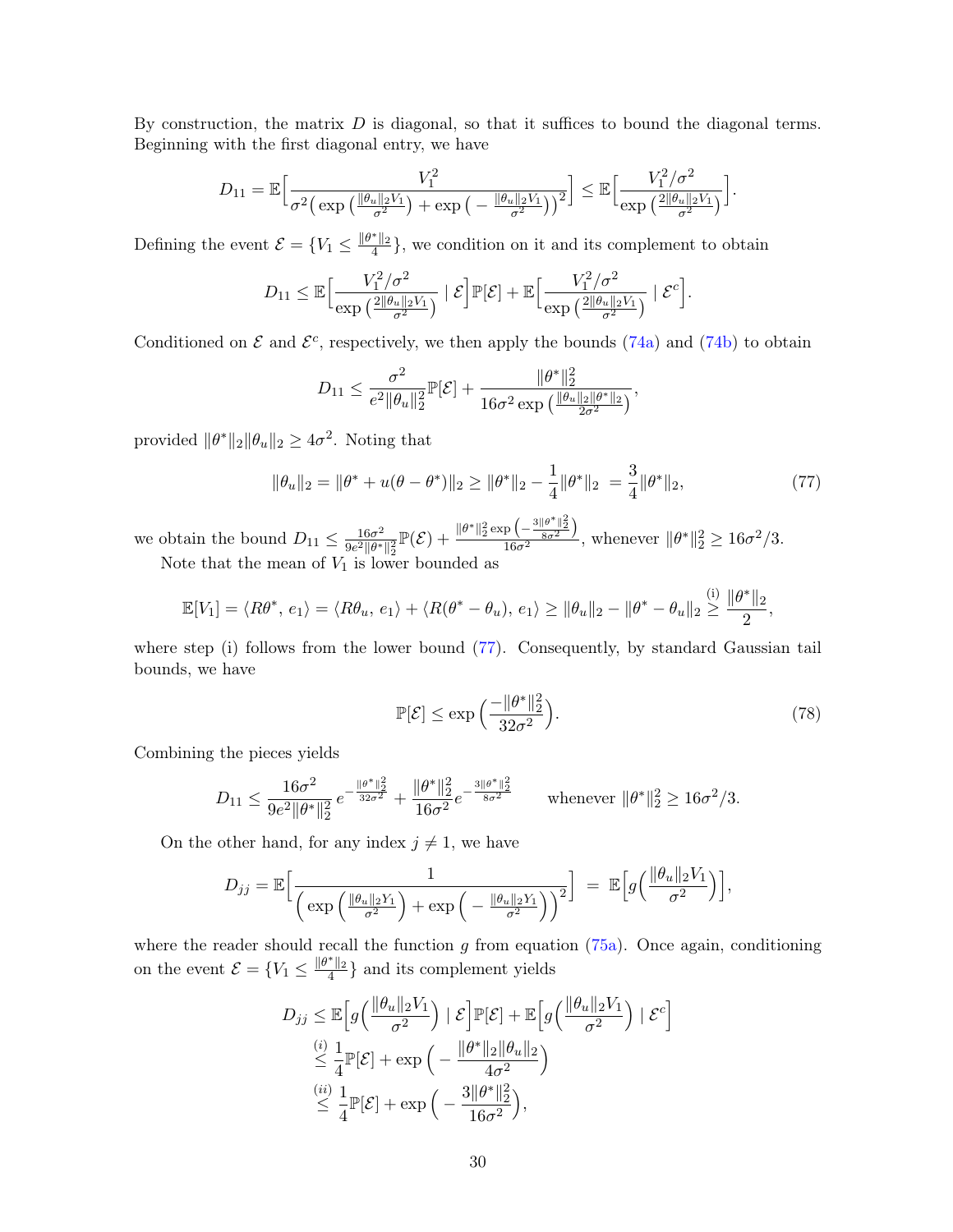where step (i) follows by applying bound [\(75a\)](#page-28-0) to the first term, and the bound [\(75b\)](#page-28-1) with  $\mu = \frac{\|\theta^*\|_2 \|\theta_u\|_2}{4\sigma^2}$  to the second term; and step (ii) follows from the bound [\(77\)](#page-29-0). Applying the bound  $\left(\frac{40}{78}\right)$  on  $\mathbb{P}[\mathcal{E}]$  yields

$$
D_{jj} \leq \frac{1}{4} \exp\big(-\frac{\|\theta^*\|_2^2}{32\sigma^2}\big) + \exp\big(-\frac{3\|\theta^*\|_2^2}{16\sigma^2}\big) \leq 2\exp\big(-\frac{\|\theta^*\|_2^2}{32\sigma^2}\big).
$$

Returning to equation [\(76\)](#page-28-2), we have shown that

$$
||2\mathbb{E}\Big[\big(w_{\theta}(Y) - w_{\theta^*}(Y)\big) Y\Big]||_2 \leq c_1 \big(1 + \frac{1}{\eta^2} + \eta^2\big) e^{-c_2 \eta^2} ||\theta - \theta^*||_2,
$$

whenever  $\frac{\|\theta^*\|_2^2}{\sigma^2} \geq \eta^2 \geq 16/3$ . On this basis, the bound [\(73\)](#page-27-2) holds as long as the signal-to-noise ratio is sufficiently large,

## <span id="page-30-0"></span>B.2 Proof of Corollary [2](#page-18-1)

In order to prove this corollary, it suffices to bound the function  $\varepsilon_M^{\text{unif}}(n, \delta)$ , as previously defined [\(34\)](#page-10-3). Defining the set  $\mathbb{A} := \{ \theta \in \mathbb{R}^d \mid ||\theta - \theta^*||_2 \le ||\theta^*||_2/4 \}$ , our goal is to control the random variable  $Z := \sup_{\theta \in \mathbb{A}} ||M(\theta) - M_n(\theta)||_2$ . For each unit-norm vector  $u \in \mathbb{R}^d$ , define the random variable

$$
Z_u := \sup_{\theta \in \mathbb{A}} \left\{ \frac{1}{n} \sum_{i=1}^n (2w_{\theta}(y_i) - 1) \langle y_i, u \rangle - \mathbb{E}(2w_{\theta}(Y) - 1) \langle Y, u \rangle \right\}.
$$

Noting that  $Z = \sup_{u \in \mathbb{S}^d} Z_u$ , we begin by reducing our problem to a finite maximum over the sphere  $\mathbb{S}^d$ . Let  $\{u^1, \ldots, u^M\}$  denote a 1/2-covering of the sphere  $\mathbb{S}^d = \{v \in \mathbb{R}^d \mid ||v||_2 = 1\}$ . For any  $v \in \mathbb{S}^d$ , there is some index  $j \in [M]$  such that  $||v - u^j||_2 \leq 1/2$ , and hence we can write

$$
Z_v \le Z_{u^j} + |Z_v - Z_{u^j}| \le \max_{j \in [M]} Z_{u^j} + Z \|v - u^j\|_2,
$$

where the final step uses the fact that  $|Z_u - Z_v| \leq Z ||u - v||_2$  for any pair  $(u, v)$ . Putting together the pieces, we conclude that

<span id="page-30-1"></span>
$$
Z = \sup_{v \in \mathbb{S}^d} Z_v \le 2 \max_{j \in [M]} Z_{u^j}.
$$
\n
$$
(79)
$$

Consequently, it suffices to bound the random variable  $Z_u$  for a fixed  $u \in \mathbb{S}^d$ . Letting  $\{\varepsilon_i\}_{i=1}^n$ denote an i.i.d. sequence of Rademacher variables, for any  $\lambda > 0$ , we have

$$
\mathbb{E}\big[e^{\lambda Z_u}\big] \leq \mathbb{E}\Big[\exp\Big(\frac{2}{n}\sup_{\theta \in \mathbb{A}}\sum_{i=1}^n \varepsilon_i(2w_{\theta}(y_i)-1)\langle y_i, u \rangle\Big)\Big],
$$

using a standard symmetrization result for empirical processes (e.g., [\[23,](#page-51-15) [24\]](#page-51-16)). Now observe that for any triplet of d-vectors y,  $\theta$  and  $\theta'$ , we have the Lipschitz property

$$
\big|2w_{\theta}(y)-2w_{\theta'}(y)\big|\leq \big|\langle \theta,\,y\rangle-\langle \theta',\,y\rangle\big|.
$$

Consequently, by the Ledoux-Talagrand contraction for Rademacher processes [\[23,](#page-51-15) [24\]](#page-51-16), we have

$$
\mathbb{E}\Big[\exp\Big(\frac{2}{n}\sup_{\theta\in\mathbb{A}}\sum_{i=1}^n\varepsilon_i(2w_\theta(y_i)-1)\langle y_i,\,u\rangle\Big)\Big]\leq \mathbb{E}\Big[\exp\Big(\frac{4}{n}\sup_{\theta\in\mathbb{A}}\sum_{i=1}^n\varepsilon_i\langle\theta,\,y_i\rangle\langle y_i,\,u\rangle\Big)\Big]
$$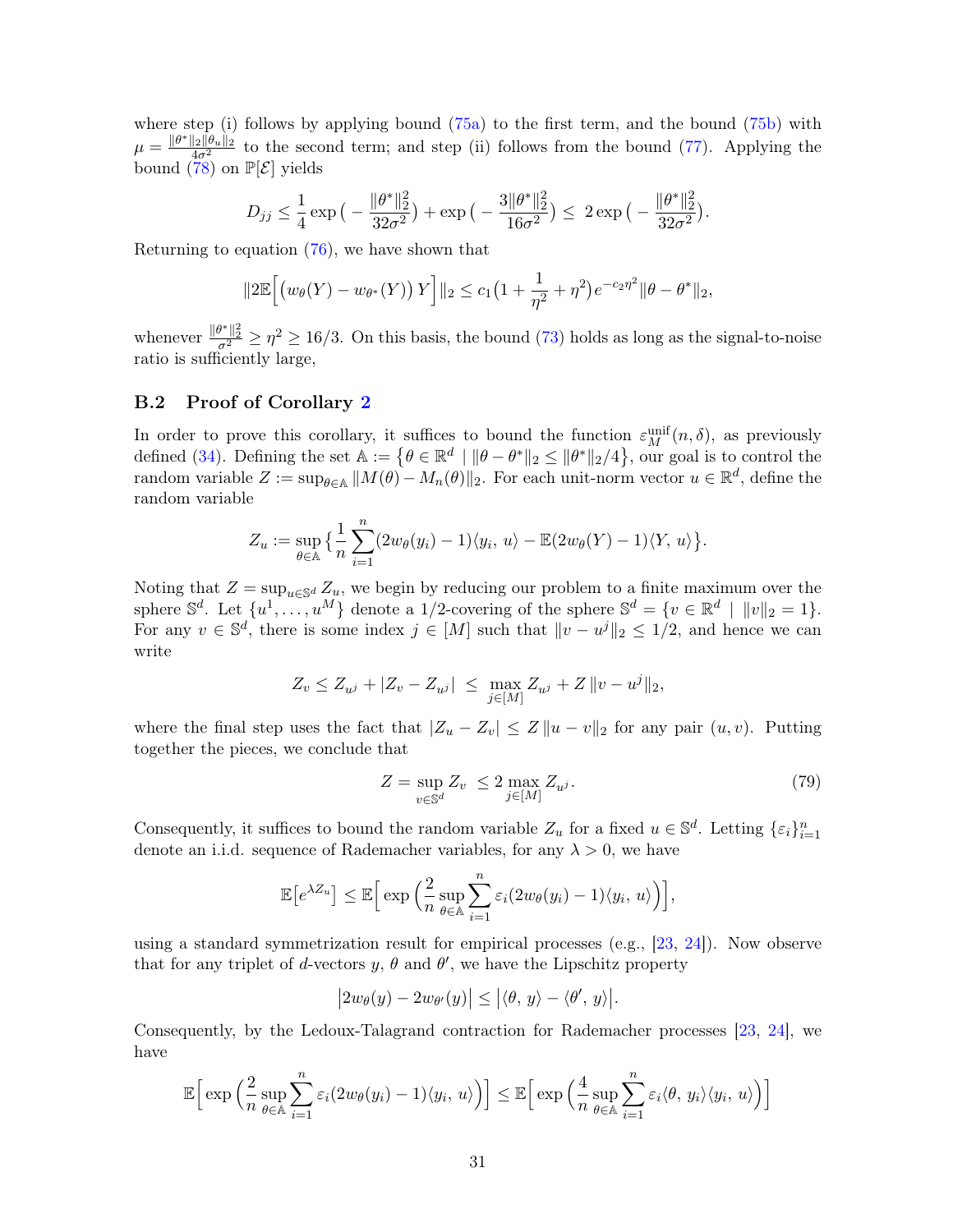Since any  $\theta \in \mathbb{A}$  satisfies  $\|\theta\|_2 \leq \frac{5}{4}$  $\frac{5}{4} \|\theta^*\|_2$ , we have

$$
\sup_{\theta \in \mathbb{A}} \frac{1}{n} \sum_{i=1}^n \varepsilon_i \langle \theta, y_i \rangle \langle y_i, u \rangle \leq \frac{5}{4} ||\theta^*||_2 \|\frac{1}{n} \sum_{i=1}^n \varepsilon_i y_i y_i^T\|_{\text{op}},
$$

where  $\|\cdot\|_{\text{op}}$  denotes the  $\ell_2$ -operator norm of a matrix (maximum singular value). Repeating the same discretization argument over  $\{u^1, \ldots, u^M\}$ , we find that

$$
\|\frac{1}{n}\sum_{i=1}^n \varepsilon_i y_i y_i^T\|_{\text{op}} \le 2 \max_{j\in[M]} \frac{1}{n}\sum_{i=1}^n \varepsilon_i \langle y_i, u^j \rangle^2.
$$

Putting together the pieces, we conclude that

$$
\mathbb{E}\left[e^{\lambda Z_u}\right] \leq \mathbb{E}\left[\exp\left(10\lambda\|\theta^*\|_2 \max_{j\in[M]} \frac{1}{n} \sum_{i=1}^n \varepsilon_i \langle y_i, u^j \rangle^2\right)\right] \leq \sum_{j=1}^M \mathbb{E}\left[\exp\left(10\lambda\|\theta^*\|_2 \frac{1}{n} \sum_{i=1}^n \varepsilon_i \langle y_i, u^j \rangle^2\right)\right].
$$
\n(80)

Now by assumption, the random vectors  $\{y_i\}_{i=1}^n$  are generated i.i.d. according to the model  $y = \eta \theta^* + w$ , where  $\eta$  is a Rademacher sign variable, and  $v \sim \mathcal{N}(0, \sigma^2 I)$ . Consequently, for any  $u \in \mathbb{R}^d$ , we have

<span id="page-31-1"></span>
$$
\mathbb{E}[e^{\langle u, y \rangle}] = \mathbb{E}[e^{\eta \langle u, \theta^* \rangle}] \mathbb{E}[e^{\langle u, v \rangle}] \le e^{\frac{\|\theta^* \|_2^2 + \sigma^2}{2}},
$$

showing that the vectors  $\langle y_i, u \rangle$  are sub-Gaussian with parameter at most  $\gamma = \sqrt{\|\theta^*\|_2^2 + \sigma^2}$ . Therefore, the vectors  $\varepsilon_i \langle y_i, u \rangle^2$  are zero mean sub-exponential, and have moment generating function bounded as  $\mathbb{E}[e^{t(\langle y_i, u \rangle)^2}] \leq e^{\frac{\gamma^2 t^2}{2}}$  for all  $t > 0$  sufficiently small. Combined with our earlier inequality [\(80\)](#page-31-1), we conclude that

$$
\mathbb{E}\big[e^{\lambda Z_u}\big]\leq M\,e^{c\,\frac{\lambda^2\|\theta^*\|_2^2\gamma^2}{n}}\;\leq\; e^{c\,\frac{\lambda^2\|\theta^*\|_2^2\gamma^2}{n}+2d}
$$

for all  $\lambda$  sufficiently small. Combined with our first discretization [\(79\)](#page-30-1), we have thus shown that

$$
\mathbb{E}[e^{\frac{\lambda}{2}Z}] \leq Me^{c\frac{\lambda^2 \|\theta^*\|_2^2\gamma^2}{n}+2d} \leq e^{c\frac{\lambda^2 \|\theta^*\|_2^2\gamma^2}{n}+4d}.
$$

Combined with the Chernoff approach, this bound on the MGF implies that, as long as  $n \geq c_1 d \log(1/\delta)$  for a sufficiently large constant  $c_1$ , we have

$$
Z \le c_2 \sigma ||\theta^*||_2 \gamma \sqrt{\frac{d \log(1/\delta)}{n}}
$$

with probability at least  $1 - \delta$ .

# <span id="page-31-0"></span>B.3 Guarantees for EM with sample-splitting

In this section, we state and prove a result for the EM algorithm with sample-splitting for the mixture of Gaussians.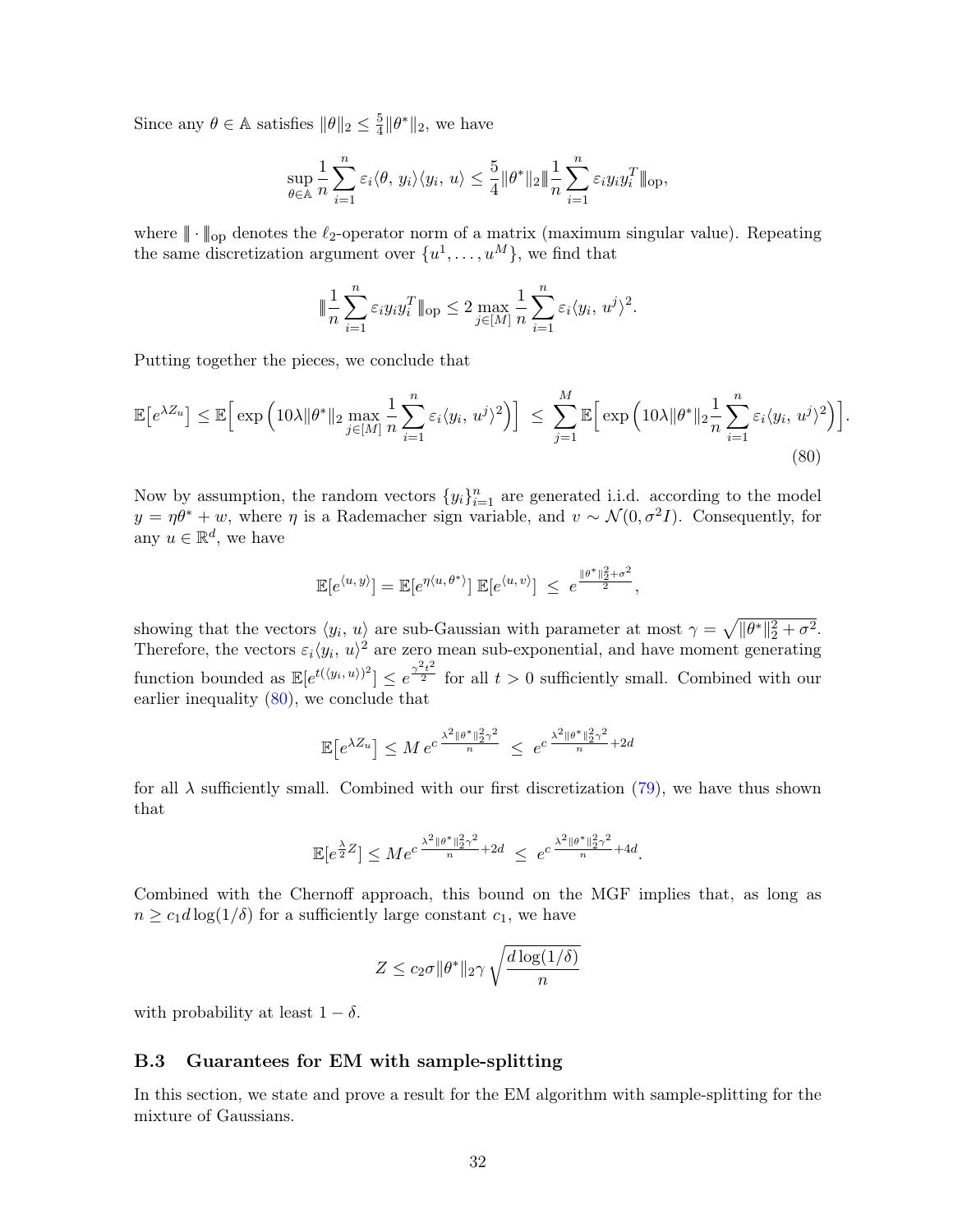Corollary 9 (Sample-splitting EM guarantees for Gaussian mixtures). Consider a Gaussian mixture model satisfying the  $SNR(\eta)$  condition [\(57\)](#page-17-2), and any initialization  $\theta^0$  such that  $\|\theta^0 \theta^*\|_2 \leq \frac{\|\theta^*\|_2}{4}$ . Given a sample size  $n \geq 16T \log(6T/\delta)$ , then with probability at least  $1-\delta$ , the sample-splitting EM iterates  $\{\theta^t\}_{t=0}^T$  satisfy the bound

$$
\|\theta^t - \theta^*\|_2 \le \kappa^t \|\theta^0 - \theta^*\|_2 + \frac{c}{1-\kappa} \Big(\sigma \sqrt{\frac{dT \log(T/\delta)}{n}} + \sqrt{\frac{T \log(T/\delta)}{n}} \|\theta^*\|_2 \Big). \tag{81}
$$

It is worth comparing the result here to the result established earlier in Corollary [2.](#page-18-1) The sample-splitting EM algorithm is more sensitive to the number of iterations which determines the batch size and needs to be chosen in advance. Supposing that the number of iterations were chosen optimally however the result has better dependence on  $\|\theta^*\|_2$  and  $\sigma$  at the cost of a logarithmic factor in n.

*Proof.* The proof follows by establishing a bound on the function  $\varepsilon_M(n, \delta)$ . Define  $S = \{\theta :$  $\|\theta - \theta^*\|_2 \le \frac{\|\theta^*\|_2}{4}$ . Recalling the updates in [\(13a\)](#page-2-3) and [\(13b\)](#page-2-1), note that

$$
||M(\theta) - M_n(\theta)||_2 \leq \underbrace{||\frac{1}{n}\sum_{i=1}^n Y_i||_2 + ||\frac{1}{n}\sum_{i=1}^n w_{\theta}(Y_i)Y_i - \mathbb{E}w_{\theta}(Y)Y||_2}_{T_1}.
$$

We bound each of these terms in turn, in particular showing that

<span id="page-32-0"></span>
$$
\max\{T_1, T_2\} \le \sqrt{\frac{\log(8/\delta)}{2n}} \|\theta^*\|_2 + c\sigma \sqrt{\frac{d\log(1/\delta)}{n}},\tag{82}
$$

with probability at least  $1 - \delta$ .

**Control of**  $T_1$ : Observe that since  $Y \sim (2Z - 1)\theta^* + v$  we have

$$
T_1 = \|\frac{1}{n}\sum_{i=1}^n Y_i\|_2 \le \|\frac{1}{n}\sum_{i=1}^n v_i\|_2 + \left|\frac{1}{n}\sum_{i=1}^n (2Z_i - 1)\right| \|\theta^*\|_2.
$$

Since  $Z_i$  are i.i.d Bernoulli variables, Hoeffding's inequality implies that

$$
\left|\frac{1}{n}\sum_{i=1}^n(2Z_i-1)\right|\leq\sqrt{\frac{\log(8/\delta)}{2n}}.
$$

with probability at least  $1 - \frac{\delta}{4}$  $\frac{\delta}{4}$ . On the other hand, the vector  $U_1 := \frac{1}{n} \sum_{i=1}^n v_i$  is zero-mean and sub-Gaussian with parameter  $\sigma/\sqrt{n}$ , whence the squared norm  $||U_1||_2^2$  is sub-exponential. Using standard bounds for sub-exponential variates and the condition  $n > \sigma d$ , we obtain

$$
||U_1||_2 \leq c_2 \sigma \sqrt{\frac{d \log(1/\delta)}{n}}.
$$

with probability at least  $1 - \delta/4$ . Combining the pieces yields the claimed bound [\(82\)](#page-32-0) on  $T_1$ .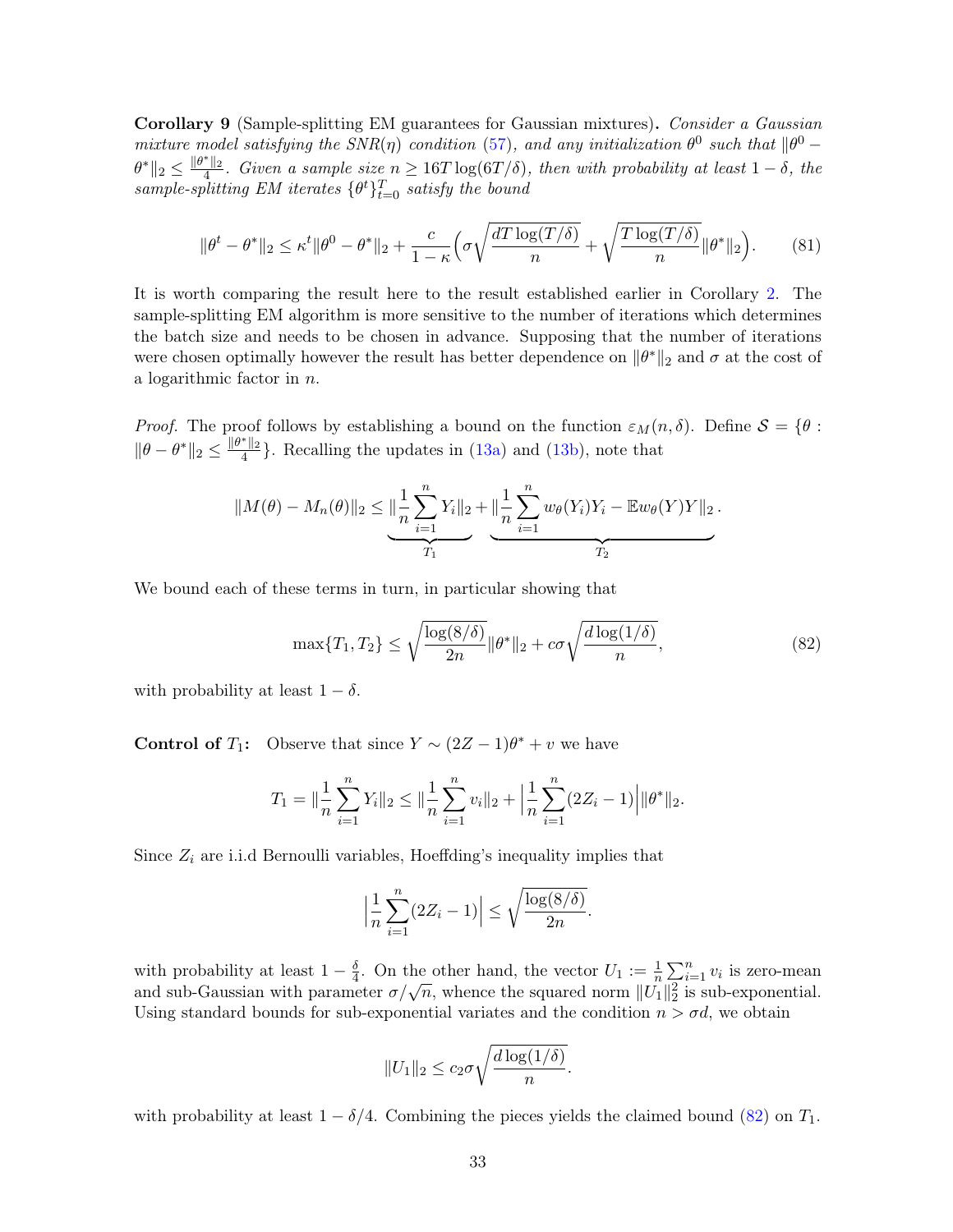**Control of**  $T_2$ **:** By triangle inequality, we have

$$
T_2 \leq \Big|\frac{1}{n}\sum_{i=1}^n w_{\theta}(Y_i)(2Z_i-1) - \mathbb{E}w_{\theta}(Y)(2Z-1)\Big| \|\theta^*\|_2 + \|\frac{1}{n}\sum_{i=1}^n w_{\theta}(Y_i)v_i - \mathbb{E}w_{\theta}(Y)v\|_2.
$$

The random variable  $w_{\theta}(Y)(2Z-1)$  lies in the interval  $[-1,1]$ , so that Hoeffding's inequality implies that

$$
\big|\frac{1}{n}\sum_{i=1}^n w_\theta(Y_i)(2Z_i-1) - \mathbb{E}w_\theta(Y)(2Z-1)\big| \|\theta^*\|_2 \leq \sqrt{\frac{\log(6/\delta)}{2n}} \|\theta^*\|_2.
$$

with probability at least  $1 - \delta/4$ .

Next observe that the random vector  $U_2 := \frac{1}{n} \sum_{i=1}^n w_{\theta^t}(X_i)v_i - \mathbb{E} w_{\theta^t}(X)v$  is zero mean and sub-Gaussian with parameter  $\sigma/\sqrt{n}$ . Consequently, as in our analysis of  $T_1$ , we conclude that

$$
||U_2||_2 \leq c\sigma \sqrt{\frac{d\log(1/\delta)}{n}}.
$$

with probability at least  $1 - \delta/4$ . Putting together the pieces yields the claimed bound [\(82\)](#page-32-0) on  $T_2$ , thereby completing the proof of the corollary. on  $T_2$ , thereby completing the proof of the corollary.

# C Proofs for mixtures of regressions

In this appendix, we provide proofs of results related to the mixture of regressions model, as presented in Section [4.2.](#page-20-0) More specifically, we first prove Corollary [3](#page-20-4) on the population level behavior, followed by the proof of Corollaries [4](#page-21-2) and [5](#page-21-3) on the behavior of sample-splitting EM updates and stochastic gradient EM updates, respectively.

## <span id="page-33-0"></span>C.1 Proof of Corollary [3](#page-20-4)

We begin by proving part (a) of the corollary on the population EM update, which is based on maximizing the function

$$
Q(\theta'|\theta) := -\frac{1}{2} \mathbb{E} \big[ w_{\theta}(X,Y)(Y - \langle X, \theta' \rangle)^2 + (1 - w_{\theta}(X,Y))(Y + \langle X, \theta' \rangle)^2 \big],
$$

where  $w_{\theta}(x, y) := \frac{\exp\left(\frac{-(y - \langle x, \theta \rangle)^2}{2\sigma^2}\right)}{\sqrt{-(y - \langle x, \theta \rangle)^2}\right)}$  $\frac{-(x,\theta))^2}{2\sigma^2}\Big)$  $\exp\left(\frac{-(y-\langle x,\theta\rangle)^2}{2a^2}\right)$  $\frac{-(x,\theta)}{2\sigma^2}$  +  $\exp\left(\frac{-(y+\langle x,\theta\rangle)^2}{2\sigma^2}\right)$  $\frac{\overline{(\langle x,\theta\rangle)^2}}{2\sigma^2}$ . Observe that function  $Q(\cdot|\theta^*)$  is  $\lambda$ -strongly concave, with  $\lambda$  equal to the smallest eigenvalue of the matrix  $\mathbb{E}[XX^T]$ . Since  $\mathbb{E}[XX^T] = I$ by assumption, we see that strong concavity holds with  $\lambda = 1$ .

It remains to verify condition FOS. Define the difference function  $\Delta_w(X, Y) := w_\theta(X, Y)$  $w_{\theta^*}(X, Y)$ , and the difference vectors  $\Delta = \theta - \theta^*$ . Using this notation, for this model, we need to show that

$$
||2\mathbb{E}\big[\Delta_w(X,Y)YX\big]\|_2 < \|\Delta\|_2.
$$

Fix any  $\widetilde{\Delta} \in \mathbb{R}^d$ . It suffices for us to show that,

$$
\langle 2\mathbb{E}[\Delta_w(X,Y)YX], \widetilde{\Delta}\rangle < \|\Delta\|_2 \|\widetilde{\Delta}\|_2.
$$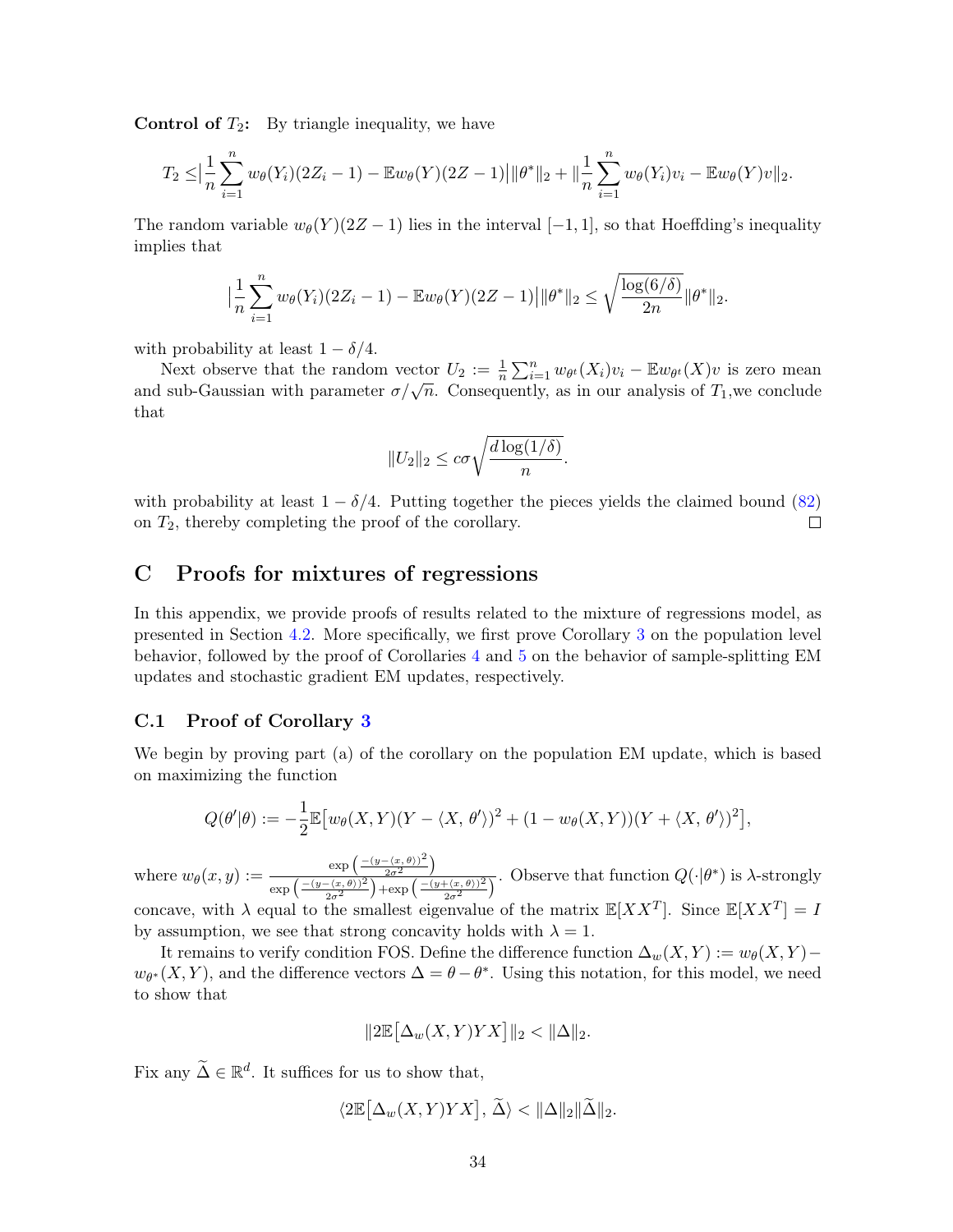Note that we can write  $Y \stackrel{d}{=} (2Z - 1)\langle X, \theta^* \rangle + v$ , where  $Z \sim \text{Ber}(1/2)$  is a Bernoulli variable. Using this notation, it is equivalent to show

$$
\mathbb{E}\big[\Delta_w(X,Y)(2Z-1)\langle X,\theta^*\rangle\langle X,\widetilde{\Delta}\rangle\big] + \mathbb{E}\big[\Delta_w(X,Y)v\langle X,\widetilde{\Delta}\rangle\big] \le \gamma \|\Delta\|_2 \|\widetilde{\Delta}\|_2\tag{83}
$$

for  $\gamma \in [0, 1/2)$  in order to establish contractivity. In order to prove the theorem with the desired upper bound on  $\kappa$  we need to show [\(83\)](#page-34-0) with  $\gamma \in [0, 1/4)$ . The following lemma provides control on the two terms:

<span id="page-34-1"></span>**Lemma 4.** Under the conditions of Corollary [3,](#page-20-4) there is a constant  $\gamma < 1/4$  such that for any fixed vector  $\Delta$  we have

$$
\left| \mathbb{E} \left[ \Delta_w(X, Y)(2Z - 1) \langle X, \theta^* \rangle \langle X, \widetilde{\Delta} \rangle \right] \right| \leq \frac{\gamma}{2} ||\Delta||_2 ||\widetilde{\Delta}||_2, \quad \text{and} \tag{84a}
$$

<span id="page-34-3"></span><span id="page-34-2"></span><span id="page-34-0"></span>
$$
\left| \mathbb{E} \left[ \Delta_w(X, Y) v \langle X, \tilde{\Delta} \rangle \right] \right| \leq \frac{\gamma}{2} \left\| \Delta \right\|_2 \|\tilde{\Delta} \|_2. \tag{84b}
$$

In conjunction, these bounds imply that  $\langle \mathbb{E}[\Delta_w(X, Y) Y X], \tilde{\Delta} \rangle \leq \gamma \|\Delta\|_2 \|\tilde{\Delta}\|_2$  with  $\gamma \in$  $[0, 1/4)$ , as claimed.

Part (b) of the corollary is nearly immediate given part (a). Our first task is to verify smoothness of the objective  $Q(\cdot|\theta^*)$ . The smoothness parameter is given by the largest eigenvalue of the Hessian of  $Q(\cdot|\theta^*)$  which is  $\mathbb{E}[XX^T]$ . Since  $\mathbb{E}[XX^T] = I$  by assumption, we see that smoothness holds with  $\mu = 1$ . Finally, we need to verify the condition GS with the desired contraction coefficient. Some algebra shows that it suffices to show that under the stated assumptions of the corollary we have

$$
2\|\mathbb{E}\big[\Delta_w(X,Y)YX\big]\|_2\leq \kappa\|\Delta\|_2,
$$

for  $\kappa \in [0, \frac{1}{2}]$  $\frac{1}{2}$ ). This is an immediate consequence of Lemma [4.](#page-34-1)

It remains to prove Lemma [4.](#page-34-1) Since the standard deviation  $\sigma$  is known, a simple rescaling argument allows us to take  $\sigma = 1$ , and replace the weight function in [\(16a\)](#page-2-3) with

$$
w_{\theta}(x,y) = \frac{\exp\left(\frac{-(y-\langle x,\theta\rangle)^2}{2}\right)}{\exp\left(\frac{-(y-\langle x,\theta\rangle)^2}{2}\right) + \exp\left(\frac{-(y+\langle x,\theta\rangle)^2}{2}\right)}.
$$
(85)

Our proof makes use of the following elementary result on Gaussian random vectors:

<span id="page-34-4"></span>**Lemma 5.** Given a Gaussian random vector  $X \sim \mathcal{N}(0, I)$  and any fixed vectors  $u, v \in \mathbb{R}^d$ , we have

$$
\mathbb{E}[\langle X, u \rangle^2 \langle X, v \rangle^2] \le 3||u||_2^2||v||_2^2 \quad \text{with equality when } u = v, \text{ and} \tag{86a}
$$

$$
\mathbb{E}[\langle X, u \rangle^4 \langle X, v \rangle^2] \le 15 \|u\|_2^4 \|v\|_2^2. \tag{86b}
$$

*Proof.* For any fixed orthonormal matrix  $R \in \mathbb{R}^{d \times d}$ , the transformed variable  $R^T X$  also has a  $\mathcal{N}(0, I)$  distribution, and hence  $\mathbb{E}[\langle X, u \rangle^2 \langle X, v \rangle^2] = \mathbb{E}[\langle X, Ru \rangle^2 \langle X, Rv \rangle^2]$ . Let us choose R such that  $Ru = ||u||_2e_1$ . Introducing the shorthand  $z = Rv$ , we have

$$
\mathbb{E}[\langle X, Ru \rangle^2 \langle X, Rv \rangle^2] = \mathbb{E}[\|u\|_2^2 X_1^2 \sum_{i=1}^d \sum_{j=1}^d X_i X_j z_i z_j] = \|u\|_2^2 (3z_1^2 + (\|z\|_2^2 - z_1^2))
$$
  

$$
\leq 3 \|u\|_2^2 \|z\|_2^2 = 3 \|u\|_2^2 \|v\|_2^2.
$$

A similar argument yields the second claim.

<span id="page-34-5"></span> $\Box$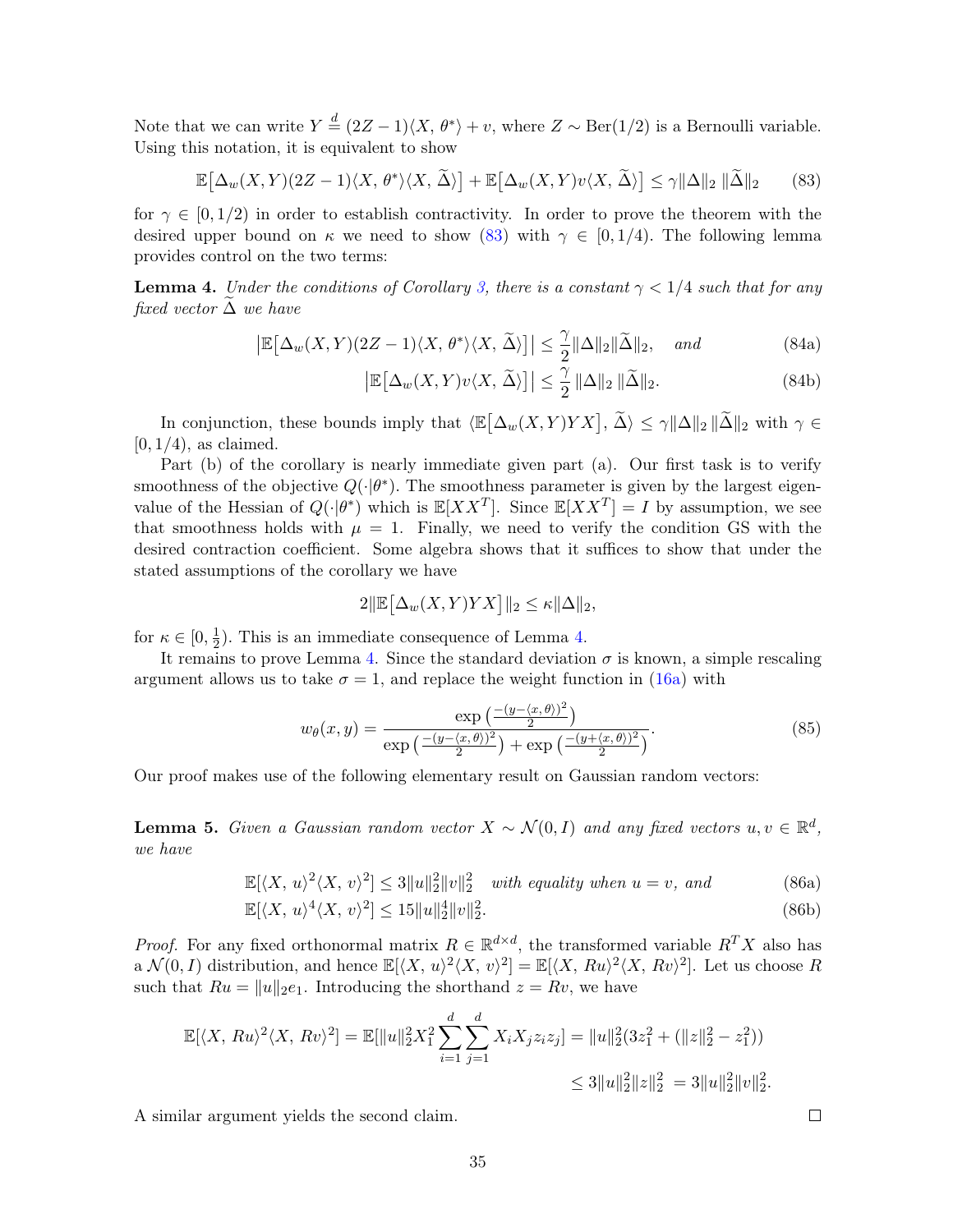With these preliminaries in place, we can now begin the proof of Lemma [4.](#page-34-1) Recall that  $\Delta = \theta - \theta^*$  and that  $\tilde{\Delta}$  is any fixed vector in  $\mathbb{R}^d$ . Define  $\theta_u = \theta^* + u\Delta$  for a scalar  $u \in [0, 1]$ . Recall that by our assumptions guarantee that

$$
\|\Delta\|_2 \le \frac{\|\theta^*\|_2}{32}
$$
, and  $\|\theta^*\|_2 \ge \eta$ . (87a)

For future reference, we observe that

$$
\|\theta_u\|_2 \ge \|\theta^*\|_2 - \|\Delta\|_2 \ge \frac{\|\theta^*\|_2}{2}.\tag{87b}
$$

Noting that Lemma [4](#page-34-1) consists of two separate inequalities [\(84a\)](#page-34-2) and [\(84b\)](#page-34-3), we treat these cases separately.

### <span id="page-35-2"></span>C.1.1 Proof of inequality [\(84a\)](#page-34-2)

We split the proof of this bound into two separate cases: namely,  $\|\Delta\|_2 \leq 1$  and  $\|\Delta\|_2 > 1$ .

**Case**  $\|\Delta\|_2 \leq 1$ : We then have.

$$
\frac{d}{d\theta}w_{\theta}(X,Y) = \frac{2YX}{\left(\exp(Y\langle X,\theta\rangle) + \exp(-Y\langle X,\theta\rangle)\right)^2}
$$

Thus, using a Taylor series with integral form remainder on the function  $\theta \mapsto w_{\theta}(X, Y)$  yields

$$
\Delta_w(X,Y) = \int_0^1 \frac{2Y\langle X, \Delta \rangle}{(\exp(Z_u) + \exp(-Z_u))^2} du,
$$
\n(88)

<span id="page-35-1"></span>.

where  $Z_u := Y\langle X, \theta^* + u\Delta \rangle$ . Substituting for  $\Delta_w(X, Y)$  in inequality [\(84a\)](#page-34-2), we see that it suffices to show

$$
\int_0^1 \underbrace{\mathbb{E}\left[\frac{2Y\langle X,\,\theta^*\rangle}{(\exp(Z_u)+\exp(-Z_u))^2}(2Z-1)\langle X,\,\Delta\rangle\langle X,\,\widetilde{\Delta}\rangle\right]}_{A_u} du \leq \frac{\gamma}{2} \|\Delta\|_2 \|\widetilde{\Delta}\|_2. \tag{89}
$$

<span id="page-35-0"></span>for some  $\gamma \in [0, 1/4)$ . The following auxiliary result is central to establishing this claim: **Lemma 6.** There is  $a \gamma \in [0, 1/4)$  such that for each  $u \in [0, 1]$ , we have

$$
\sqrt{\mathbb{E}\left[\frac{Y^2 \langle X, \theta_u \rangle^2}{(\exp(Z_u) + \exp(-Z_u))^4}\right]} \le \frac{\gamma}{14}, \quad \text{and} \tag{90a}
$$

$$
\sqrt{\mathbb{E}\left[\frac{Y^2}{(\exp(Z_u) + \exp(-Z_u))^4}\right]} \le \frac{\gamma}{32} \quad \text{whenever } \|\Delta\|_2 \le 1. \tag{90b}
$$

See Section [C.1.5](#page-40-0) for the proof of this lemma.

Using Lemma [6,](#page-35-0) let us bound the quantity  $A_u$  from equation [\(89\)](#page-35-1). Since  $\theta^* = \theta_u - u\Delta$ , we have  $A_u = B_1 + B_2$ , where

$$
B_1 := \mathbb{E}\left[\frac{2Y\langle X, \theta_u\rangle}{(\exp(Z_u) + \exp(-Z_u))^2} (2Z - 1)\langle X, \Delta\rangle\langle X, \tilde{\Delta}\rangle\right], \text{ and}
$$
  

$$
B_2 := -\mathbb{E}\left[\frac{2Yu\langle X, \Delta\rangle}{(\exp(Z_u) + \exp(-Z_u))^2} (2Z - 1)\langle X, \Delta\rangle\langle X, \tilde{\Delta}\rangle\right].
$$

In order to show that  $A_u \leq \frac{\gamma}{2}$  $\frac{\gamma}{2} \|\Delta\|_2 \|\widetilde{\Delta}\|_2$ , it suffices to show that  $\max\{B_1, B_2\} \leq \frac{\gamma}{4} \|\Delta\|_2 \|\widetilde{\Delta}\|_2$ .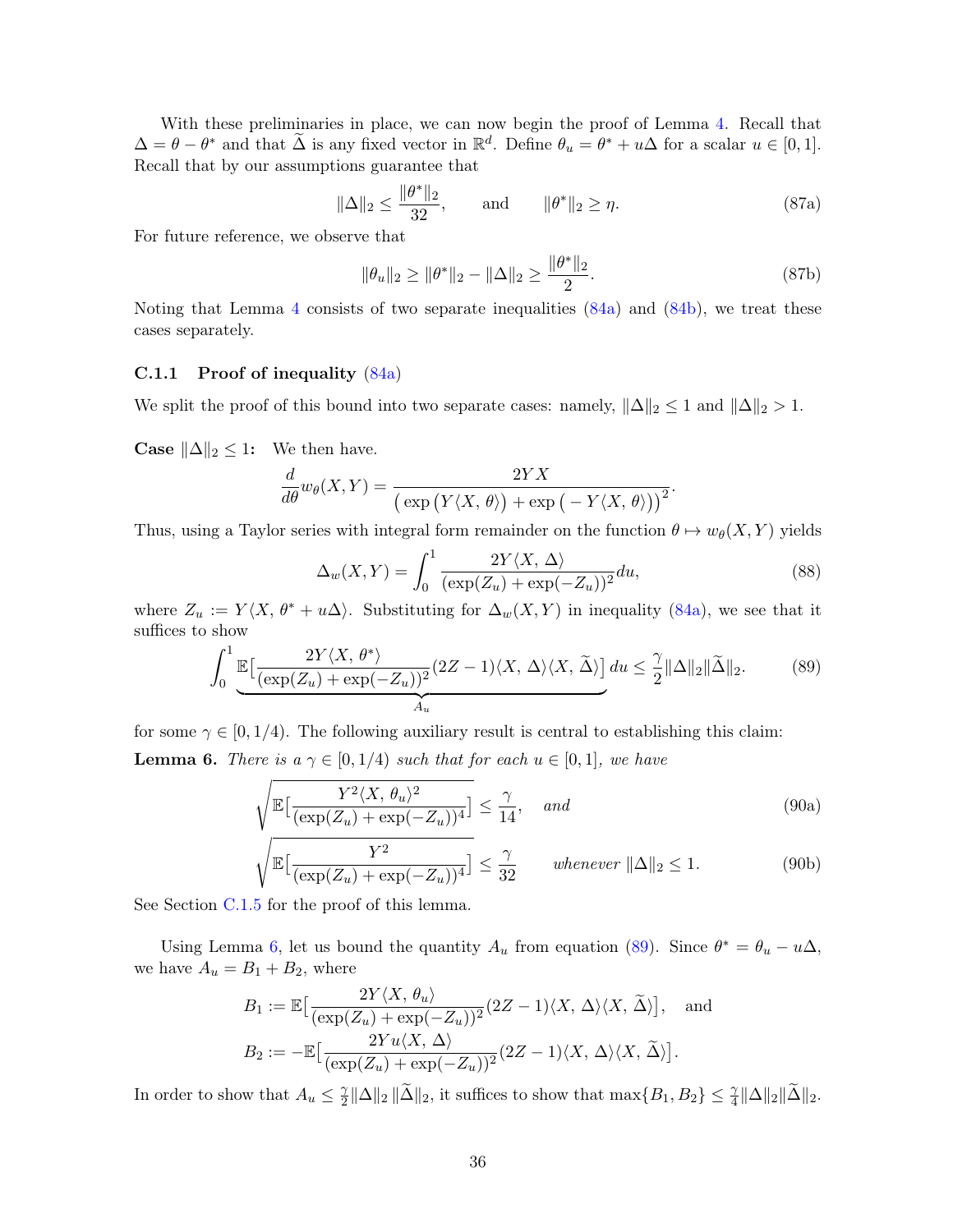**Bounding**  $B_1$ : By the Cauchy-Schwarz inequality, we have

$$
B_1 \leq \sqrt{\mathbb{E}\left[\frac{y^2 \langle X, \theta_u \rangle^2}{(\exp(Z_u) + \exp(-Z_u))^4}\right]} \sqrt{\mathbb{E}\left[4(2Z - 1)^2 \langle X, \Delta \rangle^2 \langle X, \widetilde{\Delta} \rangle^2\right]}
$$
  

$$
\leq \frac{\gamma}{14} \sqrt{\mathbb{E}\left[4\langle X, \Delta \rangle^2 \langle X, \widetilde{\Delta} \rangle^2\right]},
$$

where the second step follows from the bound [\(90a\)](#page-34-2), and the fact that  $(2Z-1)^2 = 1$ . Next we observe that  $\mathbb{E}\left[4\langle X, \Delta\rangle^2\langle X, \widetilde{\Delta}\rangle^2\right] \leq 12\|\Delta\|_2^2 \|\widetilde{\Delta}\|_2^2$ , where we have used the bound [\(86a\)](#page-34-2) from Lemma [5.](#page-34-4) Combined with our earlier bound, we conclude that  $B_1 \leq \frac{\gamma}{4}$  $\frac{\gamma}{4} \|\Delta\|_2 \|\Delta\|_2$ , as claimed.

**Bounding**  $B_2$ : Similarly, another application of the Cauchy-Schwarz inequality yields

$$
B_2 \le \sqrt{\mathbb{E}\left[\frac{y^2}{(\exp(Z_u) + \exp(-Z_u))^4}\right]}\sqrt{\mathbb{E}\left[4u^2(2Z - 1)^2 \langle X, \Delta \rangle^4 \langle X, \widetilde{\Delta}\rangle^2\right]}
$$
  

$$
\le \frac{\gamma}{32}\sqrt{\mathbb{E}\left[4u^2 \langle X, \Delta \rangle^4 \langle X, \widetilde{\Delta}\rangle^2\right]},
$$

where the second step follows from the bound [\(90b\)](#page-34-3), and the fact that  $(2Z-1)^2=1$ . In this case, we have

$$
\mathbb{E}\big[4u^2\langle X, \Delta\rangle^4\langle X, \widetilde{\Delta}\rangle^2\big] \stackrel{\text{(i)}}{\leq} 60 \|\Delta\|_2^4 \|\widetilde{\Delta}\|_2^2 \stackrel{\text{(ii)}}{\leq} 60 \|\Delta\|_2^2 \|\widetilde{\Delta}\|_2^2,
$$

where step (i) uses the bound [\(86b\)](#page-34-3) from Lemma [5,](#page-34-4) and step (ii) that  $\|\Delta\|_2 \leq 1$ . Combining the pieces, we conclude that  $B_2 \leq \frac{\gamma}{4}$  $\frac{\gamma}{4} \|\Delta\|_2 \|\Delta\|_2$ , which completes the proof of inequality [\(84a\)](#page-34-2) in the case  $\|\Delta\|_2 \leq 1$ .

**Case**  $\|\Delta\|_2 > 1$ : We now turn to the second case of the bound [\(84a\)](#page-34-2). Our argument (here and in later sections) makes use of various probability bounds on different events, which we state here for future reference. These events involve the scalar  $\tau := C_{\tau} \sqrt{\log ||\theta^*||_2}$  for a constant  $C_{\tau}$ , as well as the vectors

$$
\Delta := \theta - \theta^*, \text{ and } \theta_u := \theta^* + u \Delta \quad \text{for some fixed } u \in [0, 1].
$$

<span id="page-36-0"></span>Lemma 7 (Event bounds).

- (i) For the event  $\mathcal{E}_1 := \left\{ \text{sign}(\langle X, \theta^* \rangle) = \text{sign}(\langle X, \theta_u \rangle) \right\}$ , we have  $\mathbb{P}[\mathcal{E}_1^c] \leq \frac{\|\Delta\|_2}{\|\theta^*\|_2}$  $\frac{\|\Delta\|_2}{\|\theta^*\|_2}.$
- (ii) For the event  $\mathcal{E}_2 := \{ |\langle X, \theta^* \rangle| > \tau \} \cap \{ |\langle X, \theta_u \rangle| > \tau \} \cap \{ |v| \leq \frac{\tau}{2} \}$ , we have

$$
\mathbb{P}[\mathcal{E}_2^c] \leq \frac{\tau}{\|\theta^*\|_2} + \frac{\tau}{\|\theta_u\|_2} + 2\exp\Big(-\frac{\tau^2}{2}\Big).
$$

(iii) For the event  $\mathcal{E}_3 := \{ |\langle X, \theta^* \rangle| \geq \tau \} \cup \{ |\langle X, \theta_u \rangle| \geq \tau \},\$  we have  $\mathbb{P}[\mathcal{E}_3^c] \leq \frac{\tau}{|\theta^*|}$  $\frac{\tau}{\|\theta^*\|_2} + \frac{\tau}{\|\theta_u}$  $\frac{\tau}{\|\theta_u\|_2}$ .

- (iv) For the event  $\mathcal{E}_4 := \{|v| \leq \tau/2\}$ , we have  $\mathbb{P}[\mathcal{E}_4^c] \leq 2e^{-\frac{\tau^2}{2}}$ .
- (v) For the event  $\mathcal{E}_5 := \{ |\langle X, \theta_u \rangle| > \tau \},\$  we have  $\mathbb{P}[\mathcal{E}_5^c] \leq \frac{\tau}{\|\theta_u\|}$  $\frac{\tau}{\|\theta_u\|_2}$ .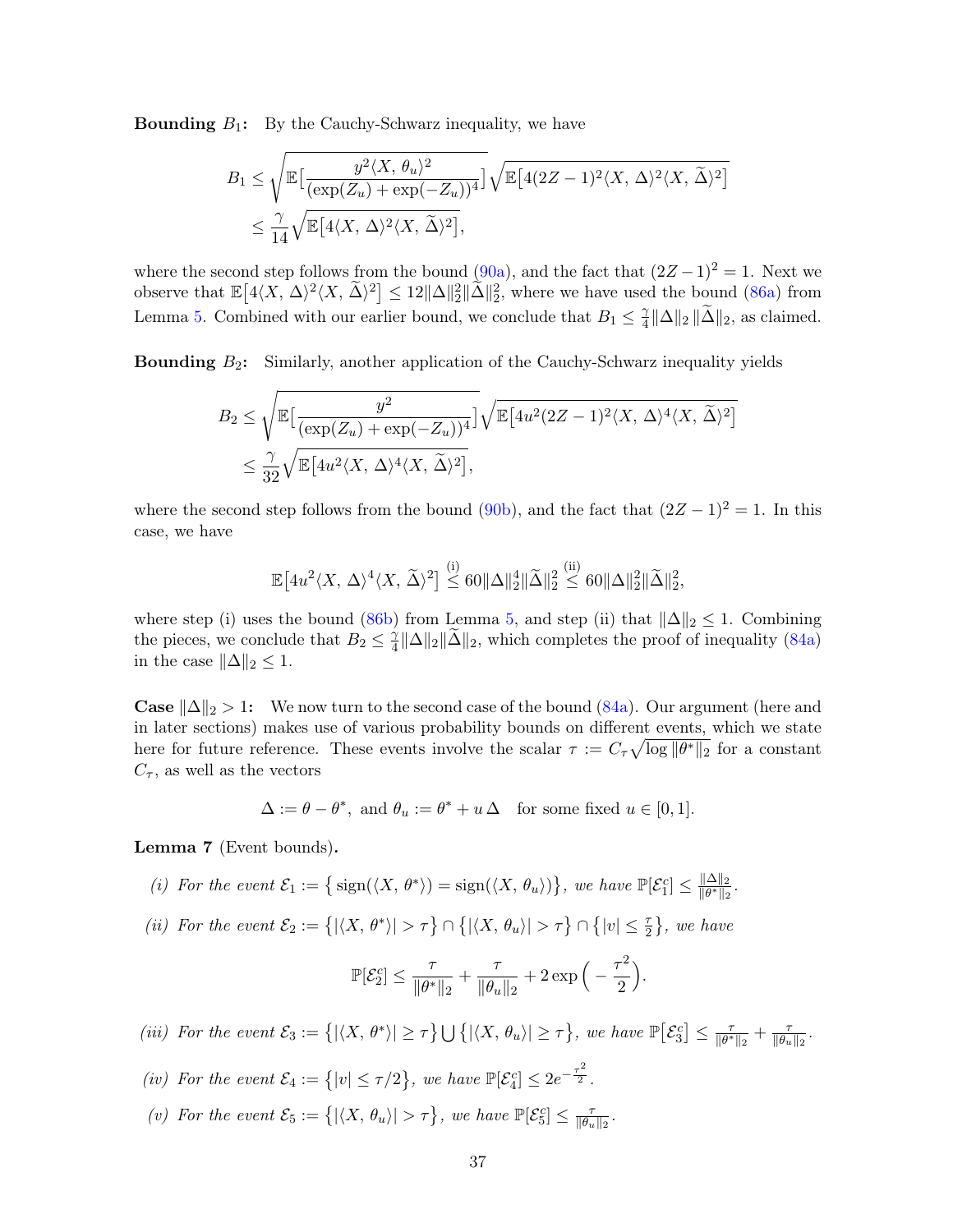(vi) For the event  $\mathcal{E}_6 := \{ |\langle X, \theta^* \rangle| > \tau \},\$  we have  $\mathbb{P}[\mathcal{E}_6^c] \leq \frac{\tau}{|\theta^*|}$  $\frac{\tau}{\|\theta^*\|_2}$ .

Various stages of our proof involve controlling the second moment matrix  $\mathbb{E}[XX^T]$  when conditioned on some of the events given above:

<span id="page-37-1"></span>**Lemma 8** (Conditional covariance bounds). Conditioned on any event  $\mathcal{E} \in \{ \mathcal{E}_1 \cap \mathcal{E}_2, \mathcal{E}_1^c, \mathcal{E}_5^c, \mathcal{E}_6^c \}$ , we have  $\|\mathbb{E}[XX^T \mid \mathcal{E} \|_{op} \leq 2$ .

See Section [C.1.7](#page-42-0) for the proof of this result.

With this set-up, our goal is to bound the quantity

$$
T = \left| \mathbb{E} \left[ \Delta_w(X, Y)(2Z - 1) \langle X, \theta^* \rangle \langle X, \widetilde{\Delta} \rangle \right] \right| \leq \mathbb{E} \left[ \left| \Delta_w(X, Y)(2Z - 1) \langle X, \theta^* \rangle \langle X, \widetilde{\Delta} \rangle \right| \right].
$$

For any measurable event  $\mathcal{E}$ , we define  $\Psi(\mathcal{E}) := \mathbb{E} \big[ \big| \Delta_w(X,Y) (2Z-1) \langle X, \theta^* \rangle \langle X, \widetilde{\Delta} \rangle \big| \, \mid \, \mathcal{E} \big] \, \mathbb{P}[\mathcal{E}],$ and note that by successive conditioning, we have

<span id="page-37-2"></span>
$$
T \leq \Psi(\mathcal{E}_1 \cap \mathcal{E}_2) + \Psi(\mathcal{E}_1^c) + \Psi(\mathcal{E}_4^c) + \Psi(\mathcal{E}_5^c) + \Psi(\mathcal{E}_6^c). \tag{91}
$$

We bound each of these five terms in turn.

**Bounding**  $\Psi(\mathcal{E}_1 \cap \mathcal{E}_2)$ : Applying the Cauchy-Schwarz inequality and using the fact that  $(2Z - 1)^2 = 1$  yields

$$
\Psi(\mathcal{E}_1 \cap \mathcal{E}_2) \le \sqrt{\mathbb{E}\big[\Delta_w(X,Y)^2\langle X,\,\widetilde{\Delta}\rangle^2|\mathcal{E}_1 \cap \mathcal{E}_2\big]}\sqrt{\mathbb{E}\big[\langle X,\,\theta^*\rangle^2|\mathcal{E}_1 \cap \mathcal{E}_2\big]}.\tag{92}
$$

We now bound  $\Delta_w(X, Y)$  conditioned on the event  $\mathcal{E}_1 \cap \mathcal{E}_2$ . Since  $\text{sign}(\langle X, \theta^* \rangle) = \text{sign}(\langle X, \theta_u \rangle)$ on the event  $\mathcal{E}_1$ , we have

<span id="page-37-0"></span>
$$
sign(Y\langle X, \theta^* \rangle) = sign(Y\langle X, \theta_u \rangle). \tag{93a}
$$

Conditioned on the event  $\mathcal{E}_2$ , observe that  $|Y| = |(2Z - 1)\langle X, \theta^* \rangle + v| \ge |\langle X, \theta^* \rangle| - |v| \ge \frac{\tau}{2}$ , which implies that

<span id="page-37-3"></span>
$$
\min\left\{|Y\langle X,\theta^*\rangle|,|Y\langle X,\theta\rangle|\right\} \geq \frac{\tau^2}{2}.\tag{93b}
$$

Recalling the weight function [\(85\)](#page-34-5), we claim that when conditions [\(93a\)](#page-34-2) and [\(93b\)](#page-34-3) hold, then

$$
|\Delta_w(X,Y)| = |w_{\theta_u}(X,Y) - w_{\theta^*}(X,Y)| \stackrel{\text{(i)}}{\leq} \frac{\exp(-\tau^2/2)}{\exp(-\tau^2/2) + \exp(\tau^2/2)} \leq \exp(-\tau^2). \tag{94}
$$

We need to verify inequality (i): suppose first that  $sign(Y\langle X, \theta^* \rangle) = 1$ . In this case, both  $w_{\theta_u}(X,Y)$  and  $w_{\theta^*}(X,Y)$  are at least  $\frac{\exp(\tau^2/2)}{\exp(-\tau^2/2)+\exp(\tau^2/2)}$  $\frac{\exp(\tau/2)}{\exp(-\tau^2/2)+\exp(\tau^2/2)}$ . Since each of these terms are upper bounded by 1, we obtain the claimed bound on  $\Delta_w(X, Y)$ . The case when  $\text{sign}(Y\langle X, \theta^* \rangle) = -1$ follows analogously.

Combined with our earlier bound  $(92)$ , we have shown

$$
\Psi(\mathcal{E}_1 \cap \mathcal{E}_2) \le \exp(-\tau^2) \sqrt{\mathbb{E}\big[\langle X, \widetilde{\Delta}\rangle^2|\mathcal{E}_1 \cap \mathcal{E}_2\big]}\sqrt{\mathbb{E}\big[\langle X, \theta^*\rangle^2|\mathcal{E}_1 \cap \mathcal{E}_2\big]}.
$$

Applying Lemma [8](#page-37-1) with  $\mathcal{E} = \mathcal{E}_1 \cap \mathcal{E}_2$  yields  $\Psi(\mathcal{E}_1 \cap \mathcal{E}_2) \leq 2 \|\tilde{\Delta}\|_2 \|\theta^*\|_2 e^{-\tau^2}$ .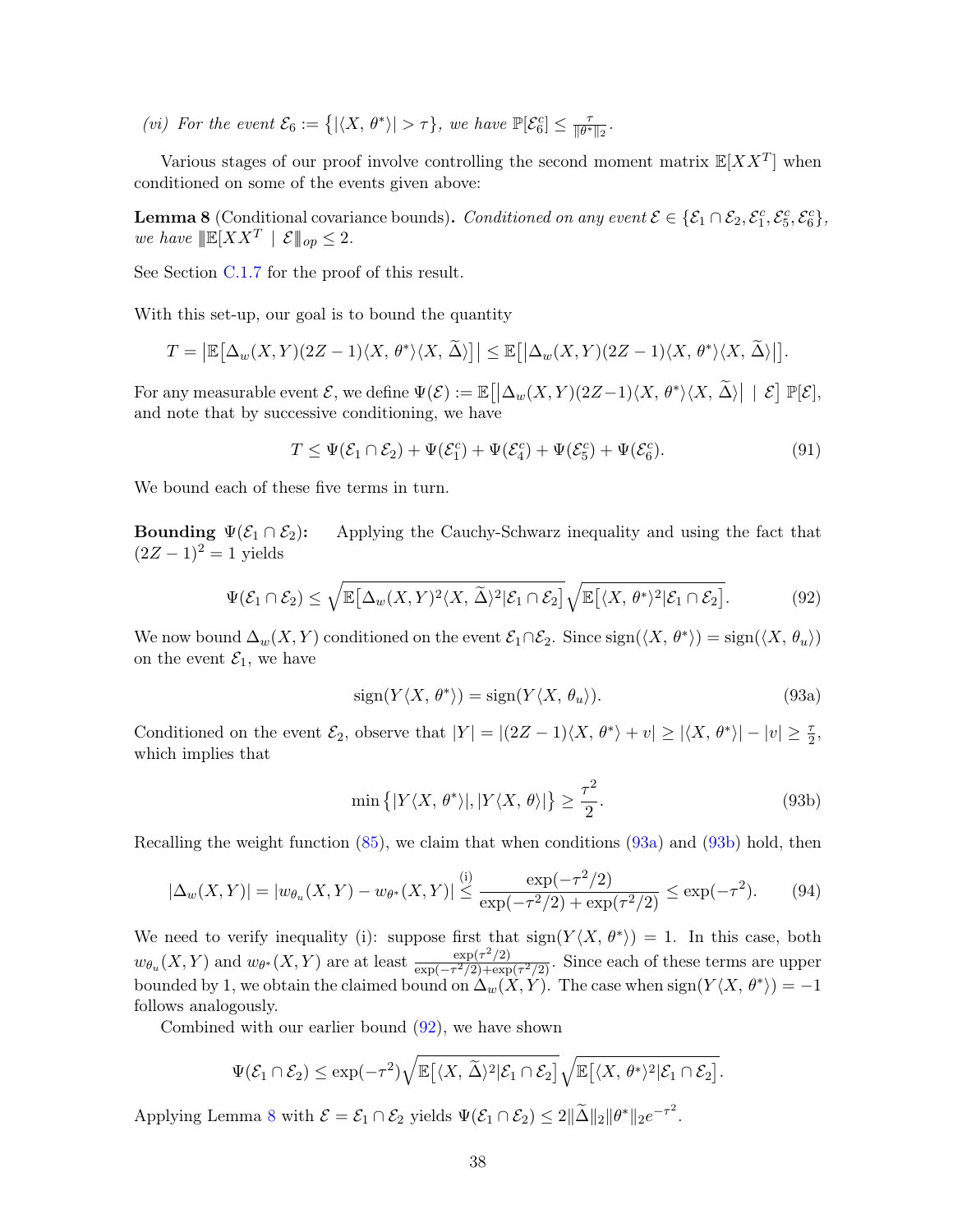**Bounding**  $\Psi(\mathcal{E}_1^c)$ **:** Combining the Cauchy-Schwarz inequality with Lemma [7\(](#page-36-0)i), we have

<span id="page-38-0"></span>
$$
\Psi(\mathcal{E}_1^c) \le \sqrt{\mathbb{E}\big[\langle X, \,\widetilde{\Delta}\rangle^2|\mathcal{E}_1^c\big]}\sqrt{\mathbb{E}\big[\langle X, \,\theta^*\rangle^2|\mathcal{E}_1^c\big]}\frac{\|\Delta\|_2}{\|\theta^*\|_2}.\tag{95}
$$

We first claim that  $\mathbb{E}[(X, \theta^*)^2 | \mathcal{E}_1^c] \leq \mathbb{E}[(X, \Delta)^2 | \mathcal{E}_1^c]$ . To establish this bound, it suffices to show that conditioned on  $\mathcal{E}_1$ , we have  $\langle X, \theta^* \rangle^2 \leq \langle X, \Delta \rangle^2$ . Note that event  $\mathcal{E}_1$  implies that  $\langle X, \theta^* \rangle \langle X, \theta_u \rangle \leq 0$ . Consequently, conditioned on event  $\mathcal{E}_1$ , we have

$$
\langle X, \theta^* \rangle^2 = \frac{1}{4} \langle X, (\theta^* - \theta_u) + (\theta_u + \theta^*) \rangle^2 \le \frac{1}{2} \langle X, \theta^* - \theta_u \rangle^2 + \frac{1}{2} \langle X, \theta_u + \theta^* \rangle^2
$$
  

$$
\le \langle X, \theta^* - \theta_u \rangle^2
$$
  

$$
\le \langle X, \Delta \rangle^2
$$

where step (i) makes use of the bound  $\langle X, \theta^* \rangle \langle X, \theta_u \rangle \leq 0$ ; and step (ii) follows since  $\theta_u = \theta^* + u\Delta$ , and  $u \in [0, 1]$ .

Returning to equation  $(95)$ , we have

$$
\Psi(\mathcal{E}_1^c) \leq \sqrt{\mathbb{E}\big[\langle X, \,\widetilde{\Delta}\rangle^2|\mathcal{E}_1^c\big]}\sqrt{\mathbb{E}\big[\langle X, \,\Delta\rangle^2|\mathcal{E}_1^c\big]}\frac{\|\Delta\|_2}{\|\theta^*\|_2} \stackrel{\text{(i)}}{\leq} \frac{2\|\widetilde{\Delta}\|_2\|\Delta\|_2^2}{\|\theta^*\|_2}
$$

where step (i) follows from the conditional covariance bound of Lemma [8.](#page-37-1)

**Bounding**  $\Psi(\mathcal{E}_4^c)$ : Combining the Cauchy-Schwarz inequality with Lemma [7\(](#page-36-0)iv) yields

$$
\Psi(\mathcal{E}_4^c) \leq 2\sqrt{\mathbb{E}\big[\langle X, \,\widetilde{\Delta}\rangle^2|\mathcal{E}_4^c\big]}\sqrt{\mathbb{E}\big[\langle X, \,\theta^*\rangle^2|\mathcal{E}_4^c\big]} \, e^{-\frac{\tau^2}{2}}.
$$

Observe that by the independence of v and X, conditioning on  $\mathcal{E}_4^c$  has no effect on the second moment of X. Since  $\mathbb{E}[XX^T] = I$ , we conclude that  $\Psi(\mathcal{E}_4^c) \leq 2 \|\tilde{\Delta}\|_2 \|\theta^*\|_2 e^{-\frac{\tau^2}{2}}$ .

Bounding  $\Psi(\mathcal{E}_{\underline{5}}^c)$ Combining the Cauchy-Schwarz inequality with Lemma  $7(v)$  $7(v)$  yields  $\Psi(\mathcal{E}_5^c) \leq \frac{\tau}{\|\theta_u\|}$  $\|\theta_u\|_2$  $\sqrt{\mathbb{E}\left[\langle X, \widetilde{\Delta}\rangle^2|\mathcal{E}_5^c\right]}\sqrt{\mathbb{E}\left[\langle X, \theta^*\rangle^2|\mathcal{E}_5^c\right]}$ . Conditioned on the event  $\mathcal{E}_5^c$ , we have

$$
\langle X, \theta^* \rangle^2 \le 2\langle X, \theta_u \rangle^2 + 2\langle X, \Delta \rangle^2 \le 2\tau^2 + 2\langle X, \Delta \rangle^2.
$$

Together with Lemma [8,](#page-37-1) we obtain the bound

$$
\Psi(\mathcal{E}_5^c) \le \frac{2\tau \|\widetilde{\Delta}\|_2\sqrt{\tau^2 + 2\|\Delta\|_2^2}}{\|\theta_u\|_2} \le \frac{2\tau \|\widetilde{\Delta}\|_2\|\Delta\|_2\sqrt{\tau^2 + 2}}{\|\theta_u\|_2},
$$

where step (i) uses the fact that  $\|\Delta\|_2 \geq 1$ .

Bounding  $\Psi(\mathcal{E}_{\underline{6}}^c)$ ): Combining the Cauchy-Schwarz inequality with Lemma [7\(](#page-36-0)vi) yields  $\Psi(\mathcal{E}_6^c) \leq \frac{\tau}{\|\theta^*}$  $\|\theta^*\|_2$  $\sqrt{\mathbb{E}\left[\langle X, \widetilde{\Delta}\rangle^2|\mathcal{E}_6^c\right]}\sqrt{\mathbb{E}\left[\langle X, \theta^*\rangle^2|\mathcal{E}_6^c\right]}$ . Conditioned on the event  $\mathcal{E}_6^c$ , we have  $\langle X, \theta^*\rangle^2 \leq \tau^2$ ,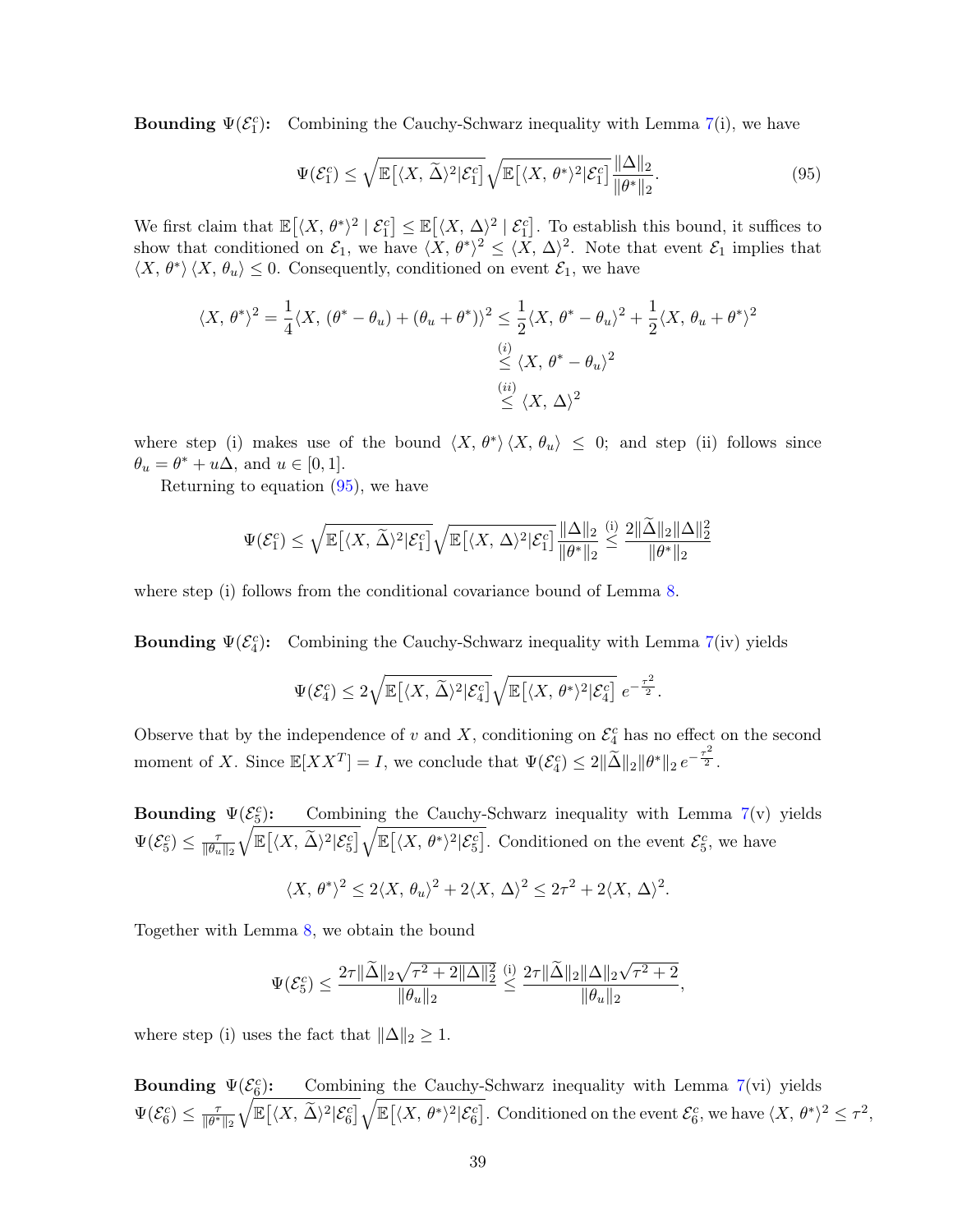and so applying Lemma [8](#page-37-1) with  $\mathcal{E} = \mathcal{E}_6^c$  yields  $\Psi(\mathcal{E}_6^c) \leq \frac{\sqrt{2}\tau^2 ||\tilde{\Delta}||_2}{||\theta^*||_2}$  $\frac{2\tau}{\|\theta^*\|_2}$ .

We have thus obtained bounds on all five terms in the decomposition  $(91)$ . We combine these bounds with the with lower bound  $\|\theta_u\|_2 \ge \frac{\|\theta^*\|_2}{2}$  from equation [\(87b\)](#page-34-3), and then perform some algebra to obtain

$$
T \leq c \, \|\Delta\|_2 \|\widetilde{\Delta}\|_2 \left\{ \frac{\tau^2}{\|\theta^*\|_2} + \|\theta^*\|_2 e^{-\tau^2/2} \right\} + 2 \|\widetilde{\Delta}\|_2 \frac{\|\Delta\|_2^2}{\|\theta^*\|_2},
$$

where c is a universal constant. In particular, selecting  $\tau = c_\tau \sqrt{\log ||\theta^*||_2}$  for a sufficient large constant  $c_{\tau}$ , selecting the constant  $\eta$  in [\(87a\)](#page-34-2) sufficiently large yields the claim [\(84a\)](#page-34-2).

# C.1.2 Proof of inequality [\(84b\)](#page-34-3)

As in Section [C.1.1,](#page-35-2) we treat the cases  $\|\Delta\|_2 \leq 1$  and  $\|\Delta\|_2 \geq 1$  separately.

# C.1.3 Case  $\|\Delta\|_2 \leq 1$ :

As before, by a Taylor expansion of the function  $\theta \mapsto \Delta_w(X, Y)$ , it suffices to show that

$$
\int_0^1 \mathbb{E}\big[\frac{2Yv}{(\exp(Z_u)+\exp(-Z_u))^2}\langle X,\,\Delta\rangle\langle X,\,\widetilde{\Delta}\rangle\big]du \leq \frac{\gamma}{2} \|\Delta\|_2 \|\widetilde{\Delta}\|_2.
$$

For any fixed  $u \in [0, 1]$ , the Cauchy-Schwarz inequality implies that

$$
\mathbb{E}\left[\frac{2Yv\,\langle X,\,\Delta\rangle\langle X,\,\widetilde{\Delta}\rangle}{(\exp(Z_u)+\exp(-Z_u))^2}\right] \leq \sqrt{\mathbb{E}\left[\frac{4Y^2}{(\exp(Z_u)+\exp(-Z_u))^4}\right]} \sqrt{\mathbb{E}\left[v^2\langle X,\,\Delta\rangle^2\langle X,\,\widetilde{\Delta}\rangle^2\right]}
$$
  

$$
\overset{\text{(i)}}{\leq} \sqrt{\mathbb{E}\left[\frac{4Y^2}{(\exp(Z_u)+\exp(-Z_u))^4}\right]} \sqrt{3\,\|\Delta\|_2^2\,\|\widetilde{\Delta}\|_2^2}
$$
  

$$
\overset{\text{(ii)}}{\leq} \frac{\sqrt{3}\gamma}{16}\|\Delta\|_2\,\|\widetilde{\Delta}\|_2,
$$

where step (i) follows from inequality [\(86a\)](#page-34-2) in Lemma [5,](#page-34-4) the independence of v and X, and the fact that  $\mathbb{E}[v^2] = 1$ ; and step (ii) follows from the bound [\(90b\)](#page-34-3) in Lemma [6.](#page-35-0)

# C.1.4 Case  $||\Delta||_2 > 1$ :

After applying the Cauchy-Schwarz inequality, it suffices show that  $\sqrt{\mathbb{E}\big[\Delta_w^2(X,Y)\big]}\leq \frac{\gamma}{2}$  $\frac{\gamma}{2}$ . The remainder of this section is devoted to the proof of this claim.

Recall the scalar  $\tau := C_{\tau} \sqrt{\log ||\theta^*||_2}$ , as well as the events  $\mathcal{E}_1$  and  $\mathcal{E}_2$  from Lemma [7.](#page-36-0) For any measurable event  $\mathcal{E}$ , define the function  $\Psi(\mathcal{E}) = \mathbb{E}[\Delta_w^2(X, Y) | \mathcal{E}] \mathbb{P}[\mathcal{E}]$ . With this notation, by successive conditioning, we have the upper bound

<span id="page-39-0"></span>
$$
\mathbb{E}\left[\Delta_w^2(X,Y)\right] \le \Psi(\mathcal{E}_1^c) + \Psi(\mathcal{E}_1 \cap \mathcal{E}_2^c) + \Psi(\mathcal{E}_1 \cap \mathcal{E}_2). \tag{96}
$$

We control each of these terms in turn.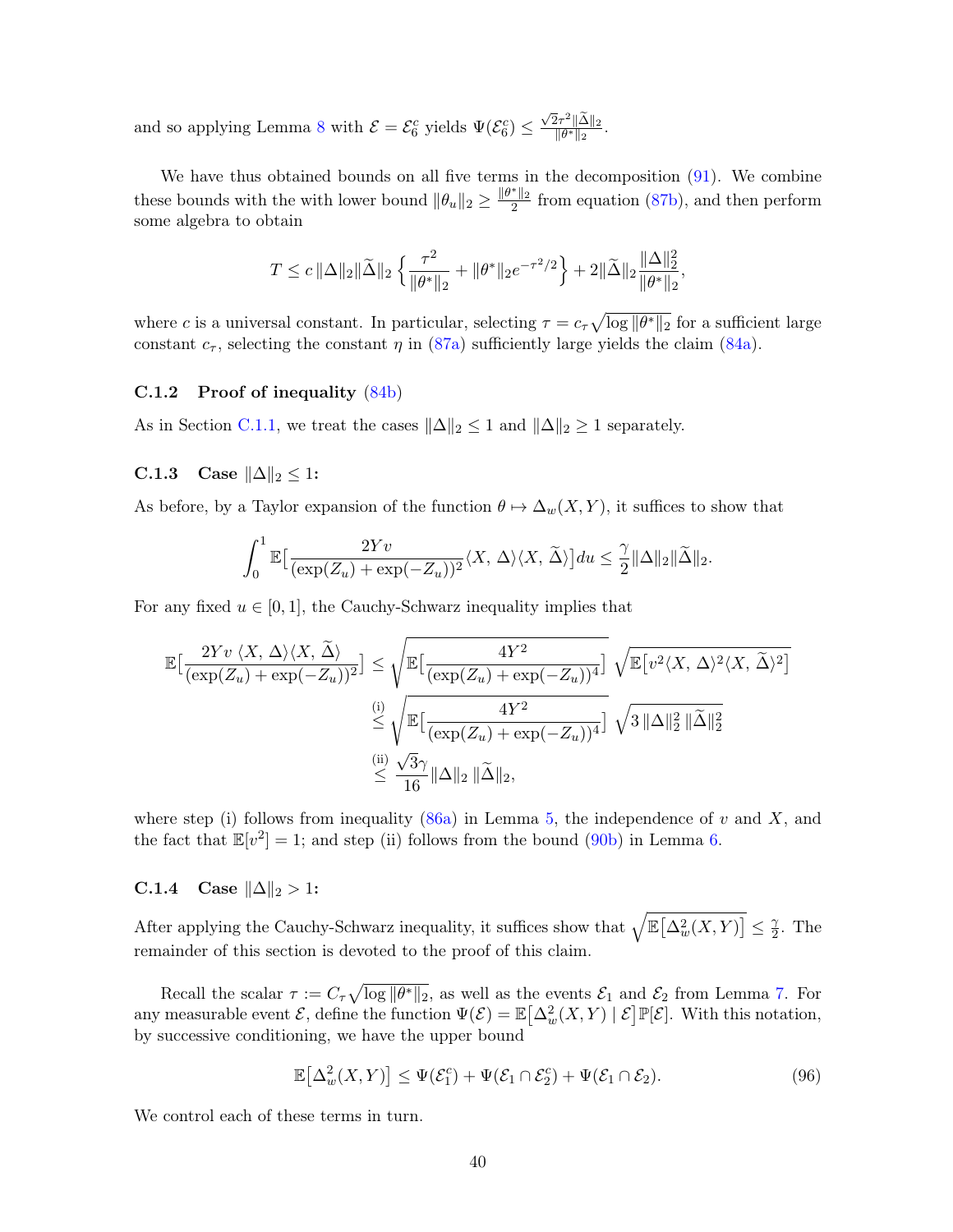Controlling term  $\Psi(\mathcal{E}_1^c)$ : Noting that  $\sup_{x,y} |\Delta_w(x,y)| \leq 2$  and applying Lemma [7\(](#page-36-0)i), we have  $\Psi(\mathcal{E}_1^c) \leq 4 \mathbb{P}[\mathcal{E}_1^c] \leq 4 \frac{\|\Delta\|_2}{\|\theta^*\|_2}$  $\frac{\|\Delta\|_2}{\|\theta^*\|_2}.$ 

Controlling term  $\Psi(\mathcal{E}_1 \cap \mathcal{E}_2^c)$ : Similarly, Lemma [7\(](#page-36-0)ii) implies that

$$
\Psi(\mathcal{E}_1 \cap \mathcal{E}_2^c) \le 4 \mathbb{P}[\mathcal{E}_2^c] \le 4 \Big\{ \frac{\tau}{\|\theta^*\|_2} + \frac{\tau}{\|\theta_u\|_2} + 2e^{-\frac{\tau^2}{2}} \Big\}.
$$

Controlling term  $\Psi(\mathcal{E}_1 \cap \mathcal{E}_2)$ : Conditioned on the event  $\mathcal{E}_1 \cap \mathcal{E}_2$ , the bound [\(94\)](#page-37-3) implies that  $|\Delta_w(X,Y)| \leq \exp(-\tau^2)$ , and hence  $\Psi(\mathcal{E}_1 \cap \mathcal{E}_2) \leq e^{-2\tau^2}$ .

Thus, we have derived bounds on each of the three terms in the decomposition [\(96\)](#page-39-0): putting them together yields

$$
\sqrt{\mathbb{E}\big[\Delta_w^2(X,Y)\big]}\leq \sqrt{4\frac{\|\Delta\|_2}{\|\theta^*\|_2}+4\big\{\frac{\tau}{\|\theta^*\|_2}+\frac{\tau}{\|\theta_u\|_2}+2e^{-\frac{\tau^2}{2}}\big\}+e^{-2\tau^2}}
$$

By choosing  $C_{\tau}$  sufficiently large in the definition of  $\tau$ , selecting the signal-to-noise constant  $\eta$  in condition [\(87a\)](#page-34-2) sufficiently large, the claim follows.

## <span id="page-40-0"></span>C.1.5 Proof of Lemma [6](#page-35-0)

The lemma statement consists of two inequalities, and we divide our proof accordingly.

**Proof of inequality** [\(90a\)](#page-34-2): For any measurable event  $\mathcal{E}$ , let us introduce the function  $\Psi(\mathcal{E}) := \mathbb{E}\left[\frac{Y^2 \langle X, \theta_u \rangle^2}{(\exp(Z_u)+\exp(-Z_u))^4} \mid \mathcal{E}\right] \mathbb{P}[\mathcal{E}].$  With this notation, successive conditioning yields the decomposition

$$
\mathbb{E}\left[\frac{Y^2 \langle X, \theta_u \rangle^2}{(\exp(Z_u) + \exp(-Z_u))^4}\right] = \Psi(\mathcal{E}_4^c) + \Psi(\mathcal{E}_4 \cap \mathcal{E}_3^c) + \Psi(\mathcal{E}_2),\tag{97}
$$

and we bound each of these terms in turn. The reader should recall the constant  $\tau := C_{\tau} \sqrt{\log ||\theta^*||_2}$ , as well as the events  $\mathcal{E}_3$  and  $\mathcal{E}_4$  from Lemma [7.](#page-36-0)

**Bounding**  $\Psi(\mathcal{E}_4^c)$ : Observe that

<span id="page-40-2"></span><span id="page-40-1"></span>
$$
\frac{Y^2 \langle X, \theta_u \rangle^2}{(\exp(Z_u) + \exp(-Z_u))^4} \le \sup_{t \ge 0} \frac{t^2}{\exp(4t)} \le \frac{1}{4e^2},\tag{98}
$$

where the final step follows from inequality  $(74a)$ . Combined with Lemma  $7(iv)$  $7(iv)$ , we conclude that  $\Psi(\mathcal{E}_4^c) \leq \frac{1}{2e}$  $\frac{1}{2e^2}e^{-\frac{\tau^2}{2}}.$ 

**Bounding**  $\Psi(\mathcal{E}_4 \cap \mathcal{E}_3^c)$ : In this case, we have

$$
\Psi(\mathcal{E}_4 \cap \mathcal{E}_3^c) \stackrel{(i)}{\leq} \frac{1}{4e^2} \mathbb{P}[\mathcal{E}_3^c] \stackrel{(ii)}{\leq} \frac{1}{4e^2} \Big\{ \frac{\tau}{\|\theta^*\|_2} + \frac{\tau}{\|\theta_u\|_2} \Big\},\,
$$

where step (i) follows from inequality [\(98\)](#page-40-1), and step (ii) follows from Lemma [7\(](#page-36-0)iii).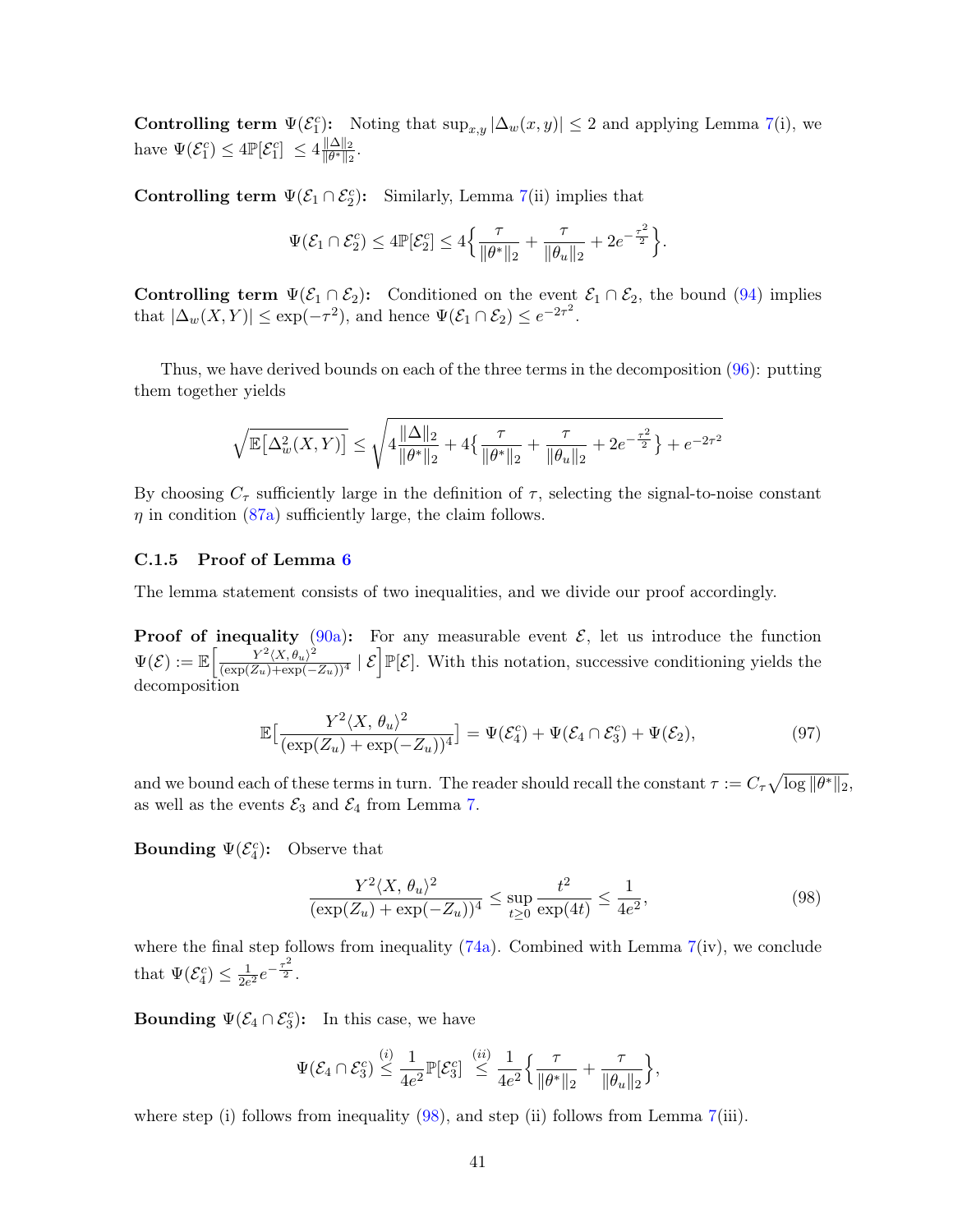**Bounding**  $\Psi(\mathcal{E}_2)$ : Conditioned on the event  $\mathcal{E}_2$ , we have  $Y^2 \langle X, \theta_u \rangle^2 \geq \frac{\tau^2}{2}$  $\frac{r^2}{2}$ , where we have used the lower bound [\(93b\)](#page-34-3). Introducing the shorthand  $t^* = \tau^2/2$ , this lower bound implies that

$$
\Psi(\mathcal{E}_2) \le \sup_{t \ge t^*} \frac{t^2}{e^{4t}} \ \le \ \frac{(t^*)^2}{e^{4t^*}} \ = \ \frac{\tau^4}{4e^{2\tau^2}},
$$

where inequality (i) is valid as long as  $t^* = \frac{\tau^2}{2} \ge \frac{1}{2}$  $\frac{1}{2}$ , or equivalently  $\tau^2 \geq 1$ .

Substituting our upper bounds on three components in the decomposition [\(97\)](#page-40-2) yields

$$
\mathbb{E}\big[\frac{Y^2\langle X,\,\theta_u\rangle^2}{(\exp(Z_u)+\exp(-Z_u))^4}\big]\leq \frac{1}{2e^2}e^{-\frac{\tau^2}{2}}+\frac{1}{4e^2}\Big(\frac{\tau}{\|\theta^*\|_2}+\frac{\tau}{\|\theta_u\|_2}\Big)+\frac{\tau^4}{4}e^{-2\tau^2}.
$$

Setting  $C_{\tau}$  sufficiently large in the definition of  $\tau$  and choosing sufficiently large values of the signal-to-noise constant  $\eta$  in the condition [\(87a\)](#page-34-2) yields the claim.

**Proof of inequality** [\(90b\)](#page-34-3): For any measurable event  $\mathcal{E}$ , let us introduce the function  $\Psi(\mathcal{E}) = \mathbb{E}\left[\frac{Y^2}{(\exp(Z_u)+\exp(-Z_u))^4} \mid \mathcal{E}\right] \mathbb{P}[\mathcal{E}].$  Recalling the event  $\mathcal{E}_5$  from Lemma [7,](#page-36-0) successive conditioning yields the decomposition

$$
\mathbb{E}\left[\frac{Y^2}{(\exp(Z_u) + \exp(-Z_u))^4}\right] = \Psi(\mathcal{E}_5^c) + \Psi(\mathcal{E}_5). \tag{99}
$$

We bound each of these terms in turn.

Bounding  $\Psi(\mathcal{E}_5^c)$ Simple algebra combined with Lemma  $7(v)$  $7(v)$  yields the upper bound  $\Psi(\mathcal{E}_5^c) \leq \frac{\tau}{16\|\theta}$  $\frac{\tau}{16\|\theta_u\|_2} \mathbb{E}[Y^2]$ . Conditioned on  $\mathcal{E}_5$ , we have the upper bound  $|\langle X, \theta_u \rangle| \leq \tau$ , whence

$$
\langle X, \theta^* \rangle^2 \le 2\tau^2 + 2\langle X, \Delta \rangle^2.
$$

Combining Lemma [8](#page-37-1) with the bound  $\|\Delta\|_2 \leq 1$ , we find that  $\langle X, \theta^* \rangle^2 \leq 2\tau^2 + 4$ . Since  $Y \stackrel{d}{=} (2Z - 1)\langle X, \theta^* \rangle + v$ , we have

$$
\mathbb{E}[Y^2 \mid \mathcal{E}_5^c] \leq \mathbb{E}[2\langle X, \theta^*\rangle^2 + 2v^2 \mid \mathcal{E}_5^c] \stackrel{\text{(i)}}{\leq} 4\tau^2 + 10.
$$

Putting together the pieces, we conclude that  $\Psi(\mathcal{E}_5^c) \leq \frac{4\tau^3 + 10\tau}{16||\theta_u||_2}$  $\frac{4\tau^3 + 10\tau}{16\|\theta_u\|_2}$ .

**Bounding**  $\Psi(\mathcal{E}_5)$ : Recall that  $Z_u = Y \langle X, \theta_u \rangle$ , so we have that

$$
\Psi(\mathcal{E}_5) \leq \mathbb{E}\Big[\frac{Y^2}{(e^{Y\langle X,\theta_u\rangle}+e^{-Y\langle X,\theta_u\rangle})^4}\mid \mathcal{E}_5\Big] \stackrel{\text{(i)}}{\leq} \frac{4}{(e\,\tau)^2},
$$

where step (i) follows from the bound [\(74a\)](#page-28-0) and the observation that  $|\langle X, \theta_u \rangle| \geq \tau$  conditioned on the event  $\mathcal{E}_5$ .

Substituting our bounds on the two terms into the decomposition [\(97\)](#page-40-2) yields

$$
\mathbb{E}\big[\frac{Y^2}{(e^{Z_u}+e^{-Z_u})^4}\big] \le \frac{4\tau^3+10\tau}{16\|\theta_u\|_2}+\frac{4}{(e\,\tau)^2} \ \le \ \frac{8\tau^3+20\tau}{16\|\theta^*\|_2}+\frac{4}{(e\,\tau)^2}.
$$

Once again, sufficiently large choices of the constant  $c<sub>\tau</sub>$  and the signal-to-noise constant  $\eta$  in equation [\(87a\)](#page-34-2) yields the claim.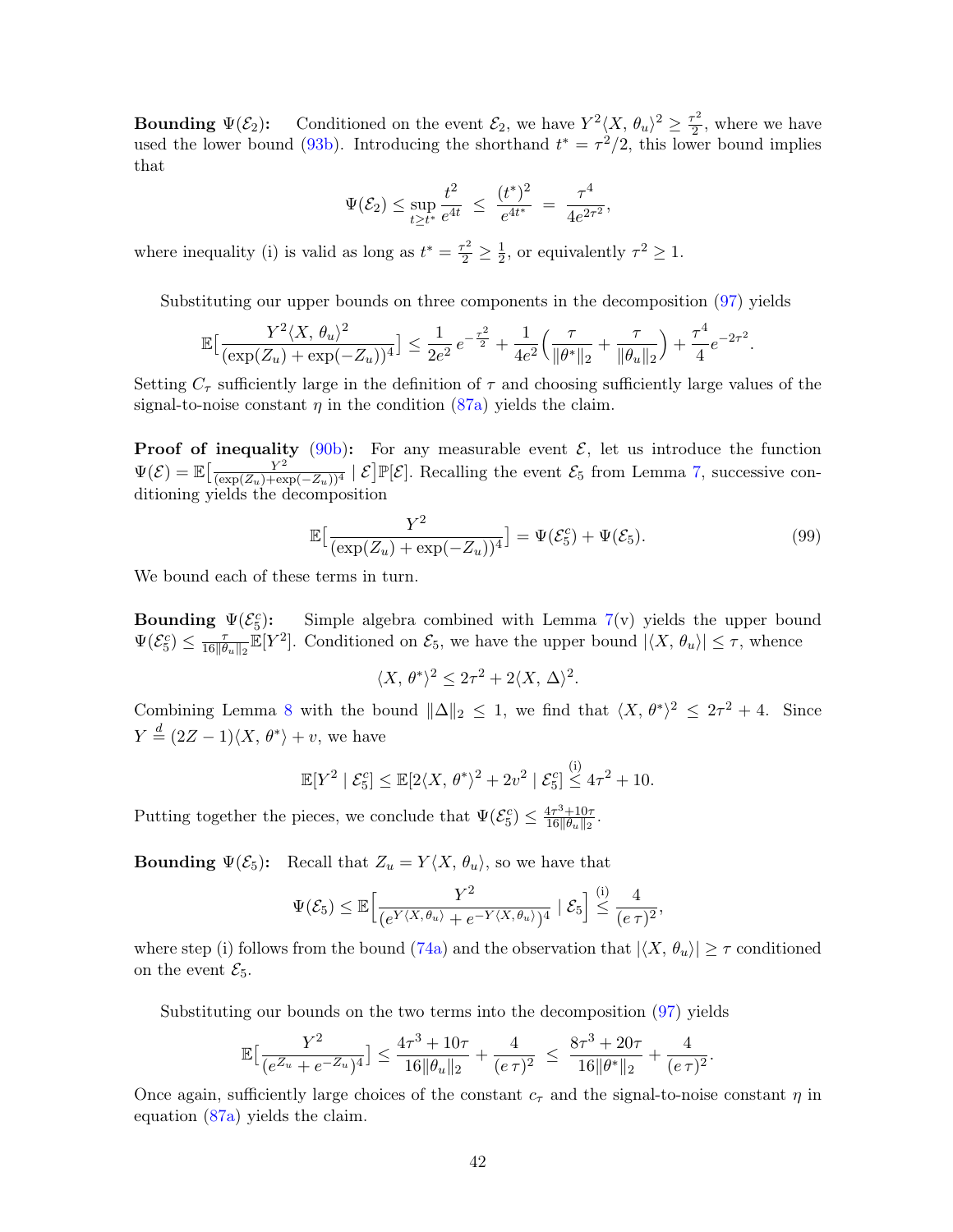## C.1.6 Proof of Lemma [7](#page-36-0)

In this section, we prove the probability bounds on events  $\mathcal{E}_1$  through  $\mathcal{E}_6$  stated in Lemma [7.](#page-36-0) In doing so, we make use of the following auxiliary result, due to Yi et al. [\[52\]](#page-53-2) (see Lemma 1 in their paper):

<span id="page-42-1"></span>**Lemma 9.** Given vectors  $v, z \in \mathbb{R}^d$  and a Gaussian random vector  $X \sim \mathcal{N}(0, I)$ , the matrix  $\Sigma = \mathbb{E}[XX^T | \langle X, v \rangle^2 > \langle X, z \rangle^2]$  has singular values

$$
\left(1+\frac{\sin\alpha}{\alpha}, 1-\frac{\sin\alpha}{\alpha}, 1,\dots,1\right), \qquad \text{where } \alpha=\cos^{-1}\frac{\langle z-v, z+v\rangle}{\|z+v\|_2\|z-v\|_2}.\tag{100a}
$$

Moreover, whenever  $||v||_2 \le ||z||_2$ , we have

$$
\mathbb{P}[\langle X,\,v\rangle^2\rangle\langle X,\,z\rangle^2] \le \frac{\|v\|_2}{\|z\|_2}.\tag{100b}
$$

**Proof of Lemma [7\(](#page-36-0)i):** Note that the event  $\mathcal{E}_1^c$  holds if and only if  $\langle X, \theta^* \rangle \langle X, \theta_u \rangle < 0$ , or equivalently, if and only if

$$
4\langle X,\,\theta^*\rangle\langle X,\,\theta_u\rangle=\langle X,\,\theta^*+\theta_u\rangle^2-\langle X,\,\theta^*-\theta_u\rangle^2<0.
$$

Now observe that

$$
\|\theta^* - \theta_u\|_2 \leq u \|\Delta\|_2 \leq \|\Delta\|_2
$$
, and  $\|\theta^* + \theta_u\|_2 \geq 2\|\theta^*\|_2 - \|\Delta\|_2 \geq \|\theta^*\|_2 \geq \|\Delta\|_2$ .

Consequently, we may apply the bound [\(100b\)](#page-34-3) from Lemma [9](#page-42-1) with  $v = \theta^* + \theta_u$  and  $z = \theta^* - \theta_u$ to obtain  $\mathbb{P}[\mathcal{E}_1^c] \leq \frac{\|\theta^* - \theta_u\|_2}{\|\theta^* + \theta_u\|_2}$  $\frac{\|\theta^*-\theta_u\|_2}{\|\theta^*+\theta_u\|_2} \ \leq \ \frac{\|\Delta\|_2}{\|\theta^*\|_2}$  $\frac{\|\Delta\|_2}{\|\theta^*\|_2}$ , as claimed.

**Proof of Lemma [7\(](#page-36-0)iv):** For  $X \sim \mathcal{N}(0, \sigma^2)$ , we have  $\mathbb{P}\big[|X| \leq \tau\big] \leq 2 \exp e^{-\frac{\tau^2}{2\sigma^2}}$  $\overline{2\sigma^2}$  for any  $\tau \geq 0$ , from which the claim follows.

**Proof of Lemma [7\(](#page-36-0)v):** For  $X \sim \mathcal{N}(0, \sigma^2)$ , we have

<span id="page-42-2"></span>
$$
\mathbb{P}\left[|X| \le \tau\right] \le \sqrt{\frac{2}{\pi}} \frac{\tau}{\sigma} \qquad \text{for any } \tau \ge 0 \tag{101}
$$

from which the claim follows.

**Proof of Lemma [7\(](#page-36-0)vi):** Similarly, this inequality follows from the tail bound [\(101\)](#page-42-2).

**Proof of Lemma [7\(](#page-36-0)iii):** This claim follows from parts (v) and (vi) of Lemma [7,](#page-36-0) combined with the union bound.

**Proof of Lemma [7\(](#page-36-0)ii):** This bound follows from parts (iii) and (iv) of Lemma [7,](#page-36-0) combined with the union bound.

# <span id="page-42-0"></span>C.1.7 Proof of Lemma [8](#page-37-1)

For an event  $\mathcal{E}$ , define the matrix  $\Gamma(\mathcal{E}) = \mathbb{E}[XX^T | \mathcal{E}]$ . The lemma concerns the operator norm of this matrix for different choices of the event  $\mathcal{E}$ .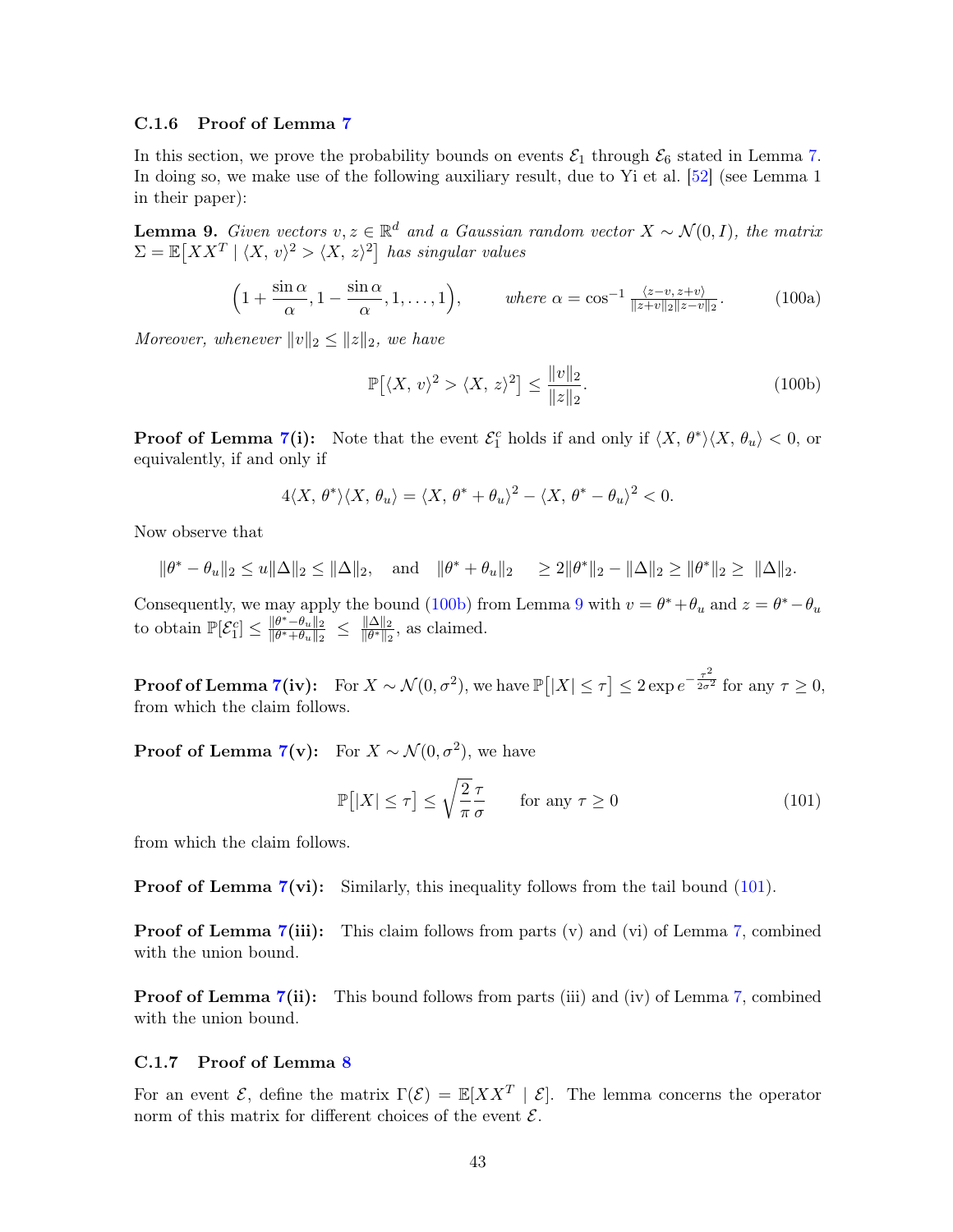Conditioned on  $\mathcal{E}_1 \cap \mathcal{E}_2$ : In this case, we write

$$
\mathbb{E}[XX^T] = \Gamma(\mathcal{E}_1 \cap \mathcal{E}_2) \mathbb{P}[\mathcal{E}_1 \cap \mathcal{E}_2] + \Gamma((\mathcal{E}_1 \cap \mathcal{E}_2)^c) \mathbb{P}[(\mathcal{E}_1 \cap \mathcal{E}_2)^c] \succeq \Gamma(\mathcal{E}_1 \cap \mathcal{E}_2) \mathbb{P}[\mathcal{E}_1 \cap \mathcal{E}_2].
$$

Since  $\mathbb{E}[XX^T] = I$ , we conclude that  $\|\Gamma(\mathcal{E}_1 \cap \mathcal{E}_2)\|_{\text{op}} \leq \frac{1}{\mathbb{P}[\mathcal{E}_1 \cap \mathcal{E}_2]}$ , and hence it suffices show that  $\mathbb{P}[\mathcal{E}_1 \cap \mathcal{E}_2] \geq \frac{1}{2}$  $\frac{1}{2}$ . Parts (i) and (ii) of Lemma [7](#page-36-0) imply that

$$
\mathbb{P}[\mathcal{E}_1 \cap \mathcal{E}_2] \ge 1 - \frac{\|\Delta\|_2}{\|\theta^*\|_2} - \frac{\tau}{\|\theta^*\|_2} - \frac{\tau}{\|\theta_u\|_2} - 2e^{-\frac{\tau^2}{2}}.
$$

For appropriate choices of  $c<sub>\tau</sub>$  and the constant  $\eta$  in the signal-to-noise condition [\(87a\)](#page-34-2), the claim follows.

**Conditioned on**  $\mathcal{E}_1^c$ **:** As before, note that the event  $\mathcal{E}_1^c$  holds if and only if the inequality  $|\langle X, \theta^* + \theta_u \rangle| < |\langle X, \theta^* - \theta_u \rangle|$  holds. Consequently, Lemma [9](#page-42-1) implies that  $||\Gamma(\mathcal{E}_1^c)||_{\text{op}} \leq 2$ .

**Conditioned on**  $\mathcal{E}_5^c$ **:** We make note of an elementary fact about Gaussians: for any scalar  $\alpha > 0$  and unit norm vector  $||v||_2 = 1$ , for  $X \sim \mathcal{N}(0, I_d)$ , we have

$$
\mathbb{E}[XX^T \mid |\langle X, v \rangle| \le \alpha] \|_{\text{op}} \le \max(1, \alpha^2). \tag{102}
$$

In particular, when  $\alpha \leq 1$ , then the operator norm is at most 1. This claim follows easily from the rotation invariance of the Gaussian, which allows us to assume that  $v = e_1$  without loss of generality. It is thus equivalent to bound the largest eigenvalue of the matrix

<span id="page-43-1"></span>
$$
D := \mathbb{E}[XX^T \mid |X_1| \leq \alpha],
$$

which is a diagonal matrix by independence of the entries of X. Noting that  $D_{11} \leq \alpha^2$  and  $D_{jj} = 1$  for  $j \neq 1$  completes the proof of the bound [\(102\)](#page-43-1).

Applying the bound [\(102\)](#page-43-1), we find that  $||\Gamma(\mathcal{E}_5^c)||_{op} \leq \max\left(1, \frac{\tau^2}{||\theta_u||}\right)$  $\overline{\|\theta_u\|_2^2}$  . Consequently, the claim follows by making sufficiently large choices of  $c_{\tau}$  and the constant  $\eta$  in the signal-to-noise condition [\(87a\)](#page-34-2).

**Conditioned on**  $\mathcal{E}_6^c$ **:** The bound [\(102\)](#page-43-1) implies that  $\|\mathbb{E}[XX^T \mid \mathcal{E}_6^c] \|_{op} \leq \max\left\{1, \frac{\tau^2}{\|\theta^*\|} \leq \frac{\tau^2}{\|\theta^*\|} \right\}$  $\overline{\|\theta^*\|_2^2}$  $\big\}.$ As in the previous case, choosing  $c_{\tau}$  and  $\eta$  appropriately ensures that  $\frac{\tau^2}{\|\theta^*\|}$  $\frac{\tau^2}{\|\theta^*\|_2^2} \leq 1.$ 

# <span id="page-43-0"></span>C.2 Proof of Corollary [4](#page-21-2)

We need to compute an upper bound on the function  $\varepsilon_M(n, \delta)$  previously defined in equation [\(33\)](#page-10-2). For this particular model, we have

$$
||M(\theta) - M_n(\theta)||_2 = ||\left(\sum_{i=1}^n x_i x_i^T\right)^{-1} \left(\sum_{i=1}^n (2w_{\theta}(x_i, y_i) - 1)y_i x_i\right) - 2\mathbb{E}[w_{\theta}(X, Y) Y X]||_2.
$$

Define the matrices  $\hat{\Sigma} := \frac{1}{n} \sum_{i=1}^n x_i x_i^T$  and  $\Sigma = \mathbb{E}[XX^T] = I$ , as well as the vector

$$
\widehat{v} := \frac{1}{n} \sum_{i=1}^{n} [\mu_{\theta}(x_i, y_i) y_i x_i], \text{ and } v := \mathbb{E}[\mu_{\theta}(X, Y) Y X],
$$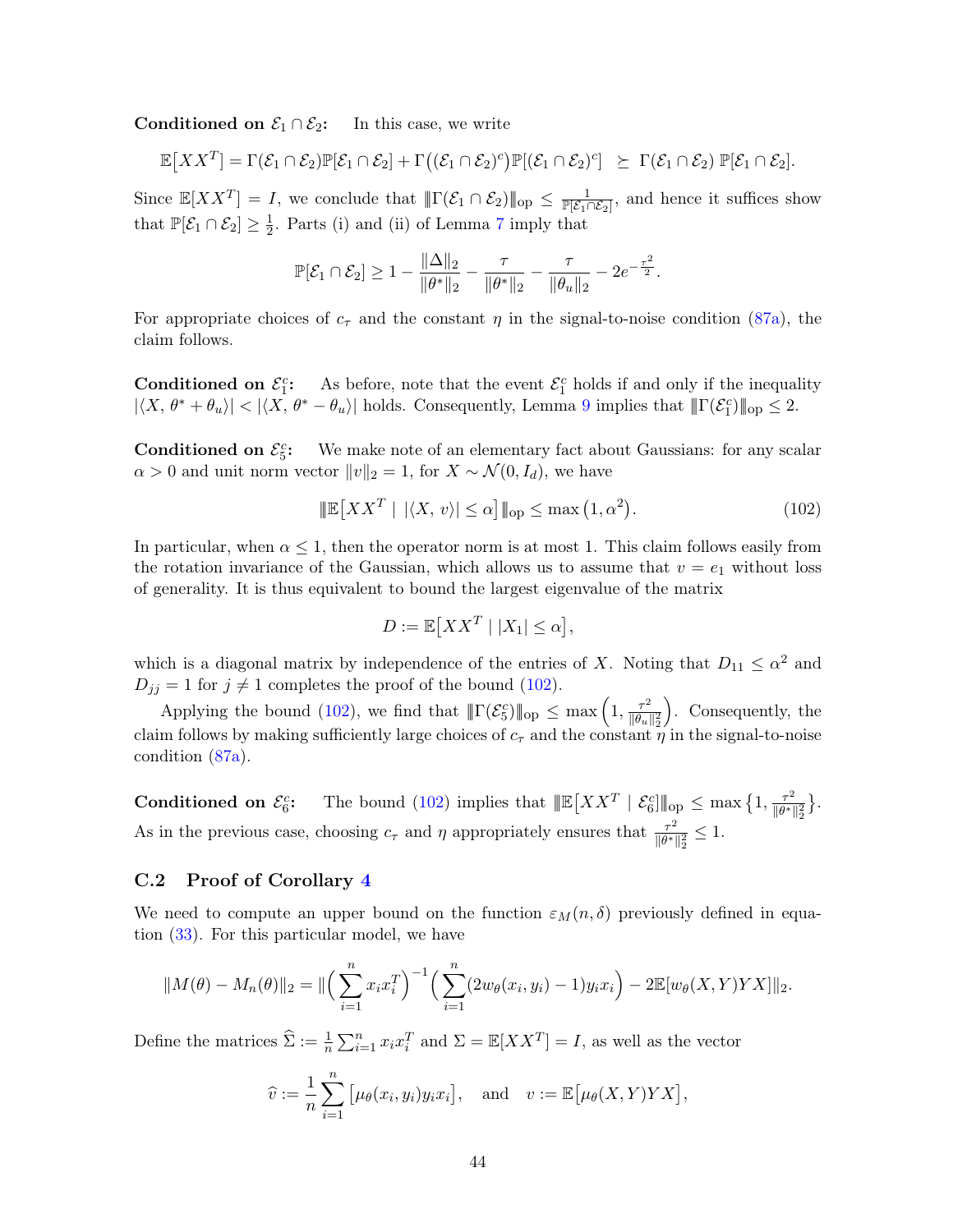where  $\mu_{\theta}(x, y) := 2w_{\theta}(x, y) - 1$ . Noting that  $\mathbb{E}[YX] = 0$ , some straightforward algebra then yields the bound

<span id="page-44-0"></span>
$$
||M(\theta) - M_n(\theta)||_2 \le \underbrace{\|\widehat{\Sigma}^{-1}\|_{\text{op}} \|\widehat{v} - v\|_2}_{T_1} + \underbrace{\|\widehat{\Sigma}^{-1} - \Sigma^{-1}\|_{\text{op}} \|v\|_2}_{T_2}.
$$
 (103)

We bound each of the terms  $T_1$  and  $T_2$  in turn.

**Bounding**  $T_1$ : Recall the assumed lower bound on the sample size—namely  $n > c d \log(1/\delta)$ for a sufficiently large constant c. Under this condition, standard bounds in random matrix theory [\[47\]](#page-53-5), guarantee that  $\|\widehat{\Sigma} - \Sigma\|_{\text{op}} \leq \frac{1}{2}$  with probability at least  $1 - \delta$ . When this bound holds, we have  $|\!|\!|\hat{\Sigma}^{-1}|\!|\!|_{\text{op}} \geq 1/2.$ 

As for the other part of  $T_1$ , let us write  $\|\hat{v} - v\|_2 = \sup_{u \in \mathbb{S}^d} Z(u)$ , where

$$
Z(u) := \frac{1}{n} \sum_{i=1}^{n} \mu_{\theta}(x_i, y_i) y_i \langle x, u \rangle - \mathbb{E}[\mu_{\theta}(X, Y) Y \langle X, u \rangle].
$$

By a discretization argument over a 1/2-cover of the sphere  $\mathbb{S}^d$ —say  $\{u^1, \ldots, u^M\}$ —we have the upper bound  $\|\hat{v}-v\|_2 \leq 2 \max_{j\in[M]} Z(u^j)$ . Thus, it suffices to control the random variable  $Z(u)$  for a fixed  $u \in \mathbb{S}^d$ . By a standard symmetrization argument [\[45\]](#page-52-16), we have

$$
\mathbb{P}\big[Z(u)\geq t\big]\leq 2\mathbb{P}\Big[\frac{1}{n}\sum_{i=1}^n\varepsilon_i\mu_\theta(x_i,y_i)y_i\langle x_i,\,u\rangle\geq t/2\Big],
$$

where  $\{\varepsilon_i\}_{i=1}^n$  are an i.i.d. sequence of Rademacher variables. Let us now define the event  $\mathcal{E}\left\{\frac{1}{n}\sum_{i=1}^{n}\langle x_i, u \rangle^2 \leq 2\right\}$ . Since each variable  $\langle x_i, u \rangle$  is sub-Gaussian with parameter one, standard tail bounds imply that  $\mathbb{P}[\mathcal{E}^c] \leq e^{-n/32}$ . Therefore, we can write

$$
\mathbb{P}\big[Z(u)\geq t\big]\leq 2\mathbb{P}\Big[\frac{1}{n}\sum_{i=1}^n \varepsilon_i\mu_{\theta}(x_i,y_i)y_i\langle x_i,\,u\rangle\geq t/2\mid \mathcal{E}\Big]+2e^{-n/32}.
$$

As for the remaining term, we have

$$
\mathbb{E}\Big[\exp\Big(\frac{\lambda}{n}\sum_{i=1}^n \varepsilon_i\mu_{\theta}(x_i,y_i)y_i\langle x_i, u \rangle\Big) | \mathcal{E}\Big] \leq \mathbb{E}\Big[\exp\Big(\frac{2\lambda}{n}\sum_{i=1}^n \varepsilon_iy_i\langle x_i, u \rangle\Big) | \mathcal{E}\Big],
$$

where we have applied the Ledoux-Talagrand contraction for Rademacher processes [\[23,](#page-51-15) [24\]](#page-51-16), using the fact that  $|\mu_{\theta}(x, y)| \leq 1$  for all pairs  $(x, y)$ . Now conditioned on  $x_i$ , the random variable  $y_i$  is zero-mean and sub-Gaussian with parameter at most  $\sqrt{\|\theta^*\|_2^2 + \sigma^2}$ . Consequently, taking expectations over the distribution  $(y_i | x_i)$  for each index i, we find that

$$
\mathbb{E}\Big[\exp\Big(\frac{2\lambda}{n}\sum_{i=1}^n \varepsilon_i y_i \langle x_i, u \rangle\Big) | \mathcal{E}\Big] \leq \Big[\exp\Big(\frac{4\lambda^2}{n^2} \big(\|\theta^*\|_2^2 + \sigma^2\big) \sum_{i=1}^n \langle x_i, u \rangle^2\Big) | \mathcal{E}\Big]
$$
  

$$
\leq \exp\Big(\frac{8\lambda^2}{n} \big(\|\theta^*\|_2^2 + \sigma^2\big)\Big),
$$

where the final inequality uses the definition of  $\mathcal{E}$ . Using this bound on the moment-generating function, we find that

$$
\mathbb{P}\Big[\frac{1}{n}\sum_{i=1}^n \varepsilon_i \mu_\theta(x_i, y_i) y_i \langle x_i, u \rangle \geq t/2 \mid \mathcal{E}\Big] \leq \exp\Big(-\frac{nt^2}{256(\|\theta^*\|_2^2 + \sigma^2)}\Big).
$$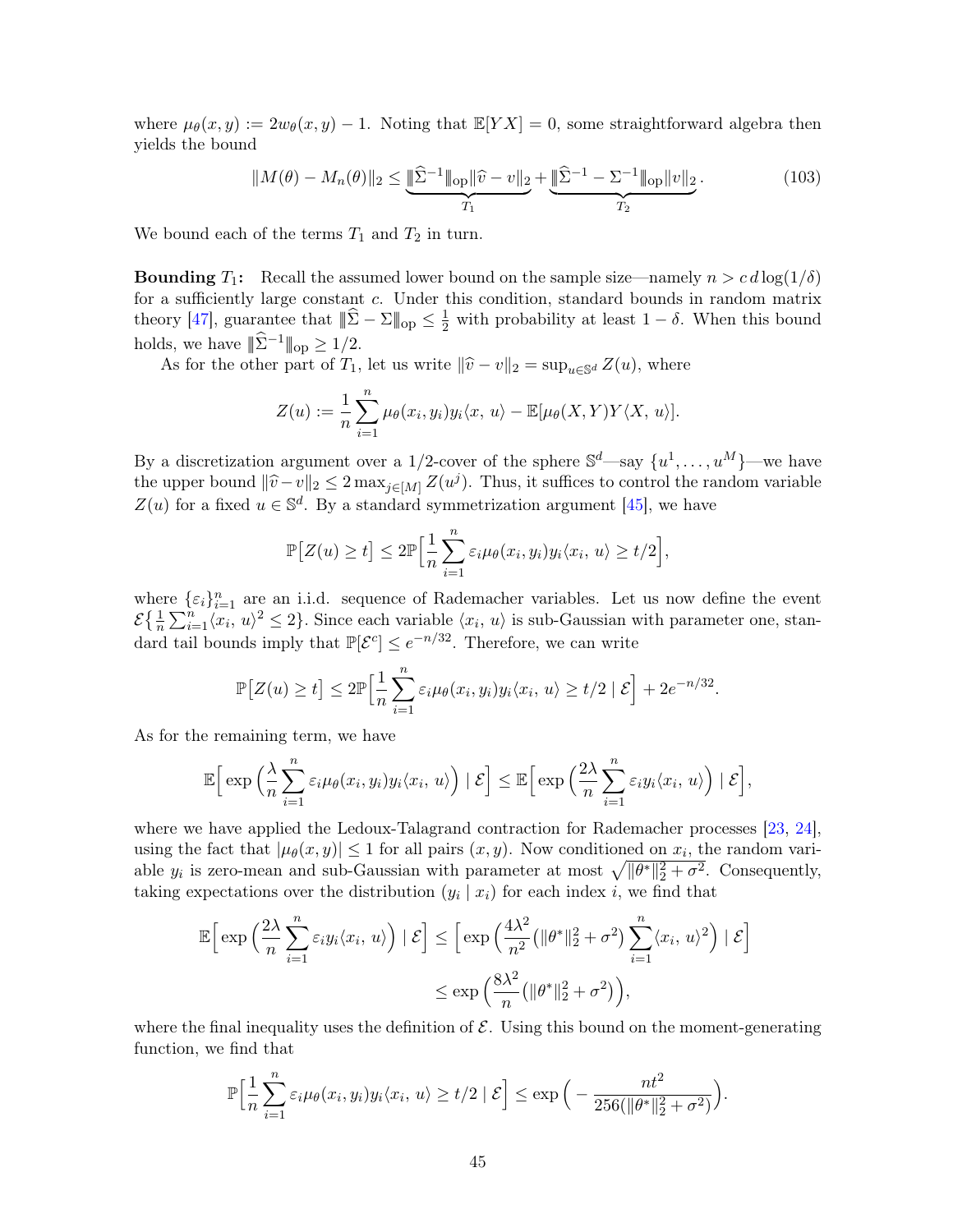Since the 1/2-cover of the unit sphere  $\mathbb{S}^d$  has at most  $2^d$  elements, we conclude that there is a universal constant c such that  $T_1 \leq c \sqrt{\|\theta^*\|_2^2 + \sigma^2} \sqrt{\frac{d}{n}}$  $\frac{a}{n}$  log(1/δ) with probability at least 1 – δ.

**Bounding**  $T_2$ : Since  $n > d$  by assumption, standard results in random matrix theory [\[47\]](#page-53-5) imply that  $||\hat{\Sigma}^{-1} - \Sigma^{-1}||_{\text{op}} \leq c \sqrt{\frac{d}{n}}$  $\frac{d}{n}$  log(1/δ) with probability at least 1–δ. On the other hand, observe that

$$
||v||_2 = ||M(\theta)||_2 \le 2||\theta^*||_2,
$$

since the population operator M is a contraction, and  $\|\theta\|_2 \leq 2\|\theta^*\|_2$ . Combining the pieces, we see that  $T_2 \leq c \|\theta^*\|_2 \sqrt{\frac{d}{n}}$  $\frac{d}{n} \log(1/\delta)$  with probability at least  $1 - \delta$ .

Finally, substituting our bounds on  $T_1$  and  $T_2$  into the decomposition [\(103\)](#page-44-0) yields the claim.

## <span id="page-45-0"></span>C.3 Proof of Corollary [5](#page-21-3)

We need to bound the uniform variance  $\sigma_G^2 = \sup_{\theta \in \mathbb{B}_2(r;\theta^*)} \mathbb{E} \|\nabla Q_1(\theta|\theta)\|_2^2$ , where  $r = \frac{\|\theta^*\|_2}{32}$ . From the gradient update [\(18a\)](#page-2-3), we have  $\nabla Q_1(\theta | \theta) = (2w_\theta(x_1, y_1) - 1)y_1x_1 - \langle x_1, \theta \rangle x_1$ , and hence

$$
\mathbb{E}\big[\|\nabla Q_1(\theta|\theta)\|_2^2\big] \le 2 \underbrace{\mathbb{E}[y_1^2 \|x_1\|_2^2]}_{T_1} + 2 \underbrace{\|\mathbb{E}[x_1 x_1^T \|x_1\|_2^2] \|_{\text{op}} \|\theta\|_2^2.}_{T_2}.\tag{104}
$$

First considering  $T_1$ , recall that  $y_1 = z_1 \langle x_1, \theta^* \rangle + v_1$ , where  $v \sim \mathcal{N}(0, \sigma^2)$  and  $z_1$  is a random sign, independent of  $(x_1, v_1)$ . Consequently, we have

$$
T_1 \le 2\mathbb{E}[\langle x_1, \theta^* \rangle^2 \|x_1\|_2^2] + 2\mathbb{E}[v_1^2 \|x_1\|_2^2] \le 2\sqrt{\mathbb{E}[\langle x_1, \theta^* \rangle^4]} \sqrt{\mathbb{E}[\|x_1\|_2^4]} + 2\sigma^2 d,
$$

where we have applied the Cauchy-Schwarz inequality, and observed that  $\mathbb{E}[\Vert x_1 \Vert_2^2] = d$  and where we have applied the cauchy-behward mequantly, and observed that  $\mathbb{E}[\Vert u_1 \Vert_2] = a$  and  $\mathbb{E}[v_1^2] = \sigma^2$ . Since the random variable  $\langle x_1, \theta^* \rangle$  is sub-Gaussian with parameter at most  $\|\theta^*\|_2$ , we have  $\mathbb{E}[\langle x_1, \theta^* \rangle^4] \leq 3 \|\theta^*\|_2^4$ . Moreover, since the random vector  $x_1$  has i.i.d. components, we have

$$
\mathbb{E}[\|x_1\|_2^4] = \sum_{j=1}^d \mathbb{E}[x_{1j}^4] + 2 \sum_{i \neq j} \mathbb{E}[x_{1i}^2] \mathbb{E}[x_{1j}^2] = 3d + 2\binom{d}{2} \le 4d^2.
$$

Putting together the pieces, we conclude that  $T_1 \leq 8||\theta^*||_2^2 d + 2\sigma^2 d$ .

Turning to term  $T_2$ , by definition of the operator norm, there is a unit-norm vector  $u \in \mathbb{R}^d$ such that

$$
T_2 = \|\mathbb{E}[x_1 x_1^T \|x_1\|_2^2] \|_{\text{op}} = u^T \Big( \mathbb{E}[x_1 x_1^T \|x_1\|_2^2] \Big) u = \mathbb{E}[\langle x_1, u \rangle^2 \|x_1\|_2^2] \le \sqrt{\mathbb{E}[\langle x_1, u \rangle^4]} \sqrt{\mathbb{E}[\|x_1\|_2^4]} \le \sqrt{3\sqrt{4d^2}} \le 4d.
$$

where step (i) applies the Cauchy-Schwarz inequality, and step (ii) uses the fact that  $\langle x_1, u \rangle$ is sub-Gaussian with parameter 1, and our previous bound on  $\mathbb{E}[\Vert x_1 \Vert_2^4]$ .

Putting together the pieces yields  $\sigma_G^2 \leq c(\sigma^2 + ||\theta^*||_2^2)d$ , so that Corollary [5](#page-21-3) follows as a consequence of Theorem [5.](#page-16-0)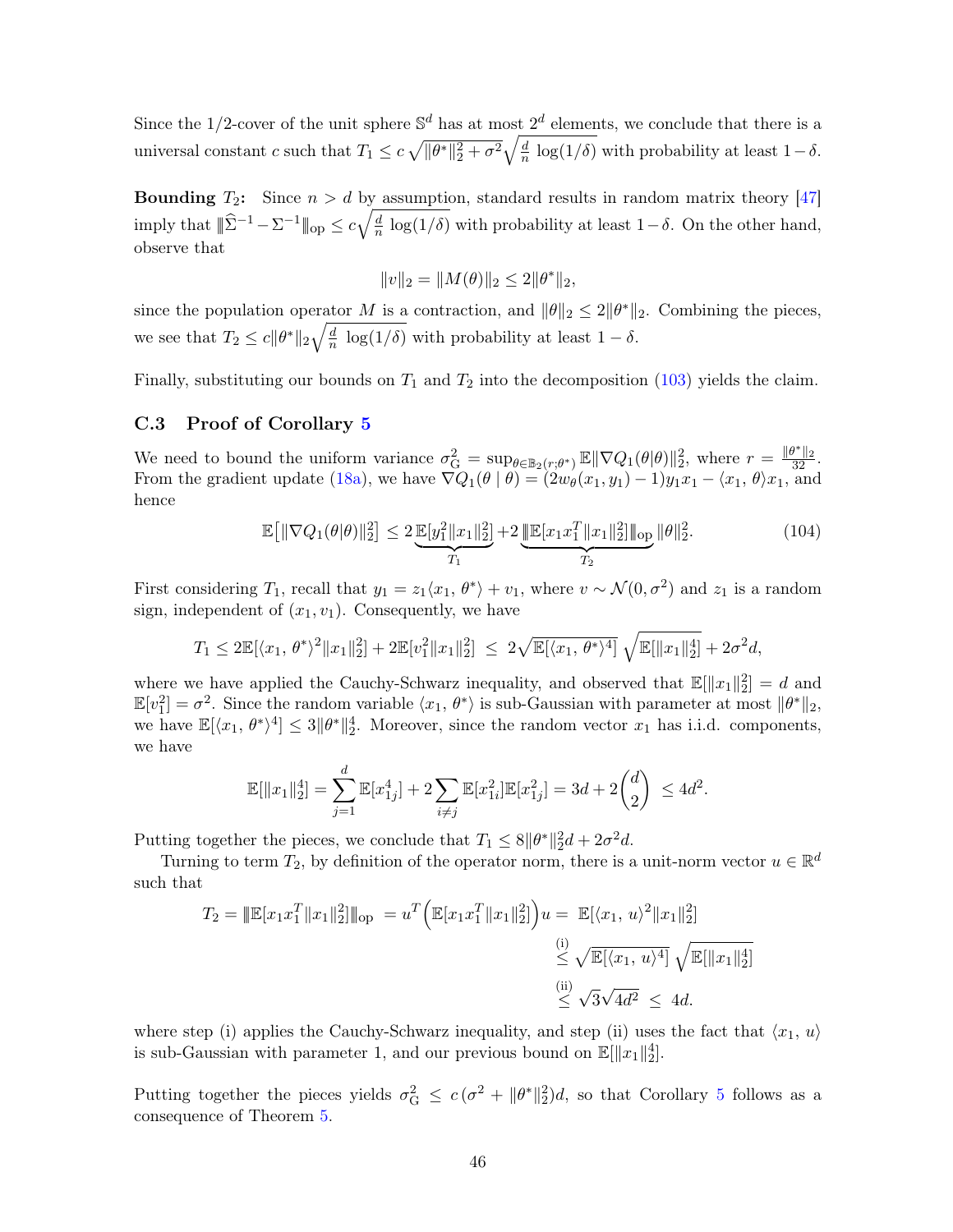# D Proofs for missing covariates

In this appendix, we provide proofs of results related to regression with missing covariates, as presented in Section [4.3.](#page-22-0) More specifically, we first prove Corollary [6](#page-22-3) on the population level behavior, followed by the proof of Corollaries [7](#page-23-1) and [8](#page-24-2) on the behavior of sample-splitting EM updates and stochastic gradient EM updates, respectively.

# <span id="page-46-0"></span>D.1 Proof of Corollary [6](#page-22-3)

We need to verify the conditions of Theorem [3,](#page-13-0) namely that the function q is  $\mu$ -smooth,  $\lambda$ strongly concave, and that the GS condition is satisfied. In this case,  $q$  is a quadratic of the form

$$
q(\theta) = \frac{1}{2} \langle \theta, \mathbb{E} \big[ \Sigma_{\theta^*}(X_{\text{obs}}, Y) \big] \theta \rangle - \langle \mathbb{E} \big[ Y \mu_{\theta^*}(X_{\text{obs}}, Y) \big], \theta \rangle,
$$

where the vector  $\mu_{\theta^*} \in \mathbb{R}^d$  and matrix  $\Sigma_{\theta^*}$  were previously defined (see equations [\(20a\)](#page-2-3) and [\(20c\)](#page-2-2) respectively). Here the expectation is over both the patterns of missingness and the random  $(X_{obs}, Y)$ .

**Smoothness and strong concavity:** Note that  $q$  is a quadratic function with Hessian  $\nabla^2 q(\theta) = \mathbb{E}[\Sigma_{\theta^*}(X_{\text{obs}}, Y)].$  Let us fix a pattern of missingness, and then average over  $(X_{obs}, Y)$ . Recalling the matrix  $U_{\theta^*}$  from equation [\(20b\)](#page-2-1), we find that yields

$$
\mathbb{E}\big[\Sigma_{\theta^*}(X_\mathrm{obs}, Y)\big] = \begin{bmatrix} I & U_{\theta^*}\begin{bmatrix} I \\ \theta^{*T}_\mathrm{obs} \end{bmatrix} \\ \begin{bmatrix} I & \theta^*_{\mathrm{obs}} \end{bmatrix} U_{\theta^*}^T & I \end{bmatrix} = \begin{bmatrix} I & 0 \\ 0 & I \end{bmatrix},
$$

showing that the expectation does not depend on the pattern of missingness. Consequently, the quadratic function  $q$  has an identity Hessian, showing that smoothness and strong concavity hold with  $\mu = \lambda = 1$ .

**Condition GS**: We need to prove the existence of a scalar  $\gamma \in [0, 1)$  such that  $\|\mathbb{E}[V]\|_2 \leq \gamma \|\theta - \theta^*\|_2$ , where the vector  $V = V(\theta, \theta^*)$  is given by

$$
V := \Sigma_{\theta^*}(X_{\text{obs}}, Y)\theta - Y\mu_{\theta^*}(X_{\text{obs}}, Y) - \Sigma_{\theta}(X_{\text{obs}}, Y)\theta + Y\mu_{\theta}(X_{\text{obs}}, Y). \tag{105}
$$

For a fixed pattern of missingness, we can compute the expectation over  $(X_{obs}, Y)$  in closed form. Supposing that the first block is missing, we have

<span id="page-46-1"></span>
$$
\mathbb{E}_{X_{\text{obs}},Y}[V] = \begin{bmatrix} (\theta_{\text{mis}} - \theta_{\text{mis}}^*) + \pi_1 \theta_{\text{mis}} \\ \pi_2 (\theta_{\text{obs}} - \theta_{\text{obs}}^*) \end{bmatrix}.
$$
 (106)

where  $\pi_1 := \frac{\|\theta^*_{\text{mis}}\|_2^2 - \|\theta_{\text{mis}}\|_2^2 + \theta^2}{\|\theta_{\text{mis}}\|_2^2 + \sigma^2}$  and  $\pi_2 := \frac{\|\theta_{\text{mis}}\|_2^2}{\|\theta_{\text{mis}}\|_2^2 + \sigma^2}$ . We claim that these scalars can be bounded, independently of the missingness pattern, as

$$
\pi_1 \le 2(\xi_1 + \xi_2) \frac{\|\theta - \theta^*\|_2}{\sigma}, \quad \text{and} \quad \pi_2 \le \delta := \frac{1}{1 + \left(\frac{1}{\xi_1 + \xi_2}\right)^2} < 1. \tag{107}
$$

Taking these bounds [\(107\)](#page-46-1) as given for the moment, we can then average over the missing pattern. Since each coordinate is missing independently with probability  $\rho$ , the expectation of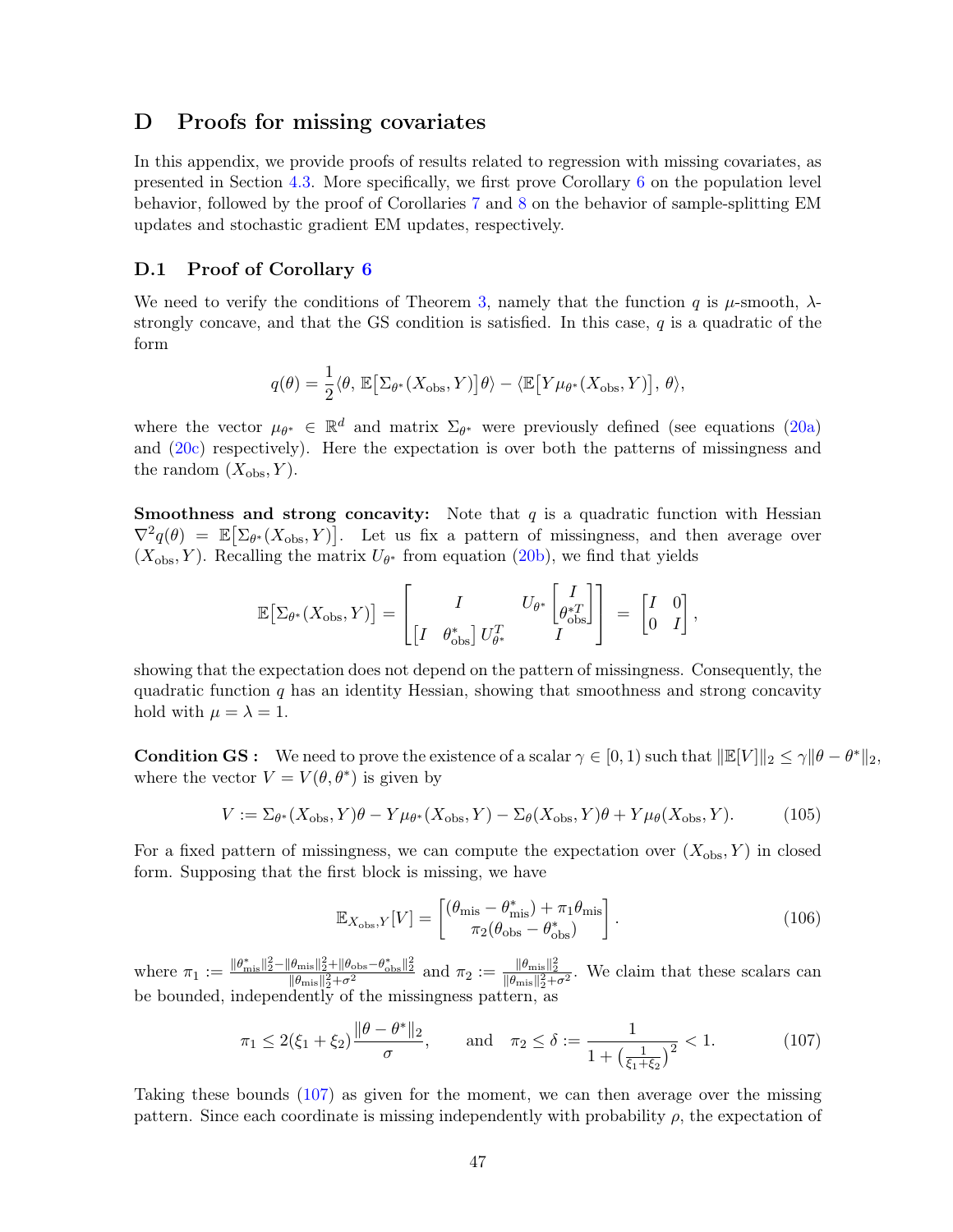the *i*<sup>th</sup> coordinate is at most  $\left| \mathbb{E}[V] \right|_i \leq \left| \rho |\theta_i - \theta_i^*| + \rho \pi_1 |\theta_i| + (1 - \rho) \pi_2 |\theta_i - \theta_i^*| \right|$ . Thus, defining  $\eta := (1 - \rho)\delta + \rho < 1$ , we have

$$
\begin{aligned} \|\mathbb{E}[V]\|_2^2 &\leq \eta^2 \|\theta - \theta^*\|_2^2 + \rho^2 \pi_1^2 \|\theta\|_2^2 + 2\pi_1 \eta \rho |\langle \theta, \theta - \theta^* \rangle| \\ &\leq \underbrace{\left\{\eta^2 + \rho^2 \|\theta\|_2^2 \frac{4(\xi_1 + \xi_2)^2}{\sigma^2} + \frac{4\eta \rho \|\theta\|_2(\xi_1 + \xi_2)}{\sigma}\right\}}_{\gamma^2} \|\theta - \theta^*\|_2^2, \end{aligned}
$$

where we have used our upper bound [\(107\)](#page-46-1) on  $\pi_1$ . We need to ensure that  $\gamma$  < 1. By assumption, we have  $\|\theta^*\|_2 \le \xi_1\sigma$  and  $\|\theta - \theta^*\|_2 \le \xi_2\sigma$ , and hence  $\|\theta\|_2 \le (\xi_1 + \xi_2)\sigma$ . Thus, the coefficient  $\gamma^2$  is upper bounded as

$$
\gamma^2 \le \eta^2 + 4\rho^2 (\xi_1 + \xi_2)^4 + 4\eta \rho (\xi_1 + \xi_2)^2.
$$

Under the stated conditions of the corollary, we have  $\gamma < 1$ , thereby completing the proof.

It remains to prove the bounds [\(107\)](#page-46-1). By our assumptions, we have  $\|\theta_{\rm mis}\|_2 - \|\theta_{\rm mis}^*\|_2 \le$  $\|\theta_{\rm mis} - \theta_{\rm mis}^*\|_2$ , and moreover

<span id="page-47-1"></span>
$$
\|\theta_{\text{mis}}\|_2 \le \|\theta_{\text{mis}}^*\|_2 + \xi_2 \sigma \le (\xi_1 + \xi_2)\sigma. \tag{108}
$$

As consequence, we have

$$
\|\theta_{\text{mis}}^*\|_2^2 - \|\theta_{\text{mis}}\|_2^2 = (\|\theta_{\text{mis}}\|_2 - \|\theta_{\text{mis}}^*\|_2)(\|\theta_{\text{mis}}\|_2 + \|\theta_{\text{mis}}^*\|_2) \le (2\xi_1 + \xi_2)\sigma \|\theta_{\text{mis}} - \theta_{\text{mis}}^*\|_2
$$

Since  $\|\theta_{obs} - \theta_{obs}^*\|_2^2 \le \xi_2 \sigma \|\theta_{obs} - \theta_{obs}^*\|_2$ , the stated bound on  $\pi_1$  follows.

On the other hand, we have

$$
\pi_2 = \frac{\|\theta_{\text{mis}}\|_2^2}{\|\theta_{\text{mis}}\|_2^2 + \sigma^2} = \frac{1}{1 + \frac{\sigma^2}{\|\theta_{\text{mis}}\|_2^2}} \leq \underbrace{\frac{1}{1 + \left(\frac{1}{\xi_1 + \xi_2}\right)^2}}_{\delta} < 1,
$$

where step (i) follows from  $(108)$ .

## <span id="page-47-0"></span>D.2 Proof of Corollary [7](#page-23-1)

We need to upper bound the deviation function  $\varepsilon_G(n, \delta)$  previously defined [\(49\)](#page-15-3). For any fixed  $\theta \in \mathbb{B}_2(r;\theta^*) = \{\theta \in \mathbb{R}^d \mid \|\theta - \theta^*\|_2 \leq \xi_2\sigma\}$ , we have the bound  $||G(\theta) - G_n(\theta)||_2 \leq T_1 + T_2$ , where

$$
T_1 := \|\left[\mathbb{E}\Sigma_{\theta}(x_{\text{obs}}, y)\theta - \frac{1}{n}\sum_{i=1}^n \Sigma_{\theta}(x_{\text{obs}, i}, y_i)\theta\right]\|_2, \text{ and}
$$
  

$$
T_2 := \|\left[\mathbb{E}(y\mu_{\theta}(x_{\text{obs}}, y)) - \frac{1}{n}\sum_{i=1}^n y_i\mu_{\theta}(x_{\text{obs}, i}, y_i)\right]\|_2.
$$

For convenience, we let  $z_i \in \mathbb{R}^d$  be a  $\{0,1\}$ -valued indicator vector, with ones in the positions of observed covariates. For ease of notation, we frequently use the abbreviations  $\Sigma_{\theta}$  and  $\mu_{\theta}$  when the arguments are understood. We use the notation ⊙ to denote the element-wise product.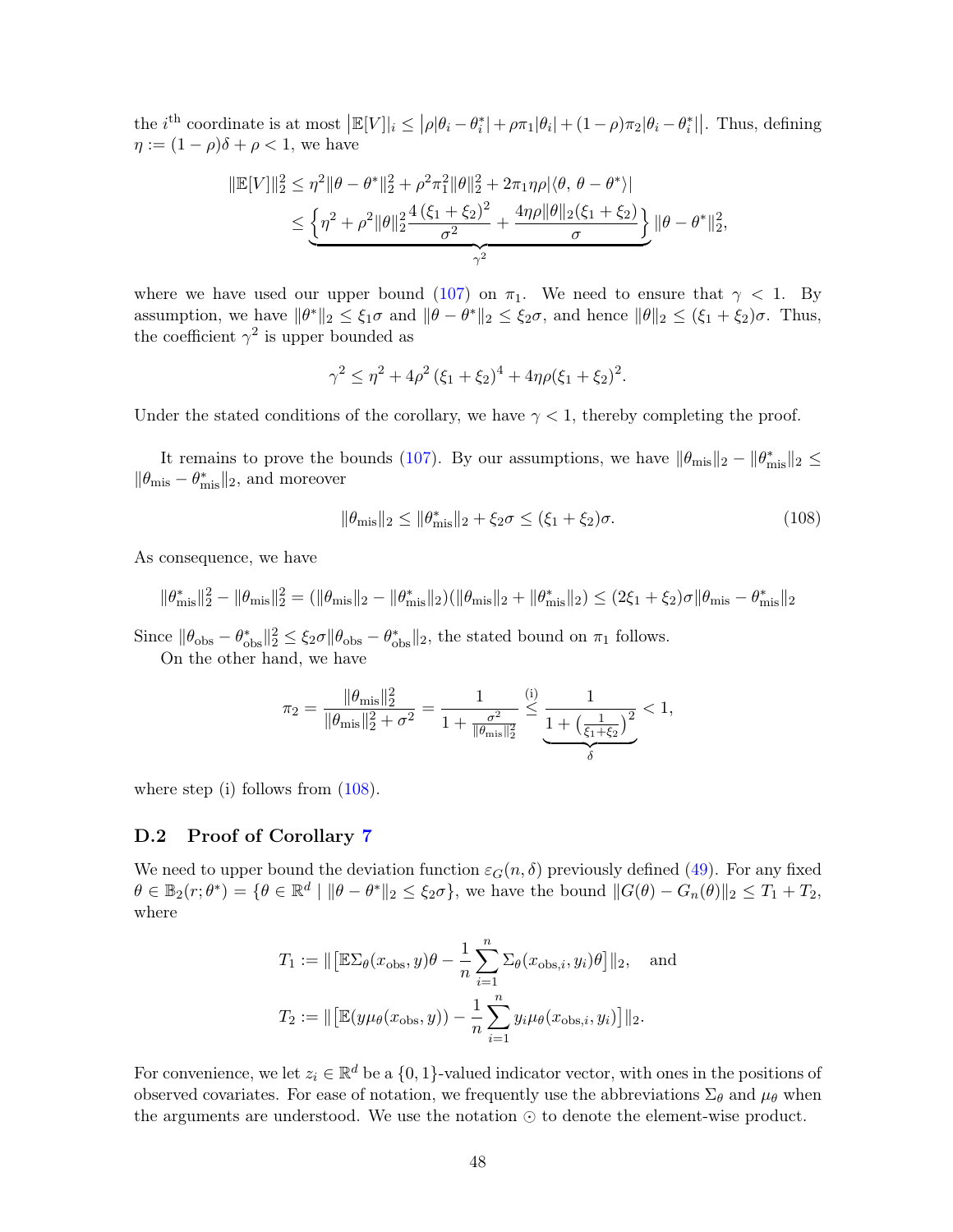**Controlling**  $T_1$ : Define the matrices  $\bar{\Sigma} = \mathbb{E}[\Sigma_{\theta}(x_{\text{obs}}, y)]$  and  $\hat{\Sigma} = \frac{1}{n} \sum_{i=1}^{n} \Sigma_{\theta}(x_{\text{obs},i}, y_i)$ . With this notation, we have

$$
T_1 \leq \|\bar{\Sigma} - \widehat{\Sigma}\|_{\text{op}} \|\theta\|_2 \leq \|\bar{\Sigma} - \widehat{\Sigma}\|_{\text{op}} (\xi_1 + \xi_2) \sigma,
$$

where the second step follows since any vector  $\theta \in \mathbb{B}_2(r;\theta^*)$  has  $\ell_2$ -norm bounded as  $||\theta||_2 \le$  $(\xi_1 + \xi_2)\sigma$ . We claim that for any fixed vector  $u \in \mathbb{S}^d$ , the random variable  $\langle u, (\bar{\Sigma} - \widehat{\Sigma})u \rangle$  is zero-mean and sub-exponential. When this tail condition holds and  $n > d$ , standard arguments in random matrix theory [\[47\]](#page-53-5) ensure that  $\|\bar{\Sigma} - \widehat{\Sigma}\|_{\text{op}} \leq c\sqrt{\frac{d}{n}}$  $\frac{d}{n} \log(1/\delta)$  with probability at least  $1 - \delta$ .

It is clear that  $\langle u, (\bar{\Sigma} - \hat{\Sigma})u \rangle$  has zero mean. It remains to prove that  $\langle u, (\bar{\Sigma} - \hat{\Sigma})u \rangle$  is sub-exponential. Note that  $\hat{\Sigma}$  is a rescaled sum of rank one matrices, each of the form

$$
\Sigma_{\theta}(x_{\text{obs}}, y) = I_{\text{mis}} + \mu_{\theta} \mu_{\theta}^{T} - ((1 - z) \odot \mu_{\theta})((1 - z) \odot \mu_{\theta})^{T},
$$

where  $I_{\text{mis}}$  denotes the identity matrix on the diagonal sub-block corresponding to the missing entries. The square of any sub-Gaussian random variable has sub-exponential tails. Thus, it suffices to show that each of the random variables  $\langle \mu_\theta, u \rangle$ , and  $\langle (1 - z) \odot \mu_\theta, u \rangle$  are sub-Gaussian. The random vector  $z \odot x$  has i.i.d. sub-Gaussian components with parameter at most 1 and  $||u||_2 = 1$ , so that  $\langle z \odot x, u \rangle$  is sub-Gaussian with parameter at most 1. It remains to verify that  $\mu_{\theta}$  is sub-Gaussian, a fact that we state for future reference as a lemma:

<span id="page-48-0"></span>**Lemma 10.** Under the conditions of Corollary [6,](#page-22-3) the random vector  $\mu_{\theta}(x_{\text{obs}}, y)$  is sub-Gaussian with a constant parameter.

*Proof.* Introducing the shorthand  $\omega = (1 - z) \odot \theta$ , we have

$$
\mu_{\theta}(x_{\text{obs}}, y) = z \odot x + \frac{1}{\sigma^2 + ||\omega||_2^2} \big[ y - \langle z \odot \theta, z \odot x \rangle \big] \omega.
$$

Moreover, since  $y = \langle x, \theta^* \rangle + v$ , we have

$$
\langle \mu_{\theta}(x_{\text{obs}}, y), u \rangle = \underbrace{\langle z \odot x, u \rangle}_{B_1} + \underbrace{\frac{\langle x, \omega \rangle \langle \omega, u \rangle}{\sigma^2 + ||\omega||_2^2}}_{B_2} + \underbrace{\frac{\langle x, \theta^* - \theta \rangle \langle \omega, u \rangle}{\sigma^2 + ||\omega||_2^2}}_{B_3} + \underbrace{\frac{v \langle \omega, u \rangle}{\sigma^2 + ||\omega||_2^2}}_{B_4}.
$$

It suffices to show that each of the variables  ${B_j}_{j=1}^4$  is sub-Gaussian with a constant parameter. As discussed previously, the variable  $B_1$  is sub-Gaussian with parameter at most one. On the other hand, note that x and  $\omega$  are independent. Moreover, with  $\omega$  fixed, the variable  $\langle x, \omega \rangle$  is sub-Gaussian with parameter  $\|\omega\|_2^2$ , whence

$$
\mathbb{E}[e^{\lambda B_2}] \le \exp\left(\lambda^2 \frac{\|\omega\|_2^2 \langle \omega, u \rangle^2}{2(\sigma^2 + \|\omega\|_2^2)^2}\right) \le e^{\frac{\lambda^2}{2}},
$$

where the final inequality uses the fact that  $\langle \omega, u \rangle^2 \leq ||\omega||_2^2$ . We have thus shown that  $B_2$  is sub-Gaussian with parameter one. Since  $\|\theta - \theta^*\|_2 \le \xi_2\sigma$ , the same argument shows that  $B_3$ is sub-Gaussian with parameter at most  $\xi_2$ . Since v is sub-Gaussian with parameter  $\sigma$  and independent of  $\omega$ , the same argument shows that  $B_4$  is sub-Gaussian with parameter at most one, thereby completing the proof of the lemma.  $\Box$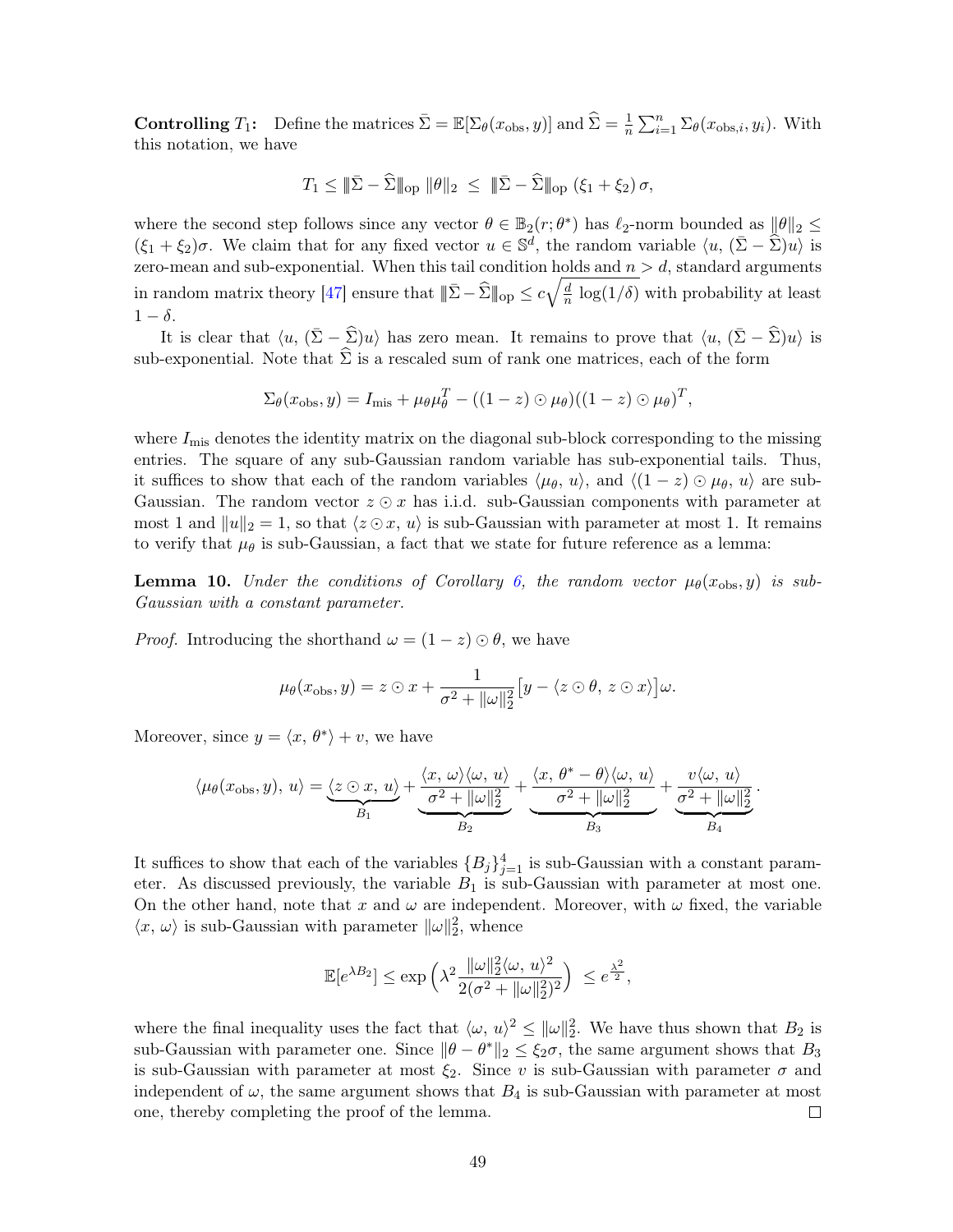**Controlling**  $T_2$ : We now turn to the second term. Note the variational representation

$$
T_2 = \sup_{\|u\|_2=1} \left| \mathbb{E}\big[y\langle\mu_\theta(x_{\text{obs}}, y), u\rangle\big] - \frac{1}{n} \sum_{i=1}^n y_i \langle\mu_\theta(x_{\text{obs}, i}, y_i), u\rangle \right|.
$$

By a discretization argument–say with a  $1/2$  cover  $\{u^1, \ldots, u^M\}$  of the sphere with  $M \leq 2^d$ elements—we obtain

$$
T_2 \le 2 \max_{j \in [M]} \left| \mathbb{E} \left[ y \langle \mu_\theta(x_{\text{obs}}, y), u^j \rangle \right] - \frac{1}{n} \sum_{i=1}^n y_i \langle \mu_\theta(x_{\text{obs}, i}, y_i), u^j \rangle \right|.
$$

Each term in this maximum is the product of two zero-mean variables, namely y and  $\langle \mu_{\theta}, u \rangle$ . On one hand, the variable y is sub-Gaussian with parameter at most  $\sqrt{\|\theta^*\|_2^2 + \sigma^2} \leq c\sigma$ ; on the other hand, Lemma [10](#page-48-0) guarantees that  $\langle \mu_{\theta}, u \rangle$  is sub-Gaussian with constant parameter. The product of any two sub-Gaussian variables is sub-exponential, and thus, by standard sub-exponential tail bounds [\[8\]](#page-50-11), we have

$$
\mathbb{P}[T_2 \ge t] \le 2M \exp\bigg(-c \min\bigg\{\frac{nt}{\sqrt{1+\sigma^2}}, \frac{nt^2}{1+\sigma^2}\bigg\}\bigg).
$$

Since  $M \leq 2^d$  and  $n > c_1 d$ , we conclude that  $T_2 \leq c\sqrt{1+\sigma^2}\sqrt{\frac{d}{n}}$  $\frac{d}{n}$  log(1/ $\delta$ ) with probability at least  $1 - \delta$ .

Combining our bounds on  $T_1$  and  $T_2$ , we conclude that  $\varepsilon_G(n,\delta) \leq c\sqrt{1+\sigma^2}\sqrt{\frac{d}{n}}$  $\frac{a}{n} \log(1/\delta)$ with probability at least  $1 - \delta$ . Thus, we see that Corollary [7](#page-23-1) follows from Theorem [2.](#page-10-0)

## <span id="page-49-0"></span>D.3 Proof of Corollary [8](#page-24-2)

Once again we focus on bounding the uniform variance  $\sigma_G^2$ . From the form of Q given in equation [\(21\)](#page-7-1) (with  $n = 1$ ), we have

$$
\mathbb{E}\Big[\|\nabla Q_1(\theta|\theta)\|_2^2\Big] \le 2\Big\{\underbrace{\mathbb{E}\Big[\|\Sigma_{\theta}(x_{\text{obs}},y)\theta\|_2^2}_{T_1} + \underbrace{\mathbb{E}[y^2 \|\mu_{\theta}(x_{\text{obs}},y)\|_2^2]\Big]}_{T_2}\Big\}.\tag{109}
$$

We bound each of these terms in turn. To simplify notation, we omit the dependence of  $\mu_{\theta}$ and  $\Sigma_{\theta}$  on  $(x_{obs}, y)$ , but it should be implicitly understood.

**Bounding**  $T_1$ : Letting  $1 \in \mathbb{R}^d$  be the vector of all ones, and  $z \in \mathbb{R}^d$  be an indicator of observed indices, we have  $\Sigma_{\theta} = I_{\text{mis}} + \mu_{\theta} \mu_{\theta}^{T} - ((1 - z) \odot \mu_{\theta})((1 - z) \odot \mu_{\theta})^{T}$ . Consequently,

$$
\frac{1}{3}\mathbb{E}[\|\Sigma_{\theta}\theta\|_2^2] \le \|\theta\|_2^2 + \mathbb{E}\big[\|\mu_{\theta}\|_2^2 \langle \mu_{\theta}, \theta \rangle^2\big] + \mathbb{E}\big[\|(1-z) \odot \mu_{\theta}\|_2^2 \langle (1-z) \odot \mu_{\theta}, \theta \rangle^2\big].
$$

By the Cauchy-Schwarz inequality, we have

<span id="page-49-1"></span>
$$
\mathbb{E}\big[\|\mu_{\theta}\|_{2}^{2} \langle \mu_{\theta}, \theta \rangle^{2}\big] \leq \sqrt{\mathbb{E}[\|\mu_{\theta}\|_{2}^{4}]} \sqrt{\mathbb{E}[\langle \mu_{\theta}, \theta \rangle^{4}]}.
$$

From Lemma [10,](#page-48-0) the random vector  $\mu_{\theta}$  is sub-Gaussian with constant parameter, so that  $\mathbb{E}[\|\mu_\theta\|_2^4] \leq c d^2$ . Since  $\|\theta\|_2 \leq c \|\theta^*\|_2$ , the random variable  $\langle \mu_\theta, \theta \rangle$  is sub-Gaussian with parameter  $c \|\theta^*\|_2$ , and hence  $\mathbb{E}[\langle \mu_\theta, \theta \rangle^4] \leq c \|\theta^*\|_2^4$ . Putting together the pieces, we see that  $\mathbb{E}[\|\mu_{\theta}\|_2^2 \langle \mu_{\theta}, \theta \rangle^2] \leq c d \|\theta^*\|_2^2$ . A similar argument applies to other expectation, so that we conclude that  $T_1 = \mathbb{E} \left[ \|\Sigma_{\theta}\theta\|_2^2 \right] \leq c \|\theta^*\|_2^2 d$ , a bound that holds uniformly for all  $\theta \in \mathbb{B}_2(r; \theta^*)$ .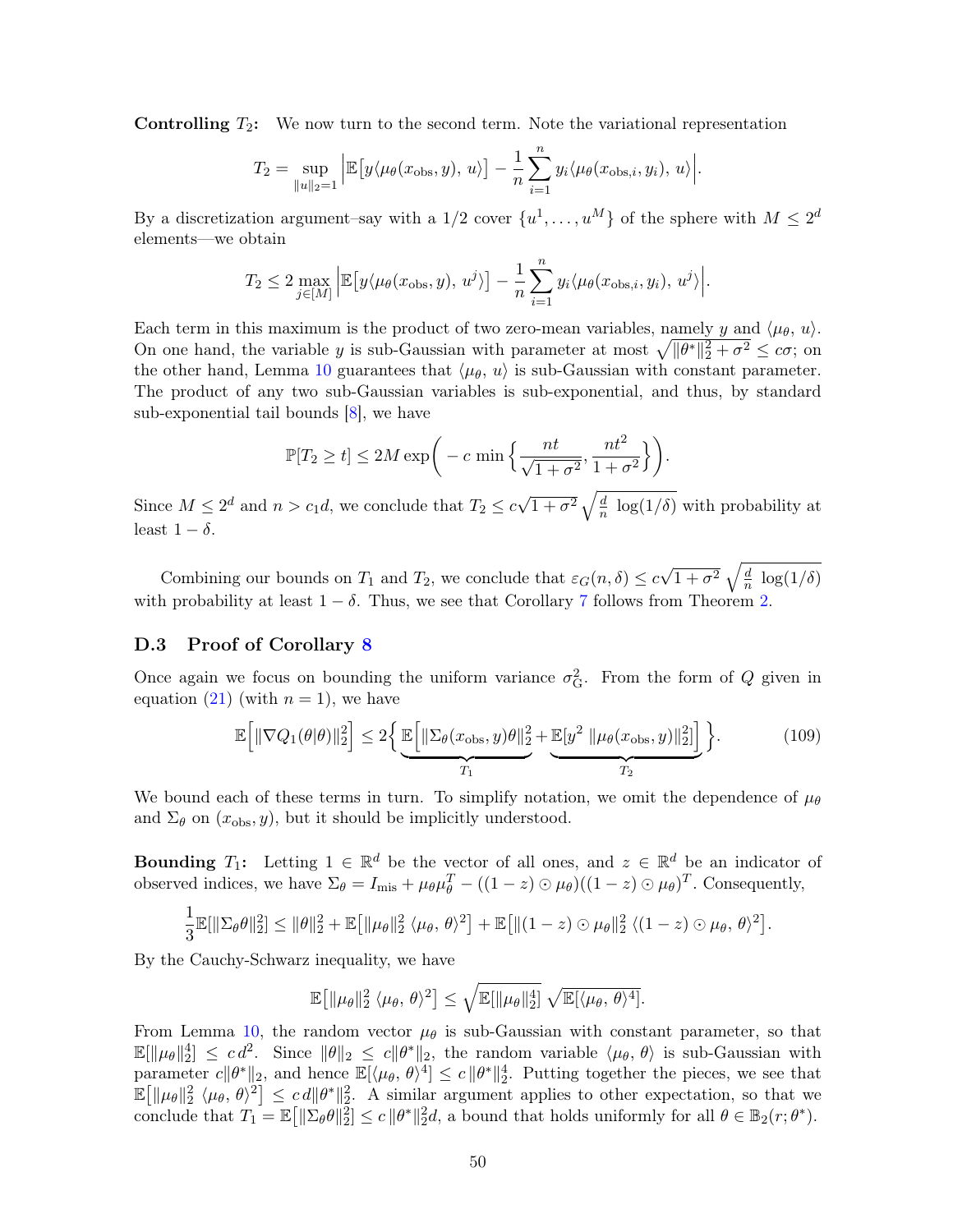**Bounding**  $T_2$ : By the Cauchy-Schwarz inequality, we have

$$
T_2 = \mathbb{E}[y^2 \|\mu_{\theta}(x_{\text{obs}}, y)\|_2^2] \leq \sqrt{\mathbb{E}[y^4]} \sqrt{\mathbb{E}[\|\mu_{\theta}(x_{\text{obs}}, y)\|_2^4]}.
$$

Note that y is sub-Gaussian with parameter at most  $\sqrt{\|\theta^*\|_2^2 + \sigma^2}$ , whence

$$
\sqrt{\mathbb{E}[y^4]} \le c \left( \|\theta^*\|_2^2 + \sigma^2 \right).
$$

Similarly, Lemma [10](#page-48-0) implies that  $\sqrt{\mathbb{E}[\|\mu_\theta(x_{\text{obs}}, y)\|_2^4]} \leq cd$ , and hence  $T_2 \leq c'(\|\theta^*\|_2^2 + \sigma^2)d$ .

Substituting our upper bounds on  $T_1$  and  $T_2$  into the decomposition [\(109\)](#page-49-1), we find that  $\sigma_G^2 \le c \left( \|\theta^*\|_2^2 + \sigma^2 \right) d$ . Thus, Corollary [8](#page-24-2) follows from Theorem [5.](#page-16-0)

# References

- <span id="page-50-9"></span>[1] A. Anandkumar, R. Ge, D. Hsu, S. M. Kakade, and M. Telgarsky. Tensor decompositions for learning latent variable models. CoRR, abs/1210.7559, 2012.
- <span id="page-50-10"></span>[2] A. Anandkumar, P. Jain, P. Netrapalli, and R. Tandon. Learning sparsely used overcomplete dictionaries via alternating minimization. Technical report, Microsoft Research, 2013.
- <span id="page-50-5"></span>[3] R. Balan, P. Casazza, and D. Edidin. On signal reconstruction without phase. Applied and Computational Harmonic Analysis, 20(3):345 – 356, 2006.
- <span id="page-50-2"></span>[4] L. E. Baum, T. Petrie, G. Soules, and N. Weiss. A maximization technique occurring in the statistical analysis of probabilistic functions of markov chains. The Annals of Mathematical Statistics, 41(1):164–171, 1970.
- <span id="page-50-3"></span>[5] E. M. L. Beale and R. J. A. Little. Missing values in multivariate analysis. Journal of the Royal Statistical Society. Series B (Methodological), 37(1):pp. 129–145, 1975.
- <span id="page-50-7"></span>[6] D. Bertsekas. Nonlinear Programming. Athena Scientific, 1995.
- <span id="page-50-8"></span>[7] S. Bubeck. Theory of convex optimization for machine learning. 2014. <arXiv:1405.4980>.
- <span id="page-50-11"></span>[8] V. V. Buldygin and Y. V. Kozachenko. Metric characterization of random variables and random processes. American Mathematical Society, Providence, RI, 2000.
- <span id="page-50-6"></span>[9] E. J. Candès, T. Strohmer, and V. Voroninski. Phaselift: Exact and stable signal recovery from magnitude measurements via convex programming. Communications on Pure and Applied Mathematics, 66(8):1241–1274, 2013.
- <span id="page-50-0"></span>[10] G. Celeux, D. Chauveau, and J. Diebolt. On stochastic versions of the EM algorithm. Technical Report 2514, INRIA, 1995.
- <span id="page-50-1"></span>[11] G. Celeux and G. Govaert. A classification EM algorithm for clustering and two stochastic versions. Comput. Stat. Data Anal., 14(3):315–332, 1992.
- <span id="page-50-4"></span>[12] A. T. Chaganty and P. Liang. Spectral experts for estimating mixtures of linear regressions. 2013. <arXiv:1306.3729>.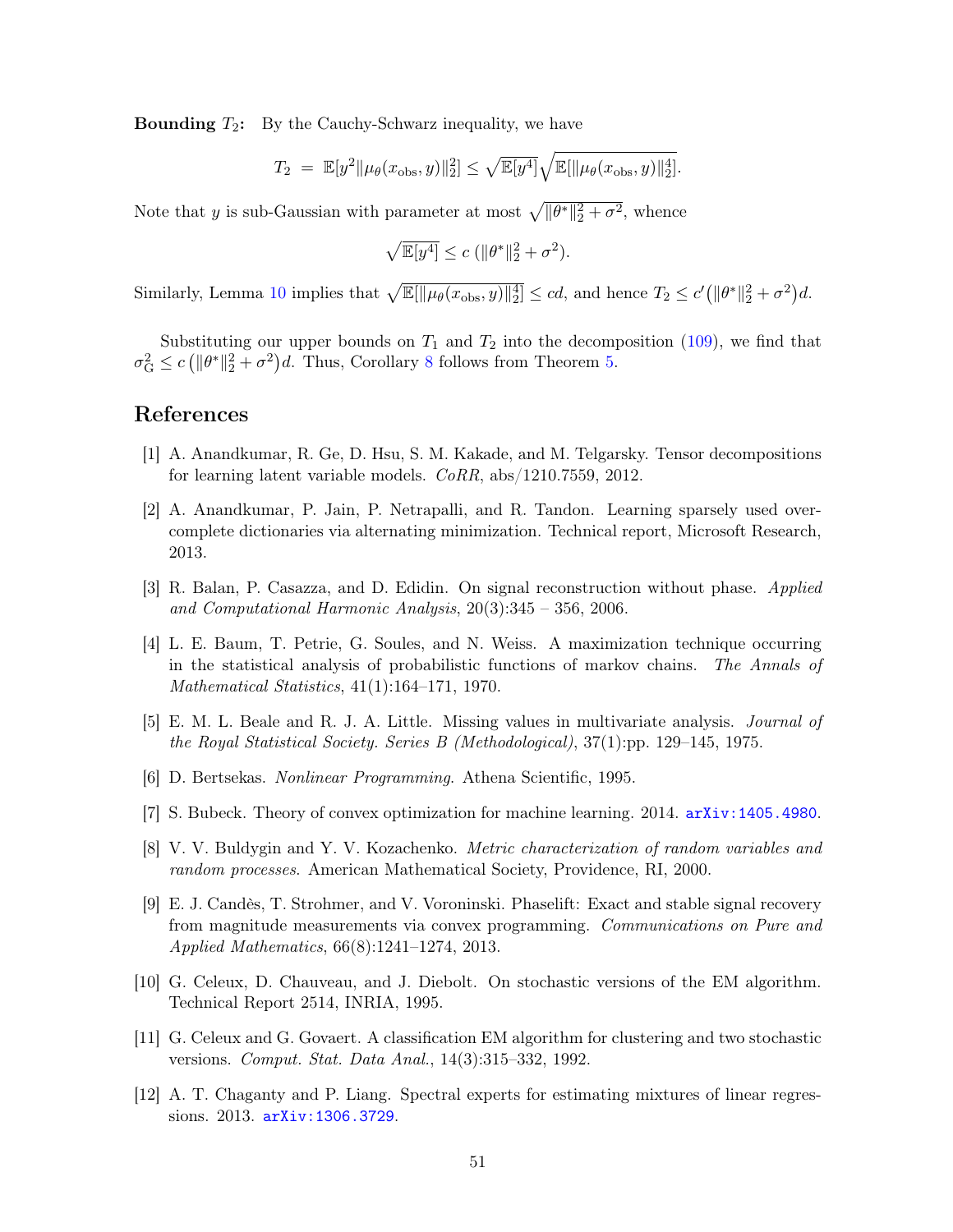- <span id="page-51-8"></span>[13] Y. Chen, X. Yi, and C. Caramanis. A convex formulation for mixed regression: Near optimal rates in the face of noise. 2013. <arXiv:1312.7006>.
- <span id="page-51-5"></span>[14] S. Chrétien and A. O. Hero. On EM algorithms and their proximal generalizations. ESAIM: Probability and Statistics, 12:308–326, 2008.
- <span id="page-51-11"></span>[15] S. Dasgupta and L. J. Schulman. A probabilistic analysis of em for mixtures of separated, spherical gaussians. Journal of Machine Learning Research, 8:203–226, 2007.
- <span id="page-51-0"></span>[16] A. P. Dempster, N. M. Laird, and D. B. Rubin. Maximum likelihood from incomplete data via the EM algorithm. Journal of the Royal Statistical Society, Series B, 39(1):1–38, 1977.
- <span id="page-51-3"></span>[17] H. O. Hartley. Maximum likelihood estimation from incomplete data. Biometrics, 14(2):pp. 174–194, 1958.
- <span id="page-51-4"></span>[18] M. Healy and M. Westmacott. Missing values in experiments analysed on automatic computers. Journal of the Royal Statistical Society. Series C (Applied Statistics), 5(3):pp. 203–206, 1956.
- <span id="page-51-14"></span>[19] D. Hsu and S. M. Kakade. Learning gaussian mixture models: Moment methods and spectral decompositions.  $CoRR$ , abs/1206.5766, 2012.
- <span id="page-51-13"></span>[20] S. J. Iturria, R. J. Carroll, and D. Firth. Polynomial regression and estimating functions in the presence of multiplicative measurement error. Journal of the Royal Statistical Society Series B - Statistical Methodology, 61:547–561, 1999.
- <span id="page-51-6"></span>[21] P. Jain, P. Netrapalli, and S. Sanghavi. Low-rank matrix completion using alternating minimization. In *STOC*, pages 665–674. 2013.
- <span id="page-51-7"></span>[22] R. H. Keshavan, A. Montanari, and S. Oh. Matrix completion from a few entries. Information Theory, IEEE Transactions on, 56(6):2980–2998, 2010.
- <span id="page-51-15"></span>[23] V. Koltchinskii. Oracle inequalities in empirical risk minimization and sparse recovery problems École d'été de probabilités de Saint-Flour XXXVIII-2008. Springer Verlag, Berlin Heidelberg New York, 2011.
- <span id="page-51-16"></span>[24] M. Ledoux and M. Talagrand. Probability in Banach Spaces: Isoperimetry and Processes. Springer-Verlag, New York, NY, 1991.
- <span id="page-51-1"></span>[25] C. Liu and D. B. Rubin. The ECME algorithm: a simple extension of EM and ECM with faster monotone convergence. Biometrika, 81:633–648, 1994.
- <span id="page-51-12"></span>[26] P.-L. Loh and M. J. Wainwright. Corrupted and missing predictors: Minimax bounds for high-dimensional linear regression. In *ISIT*, pages 2601–2605. 2012.
- <span id="page-51-2"></span>[27] T. A. Louis. Finding the observed information matrix when using the EM algorithm. Journal of the Royal Statistical Society: Series B, 44:226–233, 1982.
- <span id="page-51-10"></span>[28] J. Ma and L. Xu. Asymptotic convergence properties of the EM algorithm with respect to the overlap in the mixture. Neurocomputing, 68, 2005.
- <span id="page-51-9"></span>[29] G. McLachlan and T. Krishnan. The EM Algorithm and Extensions. Wiley Series in Probability and Statistics. Wiley, 2007.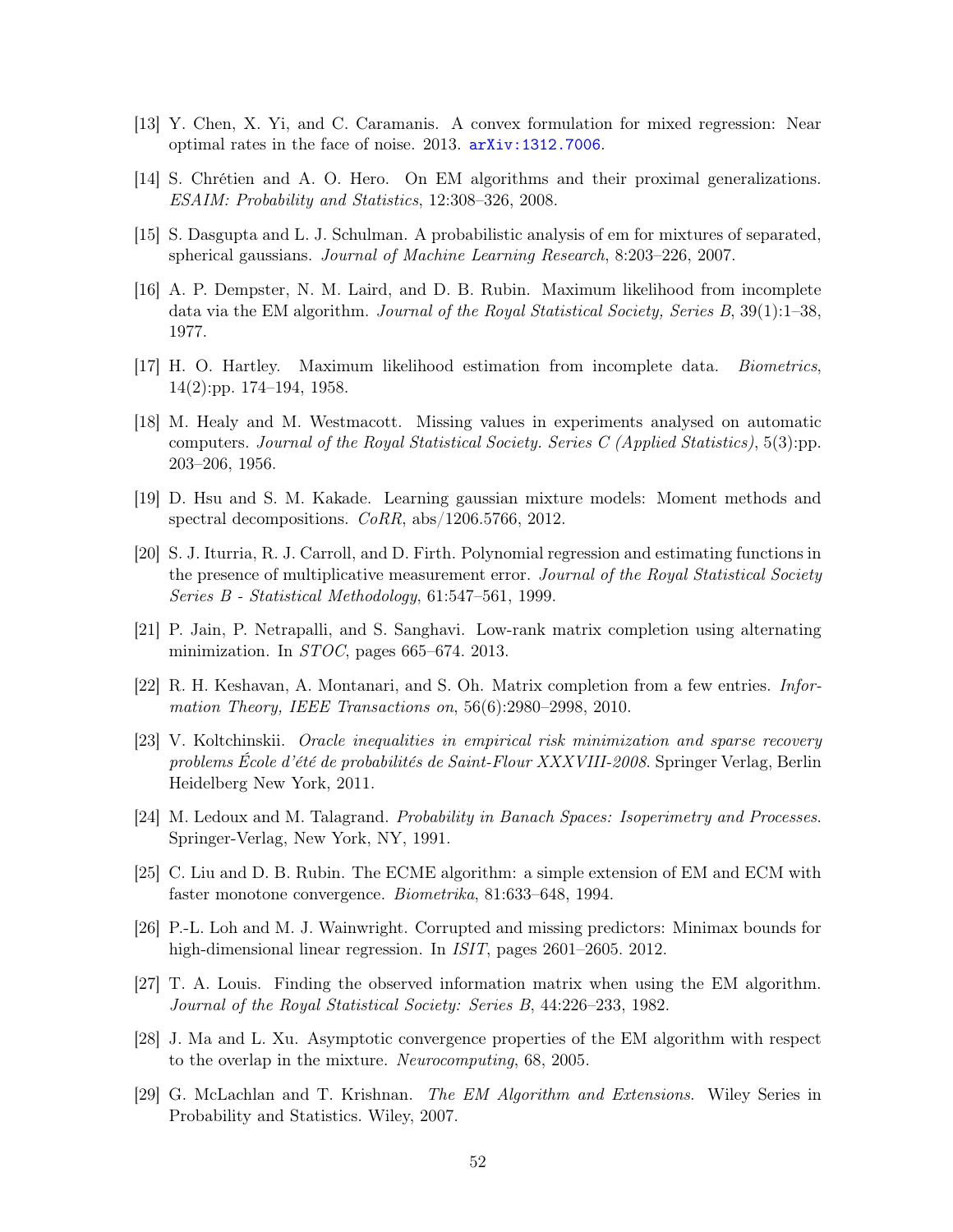- <span id="page-52-0"></span>[30] I. Meilijson. A fast improvement of the EM algorithm on its own terms. Journal of the Royal Statistical Society: Series B, 51:127–138, 1989.
- <span id="page-52-1"></span>[31] X. L. Meng and D. B. Rubin. Maximum likelihood via the ECM algorithm: a general framework. Biometrika, 80:267–278, 1993.
- <span id="page-52-2"></span>[32] R. M. Neal and G. E. Hinton. A view of the EM algorithm that justifies incremental, sparse, and other variants. In M. I. Jordan, editor, *Learning in Graphical Models*, pages 355–368. MIT Press, Cambridge, MA, USA, 1999.
- <span id="page-52-12"></span>[33] A. Nemirovski, A. Juditsky, G. Lan, and A. Shapiro. Robust stochastic approximation approach to stochastic programming. SIAM Journal on Optimization, 19(4):1574–1609, 2009.
- <span id="page-52-11"></span>[34] Y. Nesterov. Introductory Lectures on Convex Optimization: A Basic Course. Applied Optimization. Springer, 2004.
- <span id="page-52-9"></span>[35] P. Netrapalli, P. Jain, and S. Sanghavi. Phase retrieval using alternating minimization. In NIPS, pages 2796–2804. 2013.
- <span id="page-52-13"></span>[36] N. Noorshams and M. J. Wainwright. Stochastic belief propagation: A low-complexity alternative to the sum-product algorithm. IEEE Transactions on Information Theory, 59(4):1981–2000, 2013.
- <span id="page-52-5"></span>[37] T. Orchard and M. A. Woodbury. A missing information principle: theory and applications. Proceedings of the Sixth Berkeley Symposium on Mathematical Statistics and Probability, Volume 1: Theory of Statistics, pages 697–715, 1972.
- <span id="page-52-15"></span>[38] K. Pearson. Contributions to the Mathematical Theory of Evolution. Harrison and Sons, 1894.
- <span id="page-52-14"></span>[39] R. A. Redner and H. F. Walker. Mixture densities, maximum likelihood and the EM algorithm. SIAM Review, 26(2):195–239, 1984.
- <span id="page-52-6"></span>[40] D. B. Rubin. Characterizing the estimation of parameters in incomplete-data problems. Journal of the American Statistical Association, 69(346):pp. 467–474, 1974.
- <span id="page-52-7"></span>[41] R. Sundberg. Maximum likelihood theory for incomplete data from an exponential family. Scand. J. Statist, 1:49–58, 1974.
- <span id="page-52-3"></span>[42] M. A. Tanner and W. H. Wong. The calculation of posterior distributions by data augmentation. Journal of the American Statistical Association, 82:528–550, 1987.
- <span id="page-52-8"></span>[43] P. Tseng. An analysis of the em algorithm and entropy-like proximal point methods. Mathematics of Operations Research, 29(1):pp. 27–44, 2004.
- <span id="page-52-10"></span>[44] S. van de Geer. Empirical Processes in M-Estimation. Cambridge University Press, 2000.
- <span id="page-52-16"></span>[45] A. W. van der Vaart and J. Wellner. Weak Convergence and Empirical Processes. Springer-Verlag, New York, NY, 1996.
- <span id="page-52-4"></span>[46] D. A. van Dyk and X. L. Meng. Algorithms based on data augmentation: A graphical representation and comparison. In Computing Science and Statistics: Proceedings of the 31st Symposium on the Interface, pages 230–239. Berk and M. Pourahmadi, 2000.